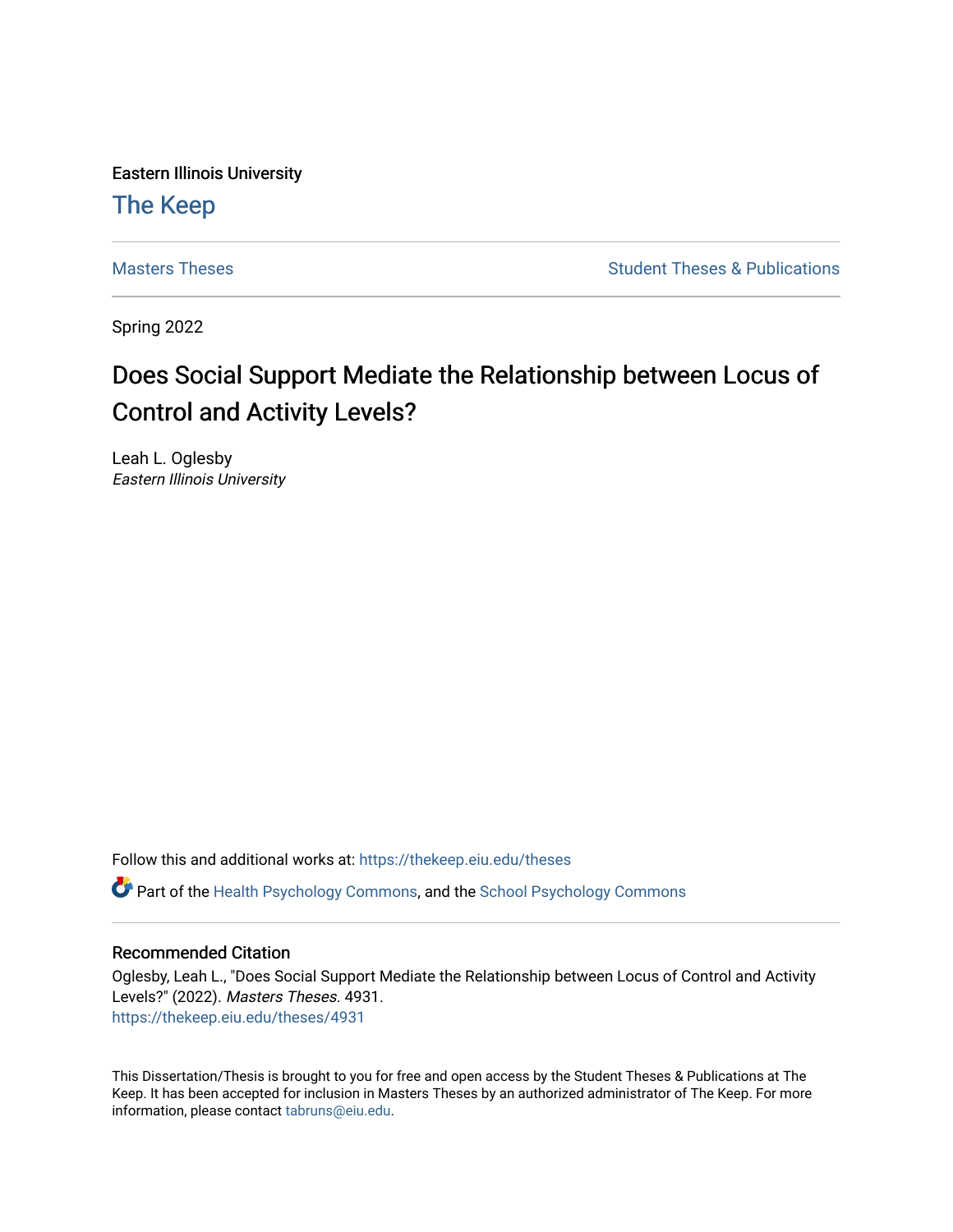### **Does Social Support Mediate the Relationship between Locus of Control and Activity**

**Levels?**

Leah L. Oglesby

Eastern Illinois University

Specialist in School Psychology Thesis

Dr. Anne Walk

April 1, 2022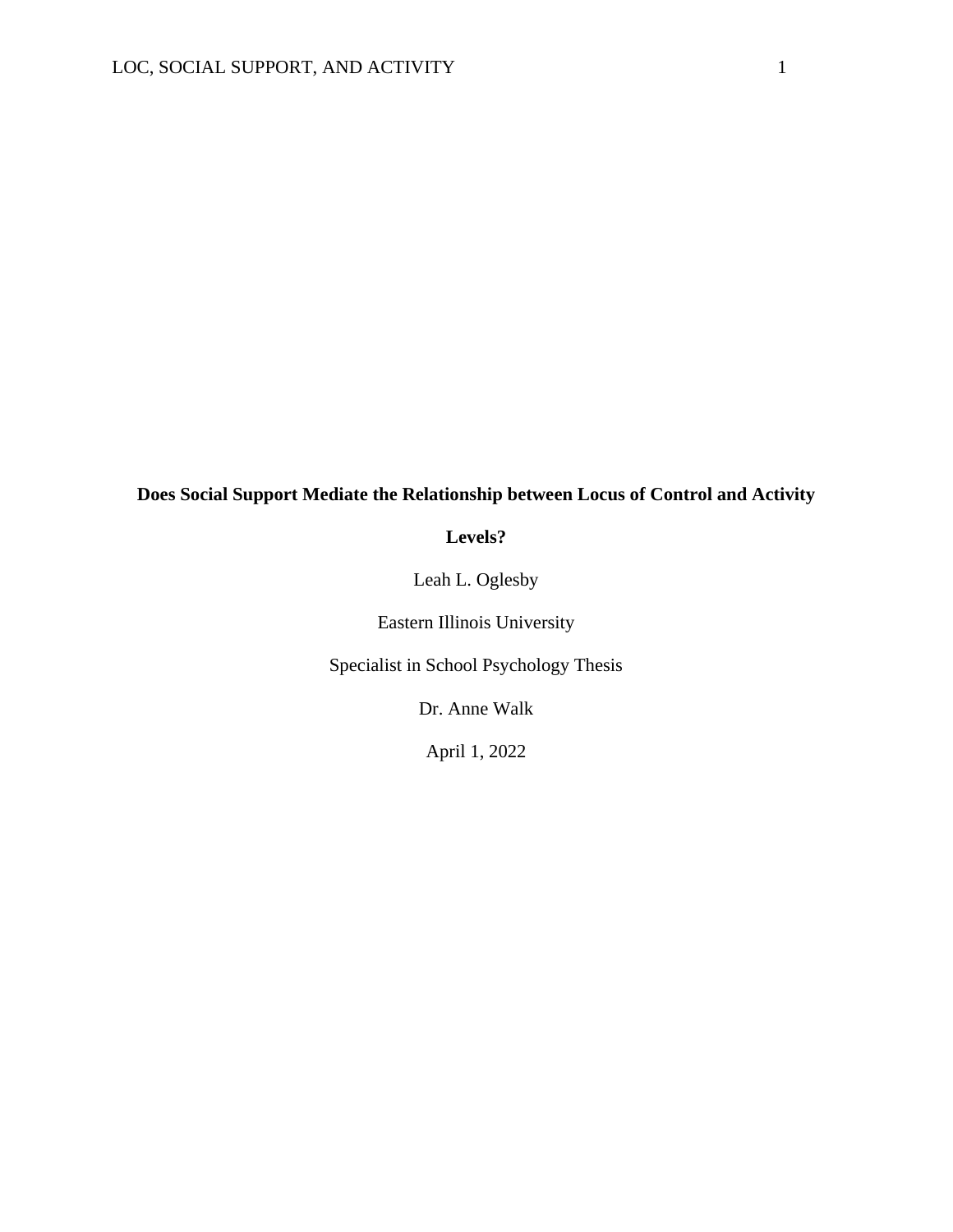#### **Abstract**

The aim of the present study is to examine the mediating effect of social support on the relationship between internal locus of control (LOC) and engagement in activity, treating general physical activity and deliberate exercise as specific and separate domains. Two models will be investigated: a domain-general model and an exercise-specific model, the former examining the mediating effect of general social support on the relationship between health locus of control and general physical activity and the latter examining the mediating effect of exercise-specific social support on the relationship between exercise LOC and deliberate exercise engagement. Survey responses from 279 college-aged students at a public Midwestern university suggest a mediating role of social support in both models. These findings replicate prior research within the exercise-specific model and indicate that social support is an important factor in deliberate exercise engagement. Within the domain-general model, however, the results suggest that social support may not be as beneficial for individuals with an internal health locus of control in increasing physical activity levels.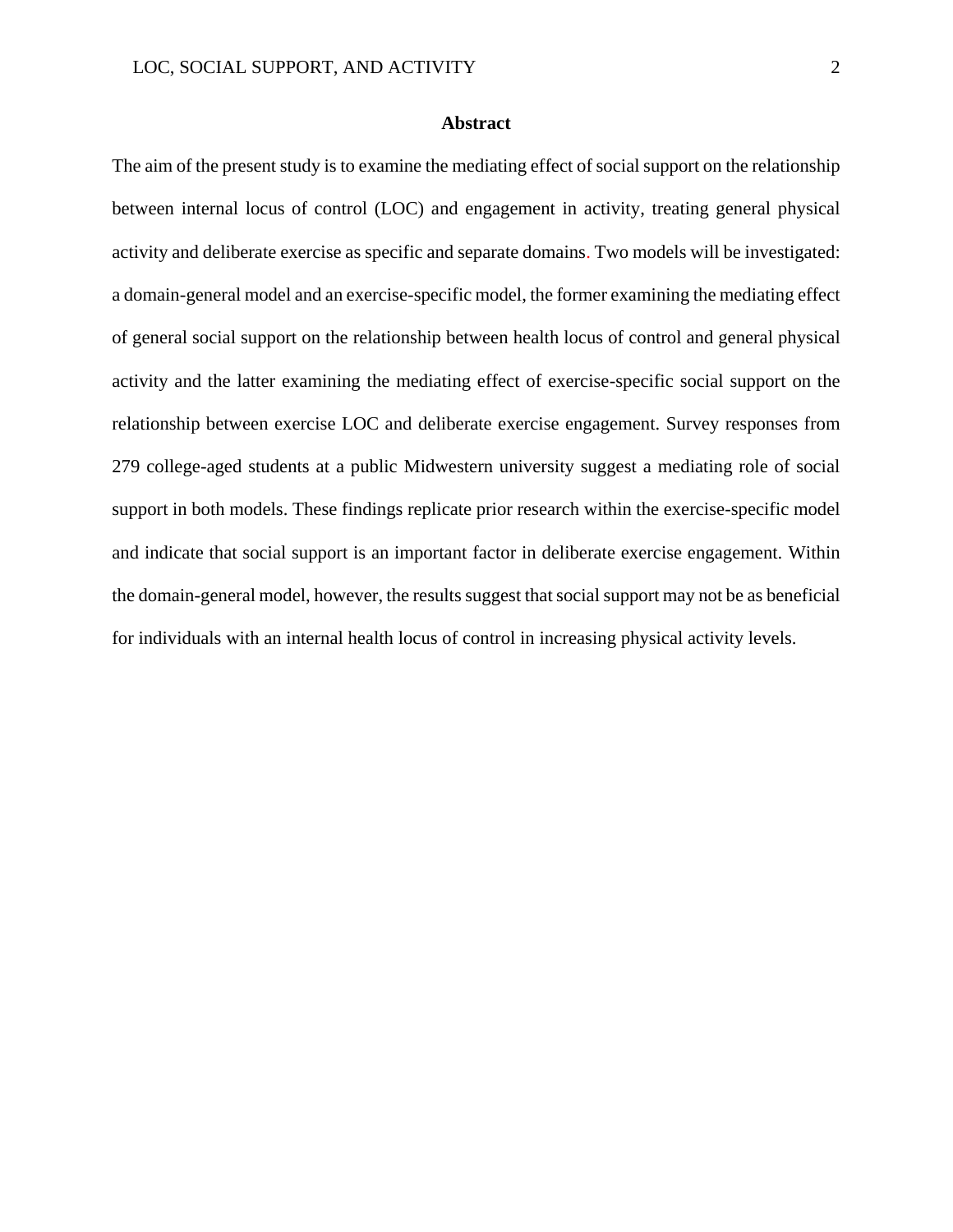#### **Acknowledgements**

I would like to acknowledge and thank my thesis chair, Dr. Anne Walk, for her continuous support, guidance, and encouragement. Her substantial contribution and expertise significantly enhanced this project and was instrumental in my academic, professional, and personal growth. I would also like to thank Dr. Ronan Bernas for providing statistical guidance and Dr. Hao-Jan Luh and Dr. Caridad Brito for serving on my thesis committee. I sincerely appreciate their time and diligent review of my thesis. Their expertise and feedback contributed to the successful completion of my thesis. Lastly, I would like to thank the professors of my graduate program, my cohort, my internship supervisor and co-workers, and my family for their unwavering support.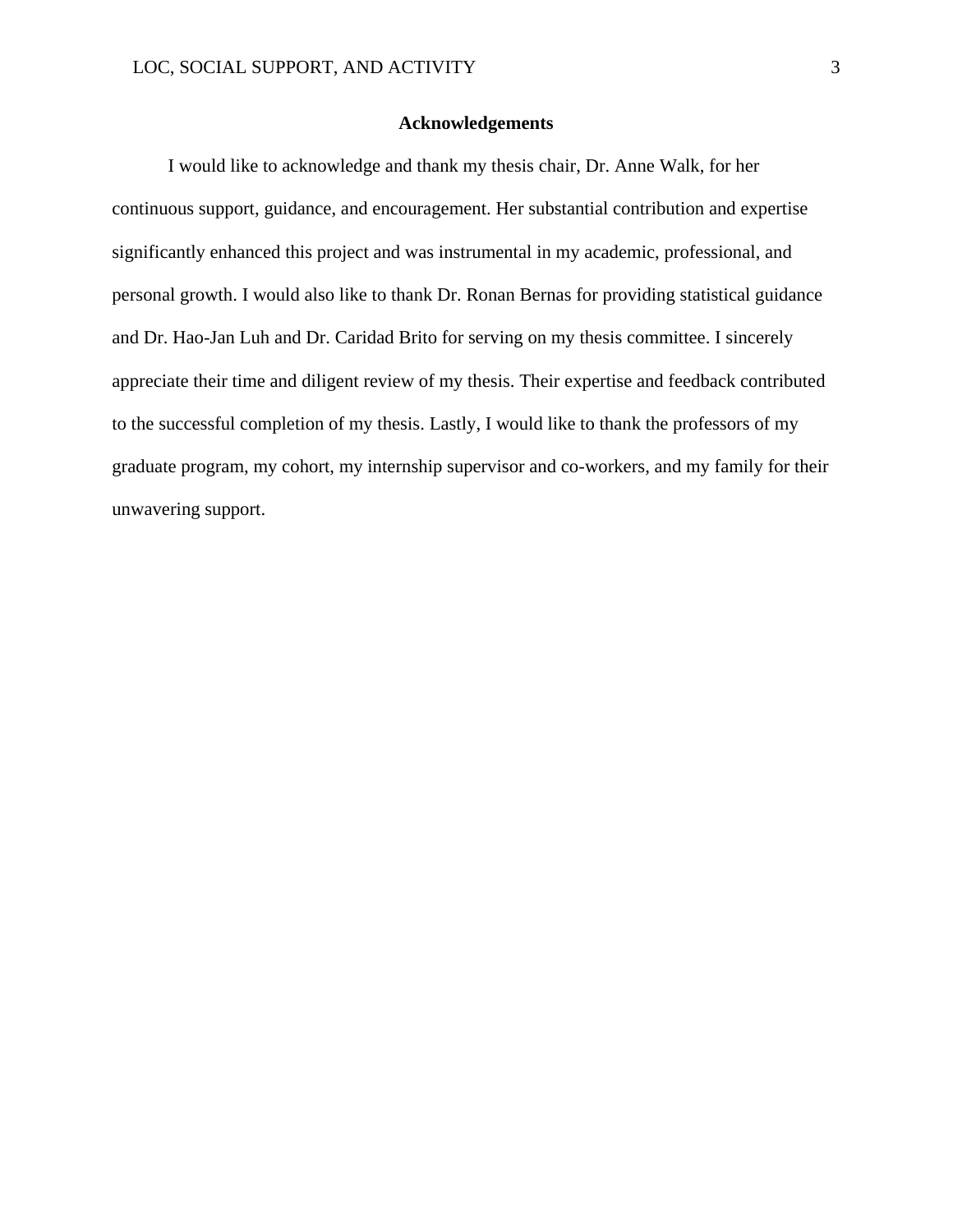## **Table of Contents**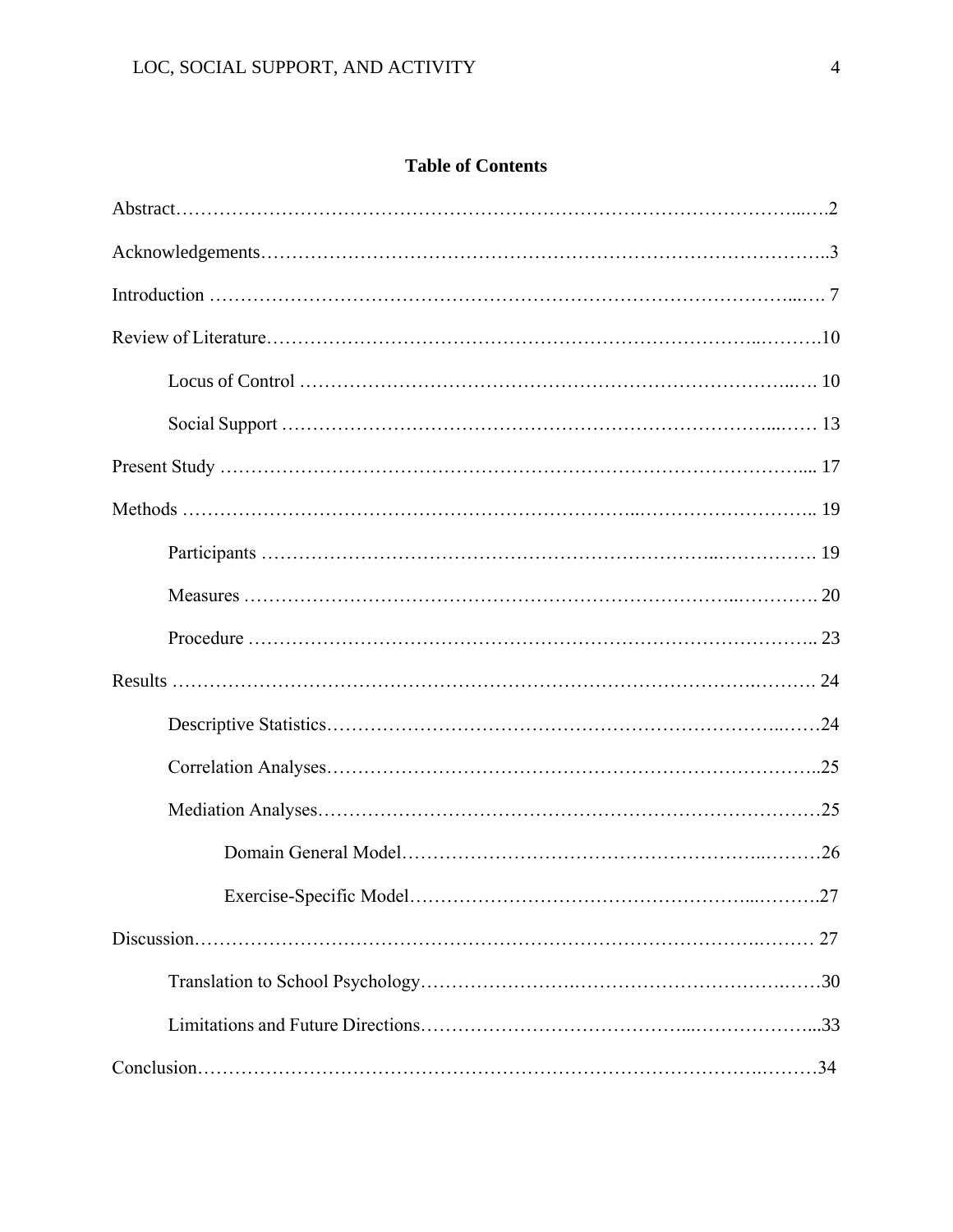## LOC, SOCIAL SUPPORT, AND ACTIVITY 5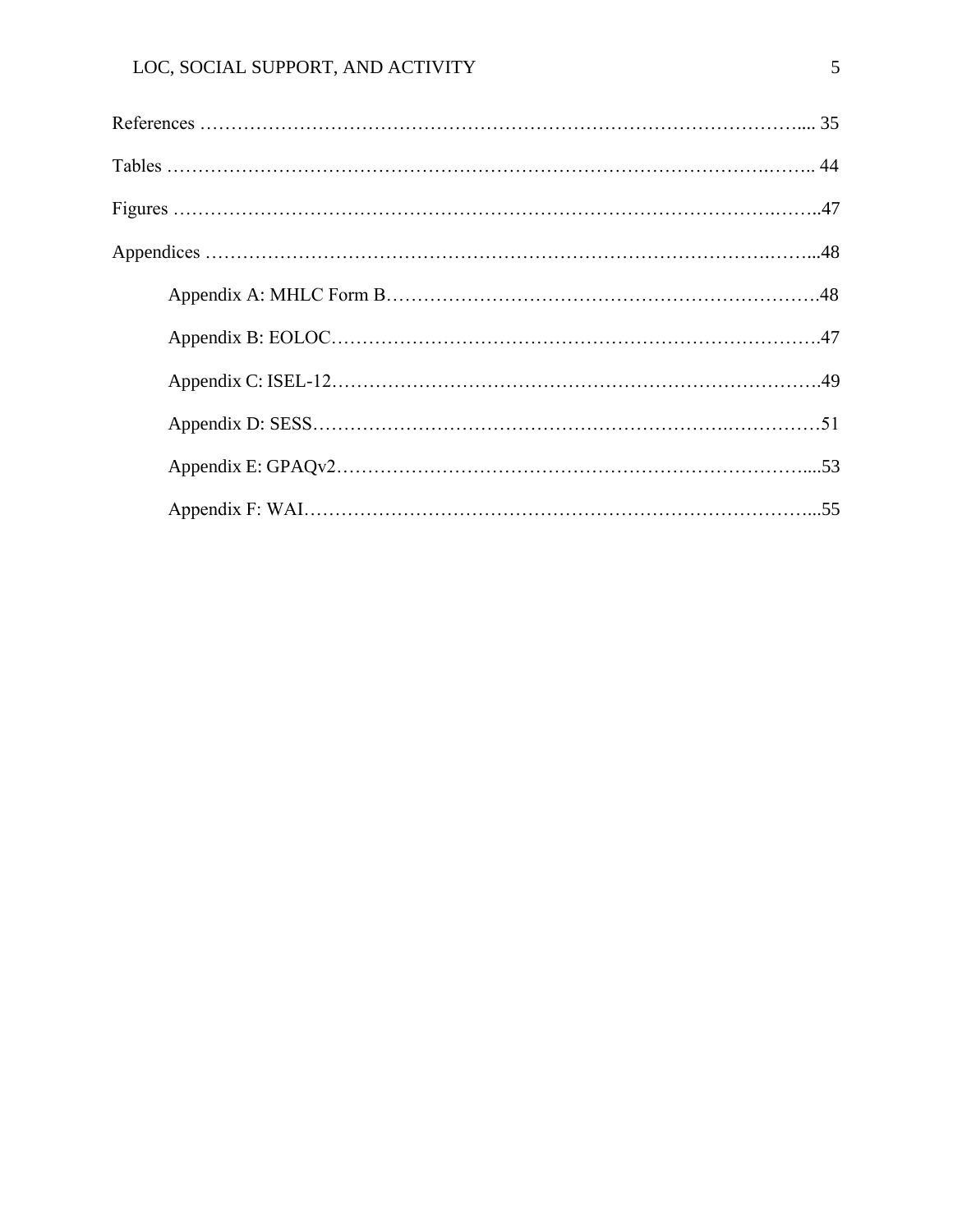# **Tables and Figures**

| Figure 1B: Measures and standardized coefficients for the domain general-model47    |  |
|-------------------------------------------------------------------------------------|--|
| Figure 1C: Measures and standardized coefficients for the exercise-specific model47 |  |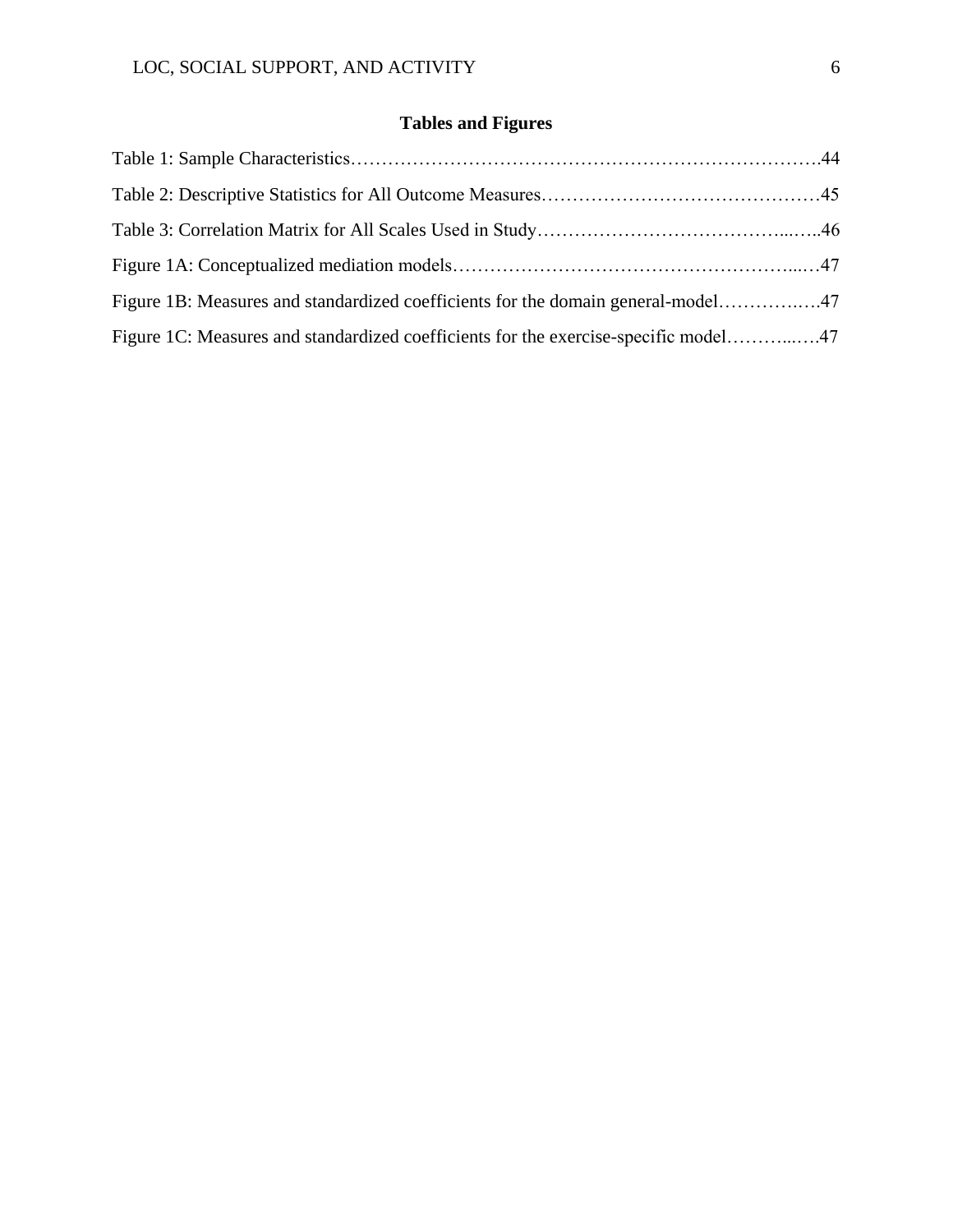# **Does Social Support Mediate the Relationship Between Social Support and Activity Levels?**

In the United States, physical inactivity is increasingly becoming a public health concern. According to the Centers for Disease Control (CDC), physical inactivity is considered a primary risk factor for the development of chronic diseases and thus, has become a primary focus of the CDC's efforts to improve the physical health of Americans (CDC, 2019). Chronic diseases such as heart disease, type 2 diabetes, cancer, and obesity have been linked to physical inactivity, and the pervasiveness of physical inactivity exists throughout the United States (Piercy et al., 2018). According to a self-report survey conducted by the CDC from 2017 to 2020, the Southern region of the United States had the highest rate of physical inactivity, followed by the Midwest, Northeastern, and Western regions (CDC, 2022).

Organizations within and outside the United States have created exercise and physical activity guidelines to encourage Americans to increase physical activity levels. The WHO recommends that adults between 18 and 64 engage in at least 150 minutes of moderate-intensity aerobic physical activity each week or 75 minutes of vigorous-intensity aerobic physical activity each week (World Health Organization, n.d). The American College of Sports Medicine (ACSM) has designed a set of similar guidelines for adults. ACSM recommends 30 minutes of moderate-intensity aerobic exercise five days a week or 20 minutes of vigorous-intensity aerobic exercise three days a week (ACSM, 2011). The WHO and ACSM also recommend two days of muscle-strengthening activities that incorporate the major muscle groups.

According to the American College Health Association (ACHA), only 43.6% of college students in the United States meet the ACSM's guidelines for physical activity, and only 37.6% meet the guidelines for muscular training (ACHA, 2016). Martin et al. (2000) conducted a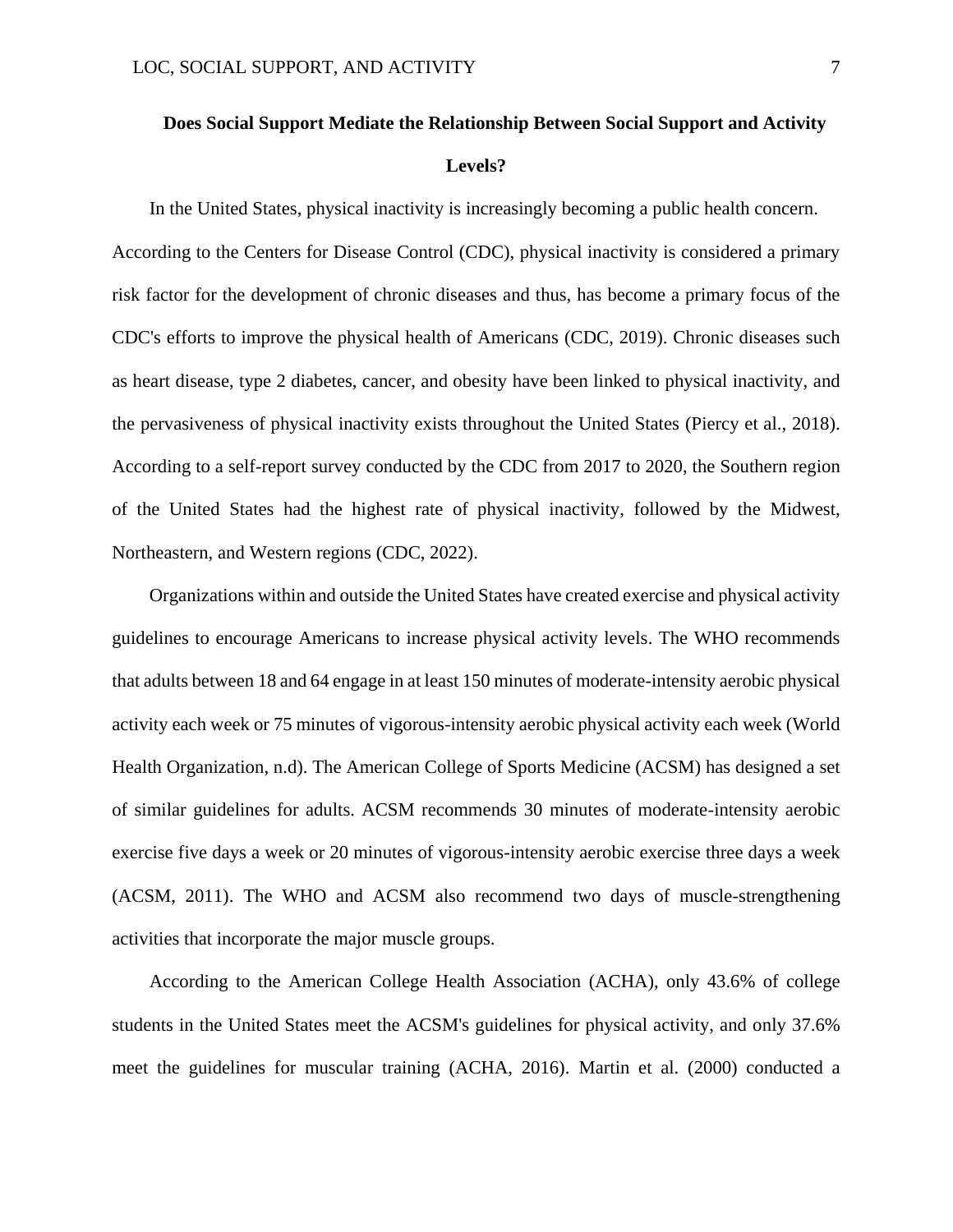telephone survey with 2,002 households throughout the United States to determine if individuals met the CDC/ACSM physical activity guidelines. The researchers found that 68% of the participants did not meet CDC/ACSM guidelines. For children 5 to 17 years old, the WHO recommends 60 minutes of moderate to vigorous physical activity each day (World Health Organization, n.d). Unfortunately, about 80% of adolescents worldwide do not meet WHO's physical activity guidelines (Laird et al., 2016). In 2002, in a sample of 680 adults, 55% of males and 65% of females did not meet CDC/ACSM's guidelines for moderate or vigorous physical activity (Wallace & Buckworth, 2002).

The benefits of physical activity engagement are numerous. Research has identified that adults with high physical activity levels have lower coronary heart disease rates, stroke, high blood pressure, type 2 diabetes, breast cancer, depression, and hip or vertebral fractures (World Health Organization, n.d). Meeting the recommended amounts of physical activity also helps individuals maintain a healthy weight and develop healthy cardiovascular and musculoskeletal systems (World Health Organization, n.d). Warburton and Bredin's (2017) review concluded that consistent physical activity decreases the risk of premature death and is an effective strategy in preventing at least 25 chronic medical conditions (e.g., cardiovascular disease, type 2 diabetes, breast cancer, colon cancer, and gallstone disease).

For children, appropriate physical activity levels lead to physical, emotional, and social benefits (World Health Organization, n.d). Southern et al. (1999) indicated that children who engaged in moderate-intensity physical activity experienced an increase in overall health, prevented the onset of chronic diseases, decreased back injuries, increased strength, and improved self-esteem and body image. Furthermore, children who engage in physical activity had better control over symptoms of anxiety and depression, developed self-confidence, and were provided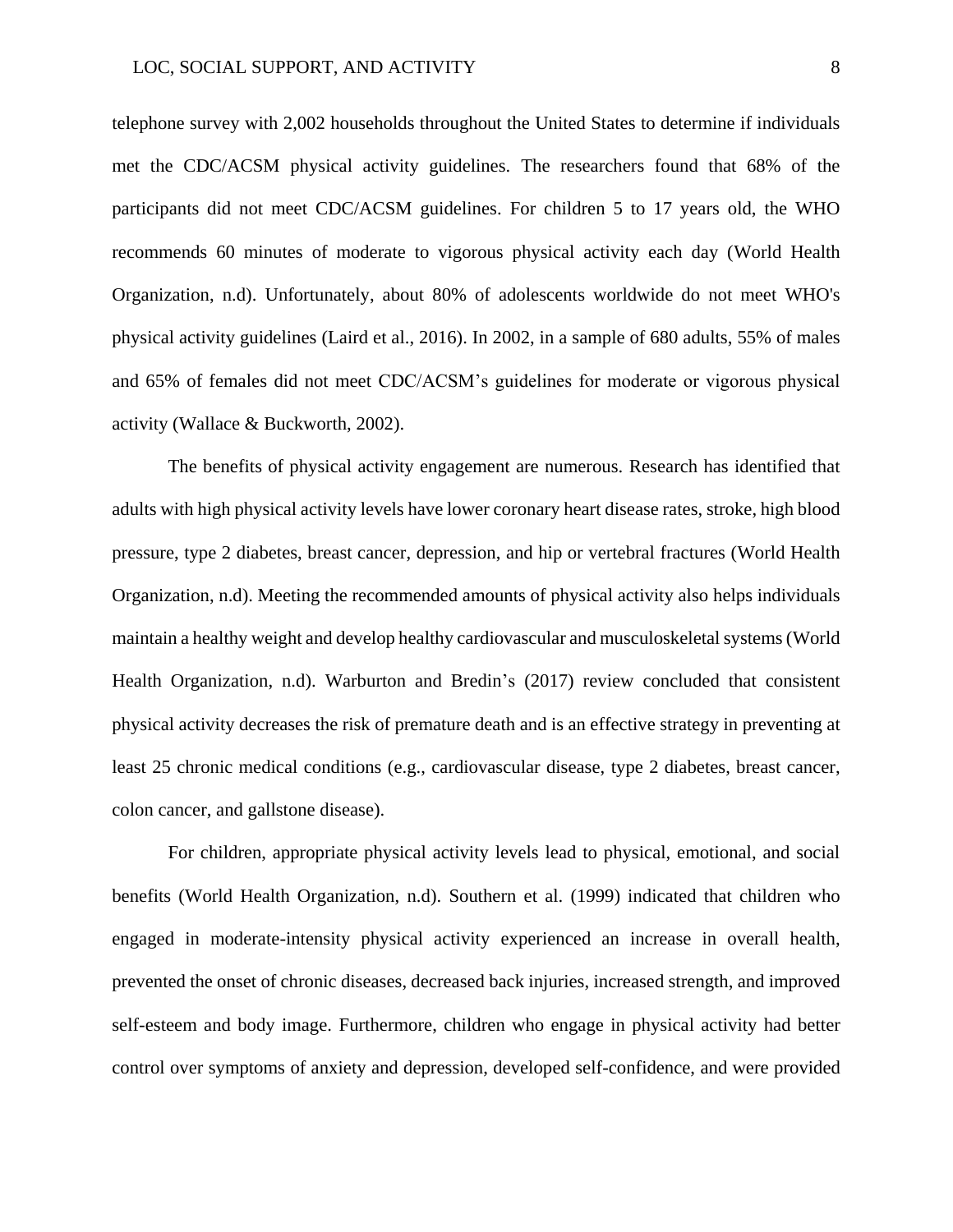with the opportunity to practice self-expression and social interactions (World Health Organization, n.d). Ahn and Fedewa (2011) also indicated that high levels of physical activity in children lead to decreased depression, anxiety, psychological distress, and emotional disturbance. The benefits of increased physical activity levels are even more significant for individuals with cognitive impairments or mental health concerns (Ahn & Fedewa, 2011). Additionally, participation in physical activity has also been linked to healthy behaviors and higher academic performance (Piercy et al., 2018).

It is important to note that, at this time, the organizations structuring physical activity guidelines have not differentiated between behaviors or modalities that make up the activity, apart from references to "moderate" and "vigorous" activities (MVPA when measured together) and to "strength training" compared to "cardiovascular" activities. For example, no distinctions are made between engaging in general, broad activities that are a part of one's daily, routine behaviors, and those that target deliberate exercise behaviors. While this may be a trivial distinction for constructing recommendations, it is important in the development of interventions targeting increases in MVPA across the general population.

Although the terms "physical activity" and "exercise" share similar underpinnings and are often used interchangeably within the existing literature, they refer to different nuanced constructs. For adults between 18 and 64, the WHO considers activities that enhance cardiovascular and muscular fitness, such as leisure-time physical activity (e.g., walking, swimming, hiking, gardening), transportation (e.g., cycling), occupational (e.g., work), sports, planned exercise, and household chores as physical activity **(**World Health Organization, n.d). While physical activity and exercise both refer to bodily movement that results in energy expenditure, physical activity is defined as any bodily movement initiated by skeletal muscles that leads to an increase in energy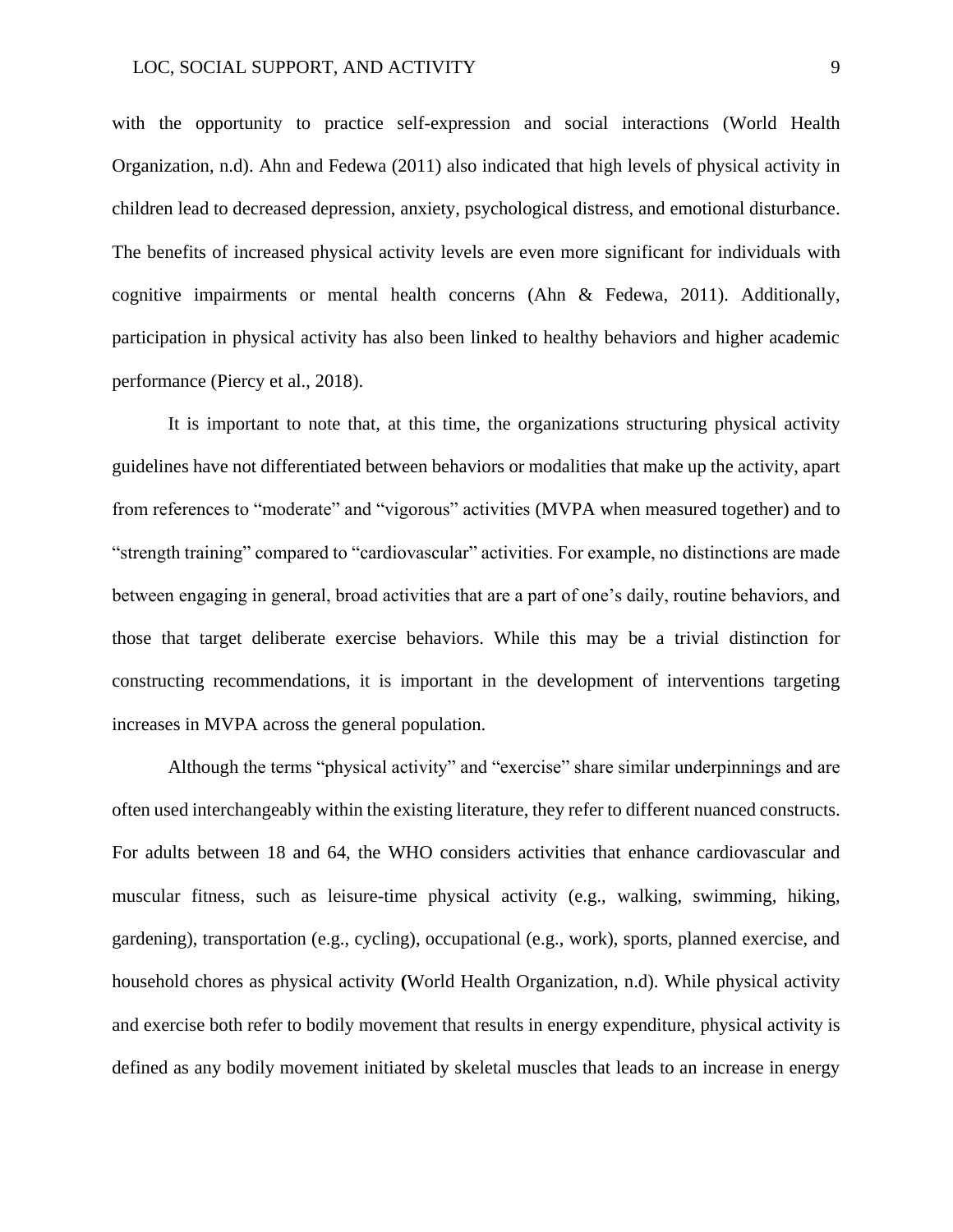output, and exercise is defined as a deliberate, repetitive bodily movement aimed at increasing physical fitness (Brach et al., 2004). Thus, physical activity is an overarching construct that includes exercise as a subcategory (Garland et al., 2011). For the purposes of the present study, we will examine physical activity and deliberate exercise as two separate constructs.

Studies suggest that physical activity and exercise may result in different outcomes. Brach et al. (2004) investigated the physical function of a sample of 3,075 older adults by collecting data on their level of engagement in physical activity and exercise. The results suggest that deliberate exercise is more beneficial than simply being physically active throughout the day (e.g., yard work) (Brach et al., 2004). The intensity and duration of exercise may also produce varying physical and physiological outcomes (Garland et al., 2004). Nevertheless, this is an understudied area that requires more rigorous scientific investigation.

#### **Review of Literature**

#### **Locus of Control**

Despite the numerous physical and psycho-physical benefits of physical activity, most Americans do not meet the recommended guidelines (see above). One factor contributing to an individual's likelihood of engaging in physical activity and exercise is locus of control (LOC). LOC, an integral component of Rotter's social learning theory, is the idea that an individual's behavior is influenced by their expectation of how their behavior will result in reinforcements (Burk & Kimiecik, 1994). Thus, LOC is how much individuals believe that they have control over their lives. LOC is further characterized by two subdomains: internal LOC and external LOC (Burk & Kimiecik, 1994). Individuals with an internal LOC believe that behavioral reinforcements are influenced by their behavior. In contrast, individuals with an external LOC believe that behavioral reinforcements are influenced by external factors such as luck, chance, or dominant people (Penk,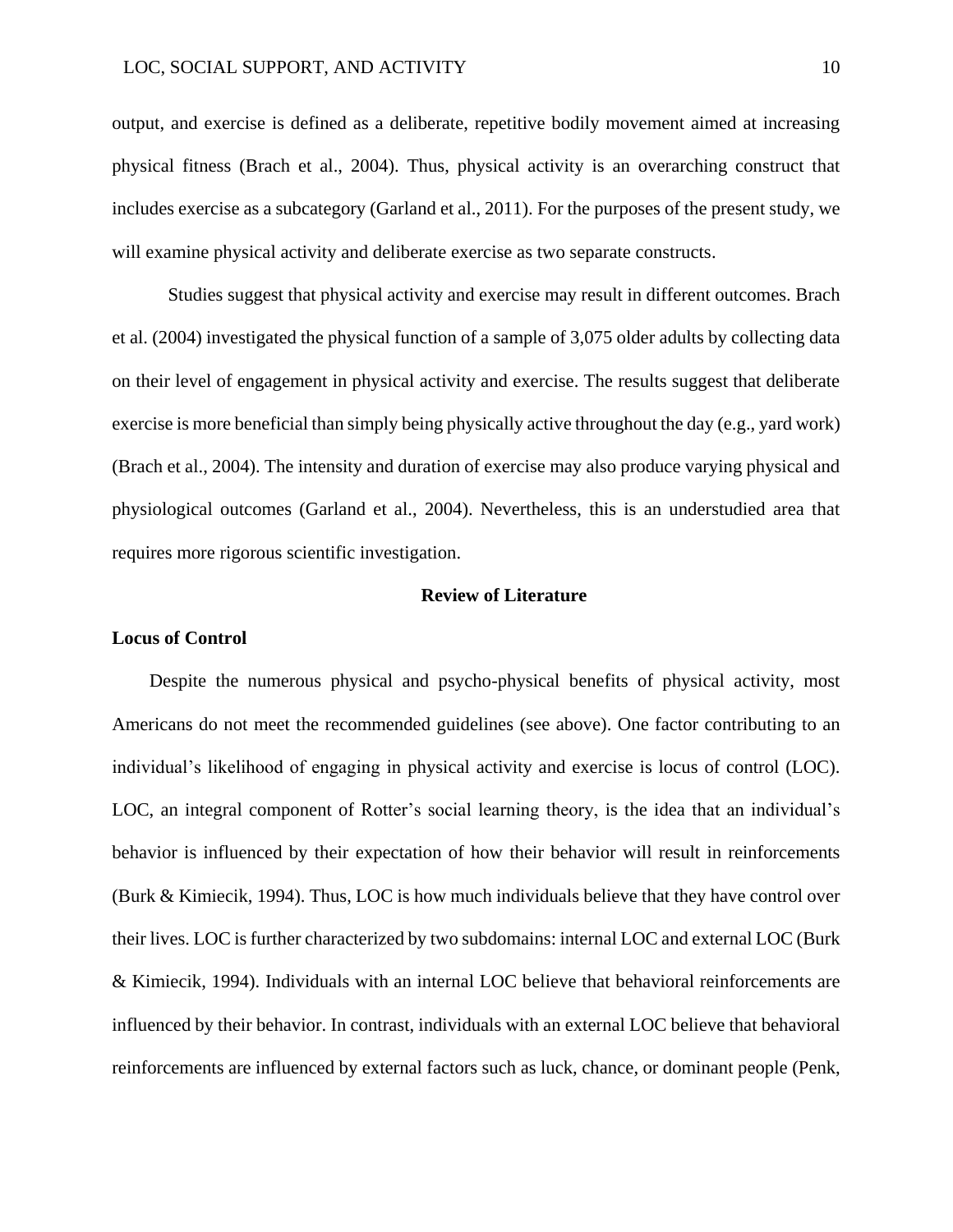1969). Compared to individuals with an external LOC, individuals with an internal LOC have advanced cognitive abilities, obtain and reserve more information, attend to pertinent information, and are more likely to participate in preventative health behaviors (Burk & Kimiecik, 1994; Koivula & Hassmen, 1998).

LOC has been studied within particular domains and has been linked explicitly to health outcomes, including physical activity. For example, health locus of control (HLC) refers to how much individuals believe they control their health outcomes (Marr & Wilcox, 2015). Individuals with higher internal HLC believe that they are responsible for and control their health (Luszczynska & Schwarzer, 2005). High levels of internal HLC have been associated with positive dietary habits, a belief in the ability to control the risk of disease, and lower alcohol consumption and smoking (Marr & Wilcox, 2015). Individuals with an external HLC do not believe that their actions will influence their health (Luszczynska & Schwarzer, 2005). High levels of external HLC are associated with low levels of preventative health behaviors and higher stress levels (Marr & Wilcox, 2015).

Norman et al. (1998) recruited 11,632 participants from Wales to investigate the relationship between HLC, health value, and four health behaviors. The participants were asked to complete a shortened version of the Multidimensional Health Locus of Control (MHLC) scale measuring internal HLC, powerful others HLC, and chance HLC. The participants also completed a four-item scale measuring health value and a survey identifying how often they engaged in four health behaviors (smoking, alcohol consumption, exercise, and diet). The results revealed a correlation between each HLC category and health behaviors. Individuals with internal HLC were more likely to engage in healthy behaviors. However, individuals who scored higher on chance and powerful others HLC were less likely to engage in healthy behaviors. Furthermore, health value was shown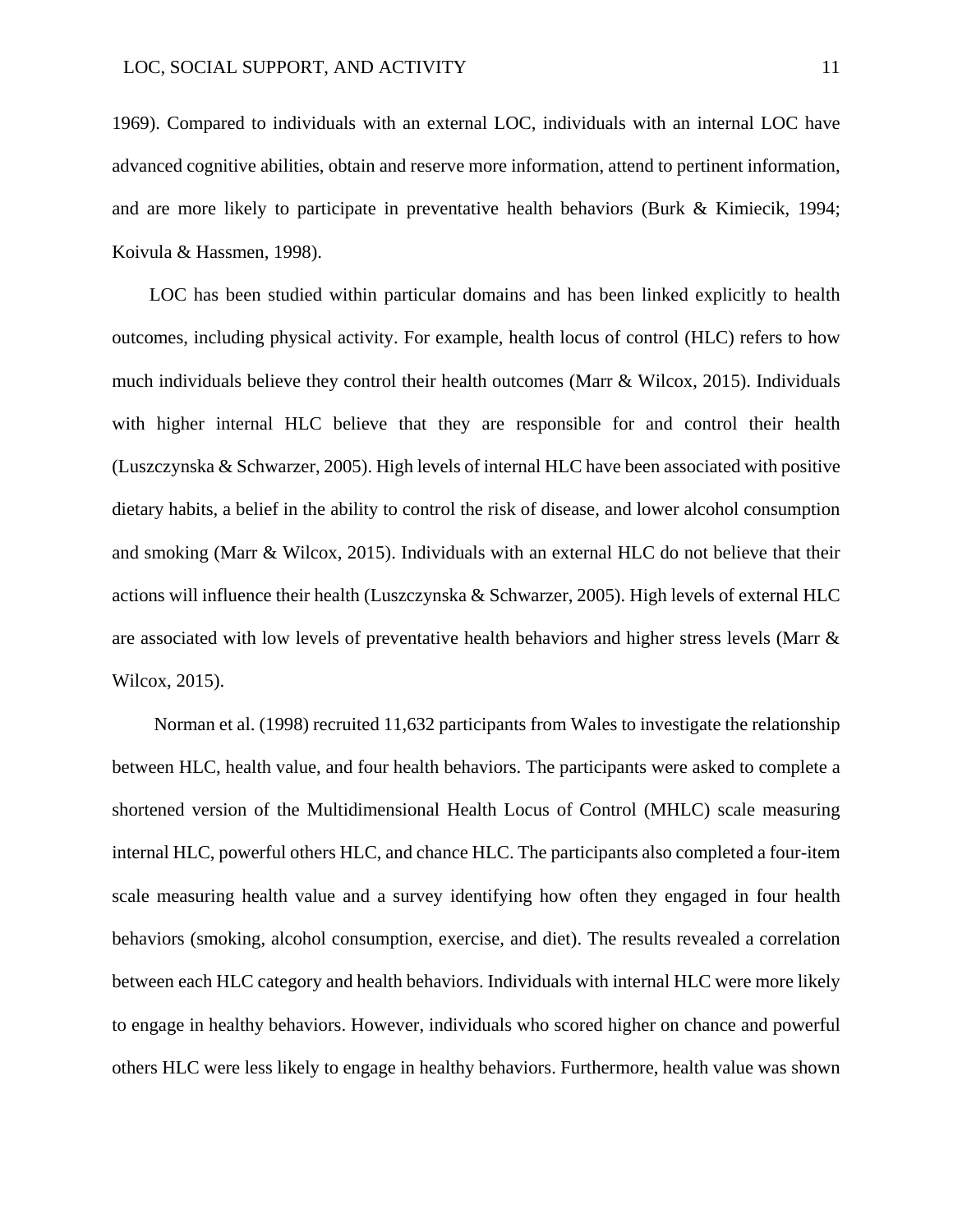to moderate the relationship between HLC and health behavior (Norman et al., 1998).

LOC and the domain-specific HLC have been linked to several preventative health behaviors, including increased physical activity. O'Connell and Price (1982) explored the relationship between HLC and physical activity by observing the participation rates in a corporate program for physical fitness. The subjects, who worked at a mid-western insurance corporation, were allowed to participate in a ten-week physical fitness program that included jogging, walking, and aerobic dance. Of the 121 participants, 32 did not participate, 22 dropped out, and the remaining participants completed the program. Individuals who chose to participate in the program scored higher on internal HLC scales than individuals who did not participate or dropped out. Thus, O'Connell and Price (1982) suggest that individuals who participate in work-site physical activity programs may be more internally motivated.

A study conducted by Sonstroem and Walker (1973) found similar results. The authors selected 102 male upperclassmen from a university to participate in their research. The subjects were asked to complete various scales, engage in physical activity, and complete a physical fitness test. Sonstroem and Walker (1973) found that individuals with an internal LOC had better attitudes toward physical activity. They were also more likely to engage in physical activity than those with external LOC. Additionally, Slenker et al. (1985) administered the MHLC scale to 123 individuals who jog regularly and 93 individuals who do not engage in exercise. The researchers found that the joggers scored significantly higher on the internal subscales of the MHLC.

Although HLC is positively associated with physical activity and health behaviors, research suggests that another domain, exercise-specific LOC, may better predict such behaviors. For example, Burk and Kimiecik (1994) conducted a study to investigate how health-specific LOC and exercise-specific LOC scales combined with exercise values predict exercise behaviors. The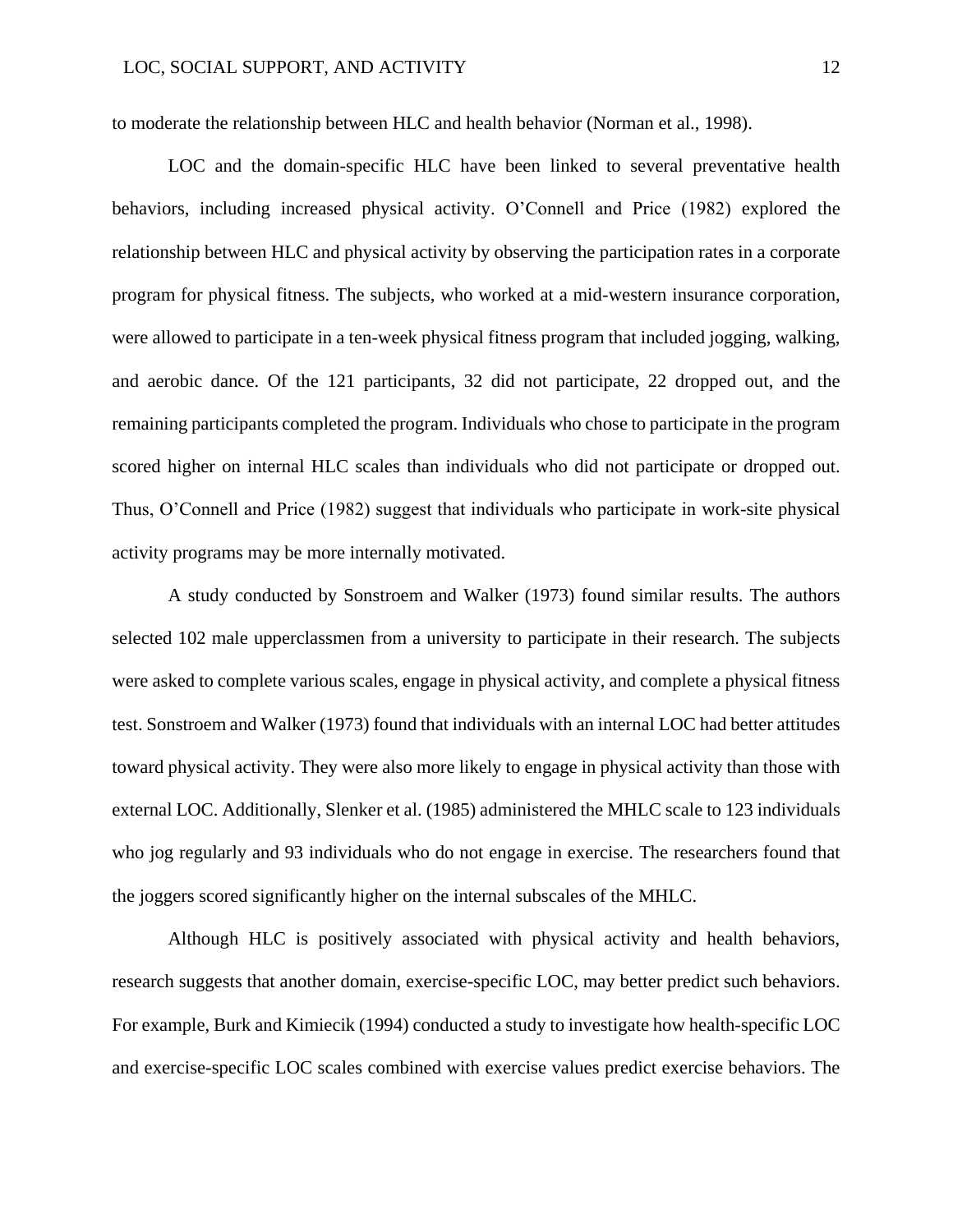study consisted of 86 participants recruited from a fitness program at a Midwestern university. The results revealed that exercise LOC, specifically a subscale measuring powerful others exercise LOC, was a better predictor of exercise behavior than the more general HLC. Powerful other external LOC refers to individuals' belief that people in their life, whom they perceive as powerful, are responsible for the outcomes they experience (Burk & Kimiecik, 1994).

Furthermore, Guinn et al. (2006) sought to investigate the relationship between exercise LOC, age, present exercise level, weight status, and gender with the intention to exercise. Among 438 Mexican American youths, the researchers only found a small effect between exercise LOC and exercise behaviors. However, the results indicated that powerful others' exercise LOC became more important as an individual grew older, suggesting that powerful others (parents, authority figures, teachers, coaches) could help individuals increase physical activity levels. Taken together, these studies indicate that powerful others may be an incredibly powerful determinant of exercise engagement. Indeed, Burk and Kimiecik (1994) suggest that researchers investigating physical activity levels should also incorporate an assessment of social support, an understudied construct that may influence the LOC and exercise relationship.

#### **Social Support**

In addition to LOC, social support may be another factor that influences an individual's physical activity engagement. Various definitions exist for social support throughout literature and within organizations. The American Psychological Association (n.d.) defines social support as assisting or comforting other individuals to overcome biological, psychological, and social stressors. According to Maisel and Gable (2009), social support may also be categorized as visible or invisible (Maisel & Gable, 2009). Visible social support refers to support that the individual is aware of receiving. Invisible social support refers to support that the individual is unaware of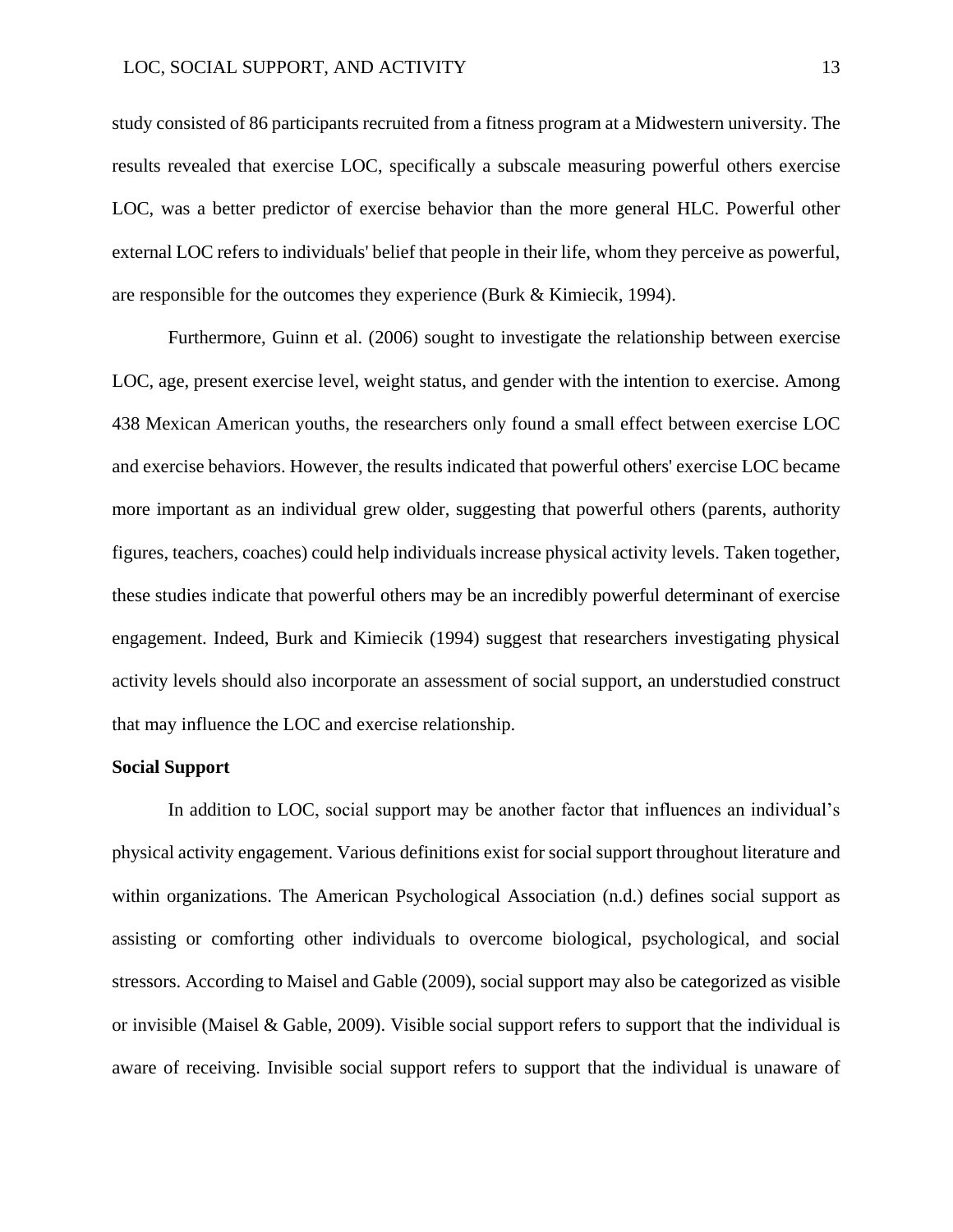receiving. However, visible and invisible social support is only practical when the support aligns with the individual's specific needs. Nevertheless, individuals receive and provide social support through interpersonal relationships within their environment. Particular social support sources may include family, spouses, friends, teachers, classmates, co-workers, neighbors, caregivers, or support groups (Malecki & Elliott 1999). The avenues in which social support is delivered also vary. Individuals may provide social support through practical assistance (e.g., cooking), tangible aid (e.g., money), or emotional assistance (e.g., encouraging; American Psychological Association, n.d.).

The avenues in which social support can be provided can also be applied to specific constructs. For example, Laird et al. (2016) used meta-analytic findings to describe five social support categories specific to physical activity. The first category, emotional support, provides social support for physical activity by offering praise or encouragement. Instrumental social support may include financial assistance (e.g., membership to a gym) or equipment (e.g., bicycle) to help an individual become or remain physically active. Informational support may involve instruction (e.g., the proper way to perform a weightlifting technique), advice, or physical activity feedback. Lastly, co-participation and modeling may be used to assist with physical activity. Coparticipation is when an individual engages in physical activity with the target individual. Modeling is when an individual demonstrates positive physical activity behaviors to encourage others to participate (Laird et al., 2016).

According to Laird et al. (2016), physical activity levels established during adolescence are likely to continue in adulthood. Therefore, it is vital to encourage children to engage in physical activity at an early age. Providing exercise-specific social support may be one way that parents and other influential figures may help children and adolescents establish strong, healthy habits.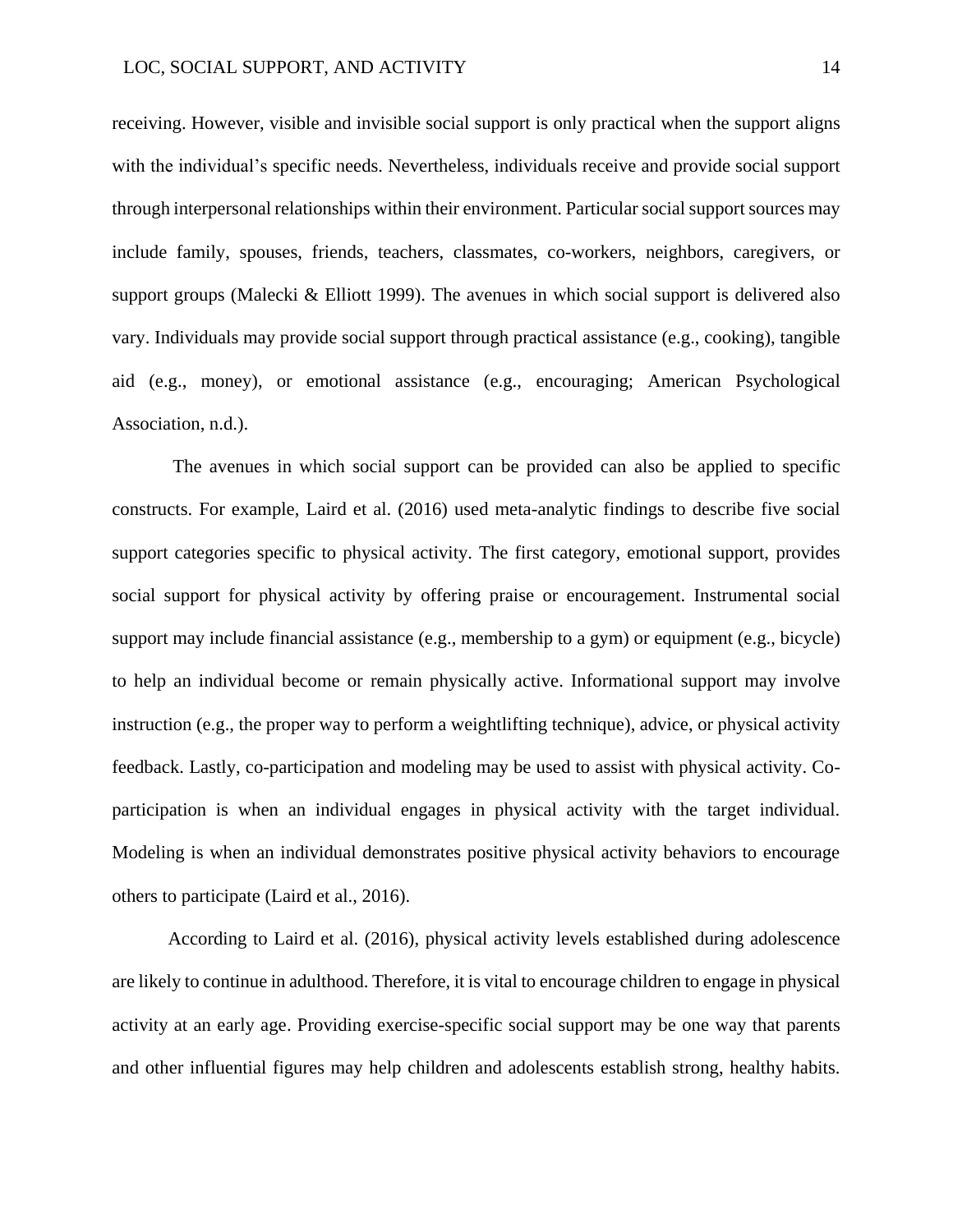Indeed, family and peer social support, specific to exercise and diet behavior, have been found empirically to influence adolescents' eating and exercise behaviors (Gruber, 2008). A review by Beets et al. (2010) further indicates that exercise-specific parental social support in children 18 and younger is associated with higher physical activity levels.

A recent study by Haidar et al. (2019) found that parental and peer social support, specific to exercise, was associated with positive physical activity habits in  $8<sup>th</sup>$  and  $11<sup>th</sup>$ -grade students in Texas. Students who received more social support from their parents and peers were more likely to engage in physical activity and less likely to engage in two or more hours of screen time per day (Haidar et al., 2019). Haidar et al.'s (2019) results align with Hohepa et al.'s (2007) study investigating social support and participation in after-school physical activities, lunchtime activity, and mode of transportation to and from school (e.g., walking). In a sample of 3,471 12 to 18-yearold high school students from South Auckland, New Zealand, low parental and peer support for physical activity was associated with less participation in physical activity after school. Low peer support for physical activity was also associated with less activity during lunchtime and less physical activity during transportation to and from school in juniors (Hohepa et al., 2007).

Even though physical activity levels established during adolescence are likely to continue into adulthood, providing social support to encourage physical activity is also critical during young adulthood. Despite previous exercise habits, a temporary decrease in physical activity usually occurs during the transition from high school to college (Chu et al., 2019). The decline in physical activity may be compounded with the availability of unhealthy foods, sedentary behavior (e.g., sitting in class), and living away from family and friends (Chu et al., 2019). Living away from family and friends and moving to a new environment without social connections may temporarily decrease an individual's social support source. Therefore, it may be particularly important to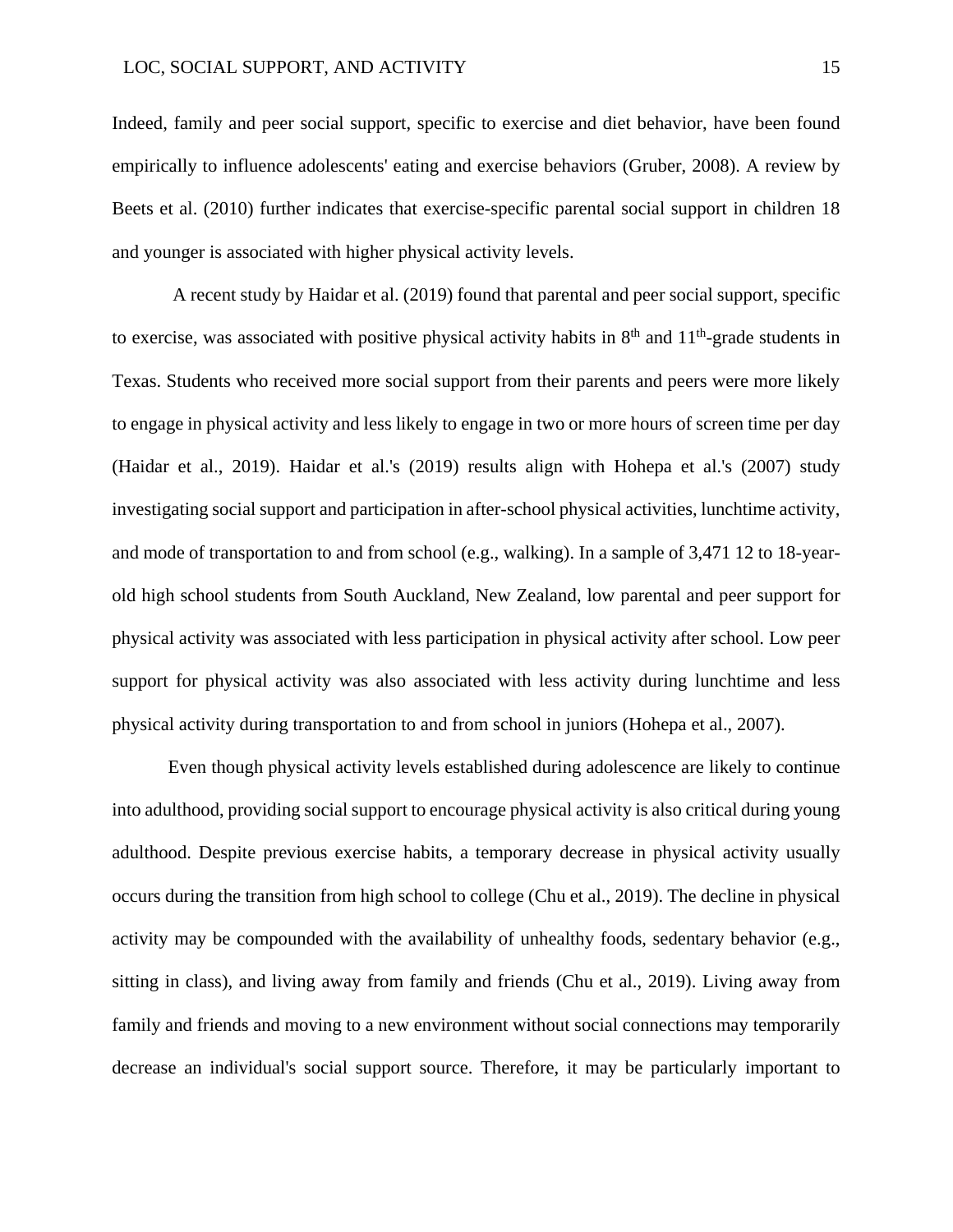consider the influences of social support during young adulthood.

Gruber (2008) assessed how college students are criticized or encouraged to exercise, lose weight, or eat healthily through social support forms. The results identified that females were more likely to receive overall social support for diet and exercise behaviors than males. Females also received more encouragement to maintain a healthy weight, eat healthily, and exercise. At the same time, males only reported high social support levels when the majority of their friends were female. Interestingly, however, females received criticism for exercising when their friends were primarily male (Gruber, 2008). Hale et al. (2005) found similar results when investigating the relationship between social support and physical health perceptions and physical symptoms in a sample of 247 college students. The findings indicated that compared to males, females reported higher social support levels and a greater number of physical symptoms (Hale et al., 2005). Nevertheless, when college students receive social support from peers or family, research has indicated that they are more likely to engage in physical activity (Gruber, 2008).

Farren et al. (2017) recruited 453 college students from a public university to identify how sex, exercise self-efficacy, outcome expectations, and social support for exercise habits influenced their ability to meet physical activity guidelines. The students were given a series of questionnaires to identify physical activity and psychosocial factors. To analyze the data, researchers categorized students into four categories: not meeting physical activity guidelines, meeting only aerobic physical activity guidelines, meeting muscle-strengthening physical activity guidelines, or meeting both aerobic and muscle-strengthening guidelines. The results revealed that exercise self-efficacy, outcome expectations, and social support significantly predicted physical activity. Social support, however, was found to be particularly valuable in increasing muscle-strengthening physical activity. Furthermore, it was found that those meeting muscle-strengthening physical activity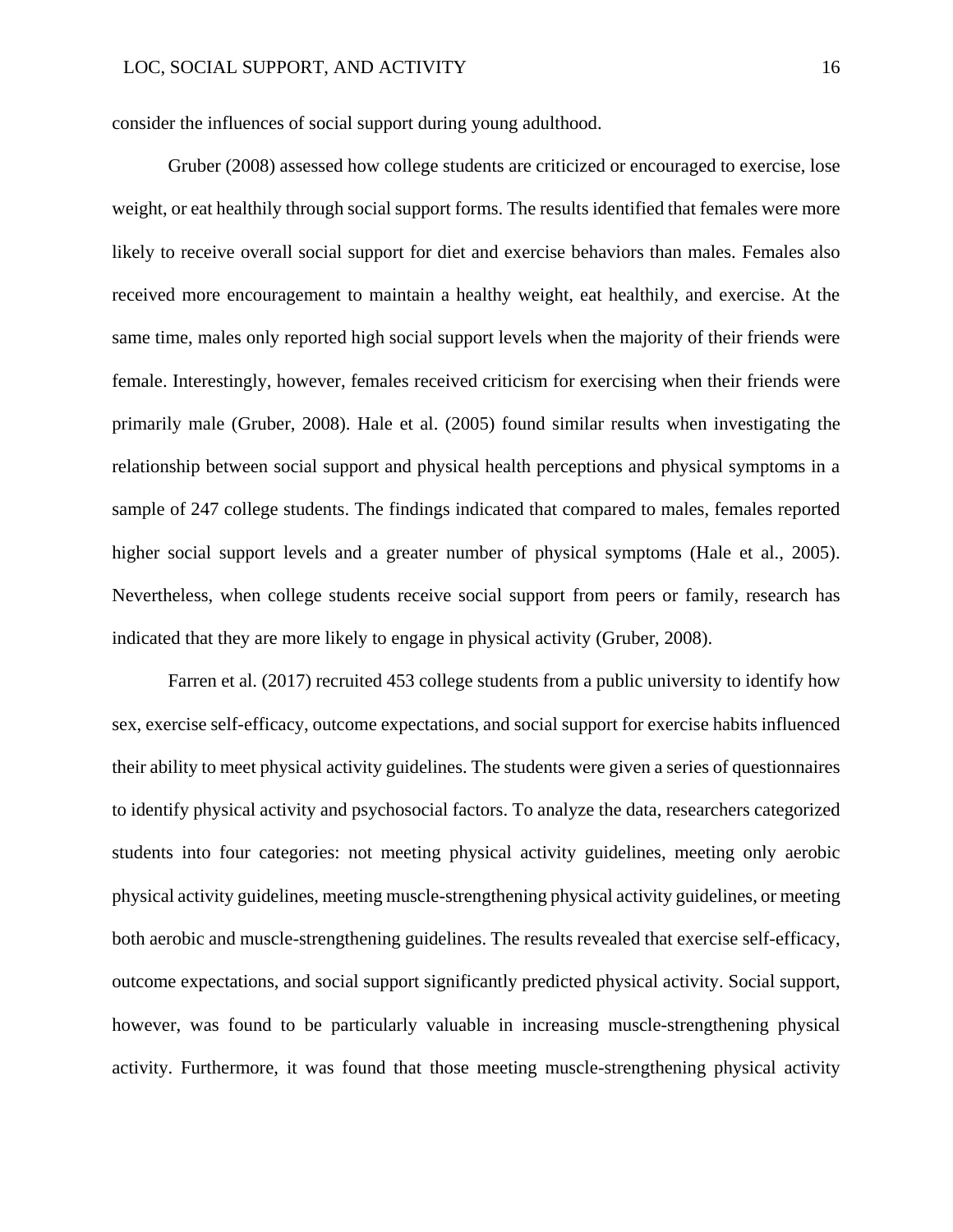guidelines were more likely to meet all physical activity guidelines. Thus, social support may increase muscle-strengthening physical activity while also indirectly influencing an individual's ability to meet all physical activity guidelines (Farren et al., 2017).

Although numerous studies have investigated the benefits of social support specific to exercise or physical activity, few studies have explored the relationship between general social support and physical activity. A review by Smith et al. (2017) indicated that only 5 of the 27 studies investigating the relationship between social support and physical activity in older adults (60+) included a measure for general social support. Of the five studies, only two indicated a positive and significant relationship between general social support and physical activity (Smith et al., 2017). Potts (1992) found that older adults with increased social support were more likely to exercise frequently, and Kaplan et al. (2001) found that higher levels of general social support were significantly associated with higher physical activity levels in older adult females; however, not in males. In contrast, Vance et al. (2007) did not find a significant association between an individual's social support network and total physical activity levels. Mowen et al. (2007) also found that a more extensive social support network or social support satisfaction was not associated with an active lifestyle in a sample of older adults. Due to conflicting evidence, more research is needed to determine the relationship between general social support and physical activity.

#### **The Present Study**

Although there has been extensive research relating social support and physical activity and LOC and physical activity, few studies have investigated the relationship between all three variables. Furthermore, the strength of these relationships has not been examined in regard to their domain-general (physical activity, health LOC, and general social support) compared to their more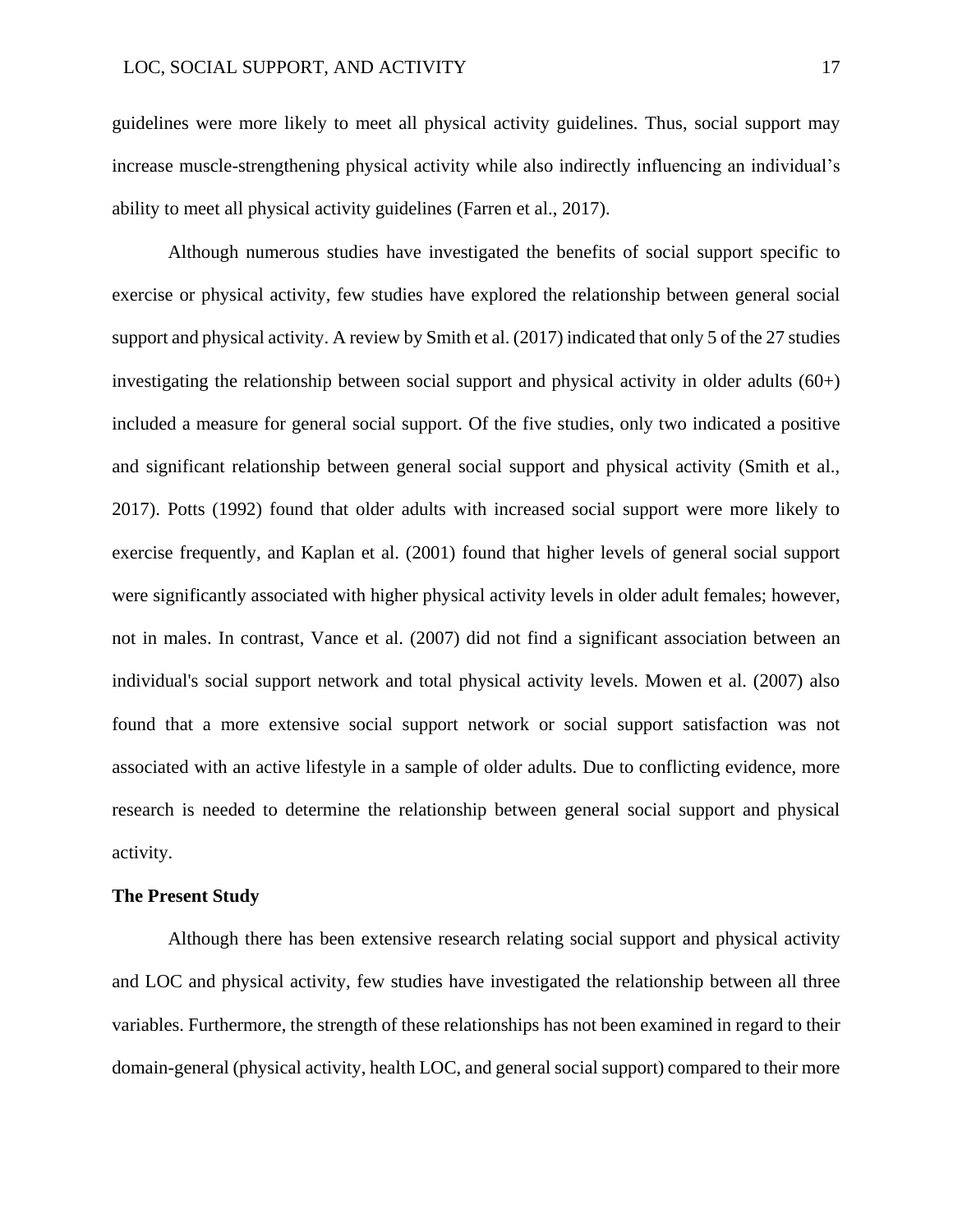domain-specific (exercise, exercise specific LOC, and social support for exercise) counterparts. Marr and Wilcox (2015) investigated whether social support and self-efficacy mediate the relationship between internal HLC and health behaviors in a sample of 838 college students. The participants were recruited from two public universities in the southeastern United States and asked to fill out online surveys measuring HLC, self-efficacy, social support, physical activity, fruit and vegetable intake, and dietary fat intake. The results revealed that self-efficacy and social support mediated the relationship between internal HLC and physical activity, and fruit and vegetable consumption. Thus, the researchers suggest that individuals with high internal HLC are more likely to engage in healthy behaviors (e.g., physical activity) because they believe that they have control over their ability to participate in such behaviors as well as control over their social network (e.g., connecting with individuals who share similar values and habits) (Marr & Wilcox, 2015).

In the present study, we aimed to investigate the relationship between HLC, social support, and physical activity. We provided a conceptual replication of Marr & Wilcox's mediation model examining general health behaviors (Figure 1A). This model examined the mediating effect of social support for physical activity (ISEL-12) on the relationship between HLC (MHLC Form B) and general physical activity (GPAQv2) (Figure 1B). It should be noted that this model is considered a conceptual replication because self-efficacy and diet, two variables examined in Marr and Wilcox's original study, will not be examined here. Henceforth, this model is referred to as the domain-general model. Furthermore, although the GPAQv2 asks participants to indicate their level of physical activity across work, transportation, and leisure/deliberate exercise engagement, we chose to specifically examine an individual's engagement across work and transportation to not overlap with the second, exercise-specific domain. The exercise-specific model assessed the mediating effect of exercise-specific social support (SSES) on the relationship between exercise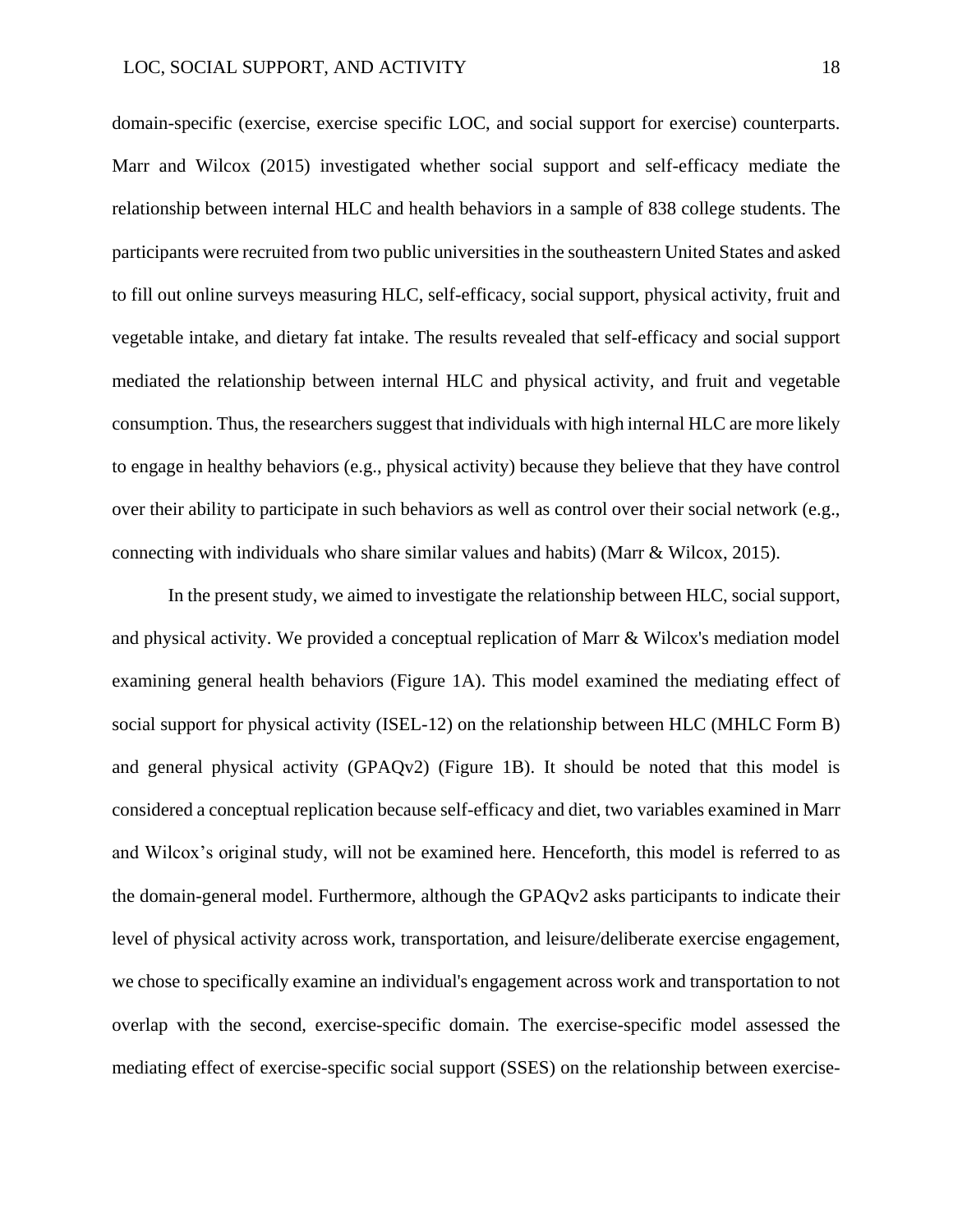specific LOC (EOLOC) and exercise engagement (WAI) (Figure 1C). Henceforth, this model is referred to as the exercise-specific model and was designed to extend the work provided by Marr and Wilcox (2015) to deliberate exercise. The following specific research questions were addressed:

1. How do emerging adults perceive their domain-general and exercise-specific social support, LOC, and personal engagement in physical activity and exercise? This was an exploratory aim; therefore, no directional hypothesis was generated.

2. What are the relationships between and across the domain-general and domain-specific measures of social support, LOC, and engagement in physical activity and exercise? This was meant an exploratory aim; therefore, no directional hypothesis was generated.

3. Does general social support mediate the relationship between health locus of control and general physical activity? We hypothesized that, as indicated by Marr and Wilcox's findings (2015), social support would mediate the relationship between health locus of control and physical activity.

4. Does exercise-specific social support mediate the relationship between exercise LOC and exercise engagement? In keeping with prior findings (Marr & Wilcox, 2015), we hypothesized that exercise-specific social support would be a statistically significant mediator in the relationship between exercise locus of control and exercise engagement.

#### **Methods**

#### **Participants**

Participants for this study were recruited from a Midwestern university. Participants were excluded from analysis if they responded to the physical activity and exercise measures inconsistently (i.e., by indicating that they participate in regular exercise but not in physical activity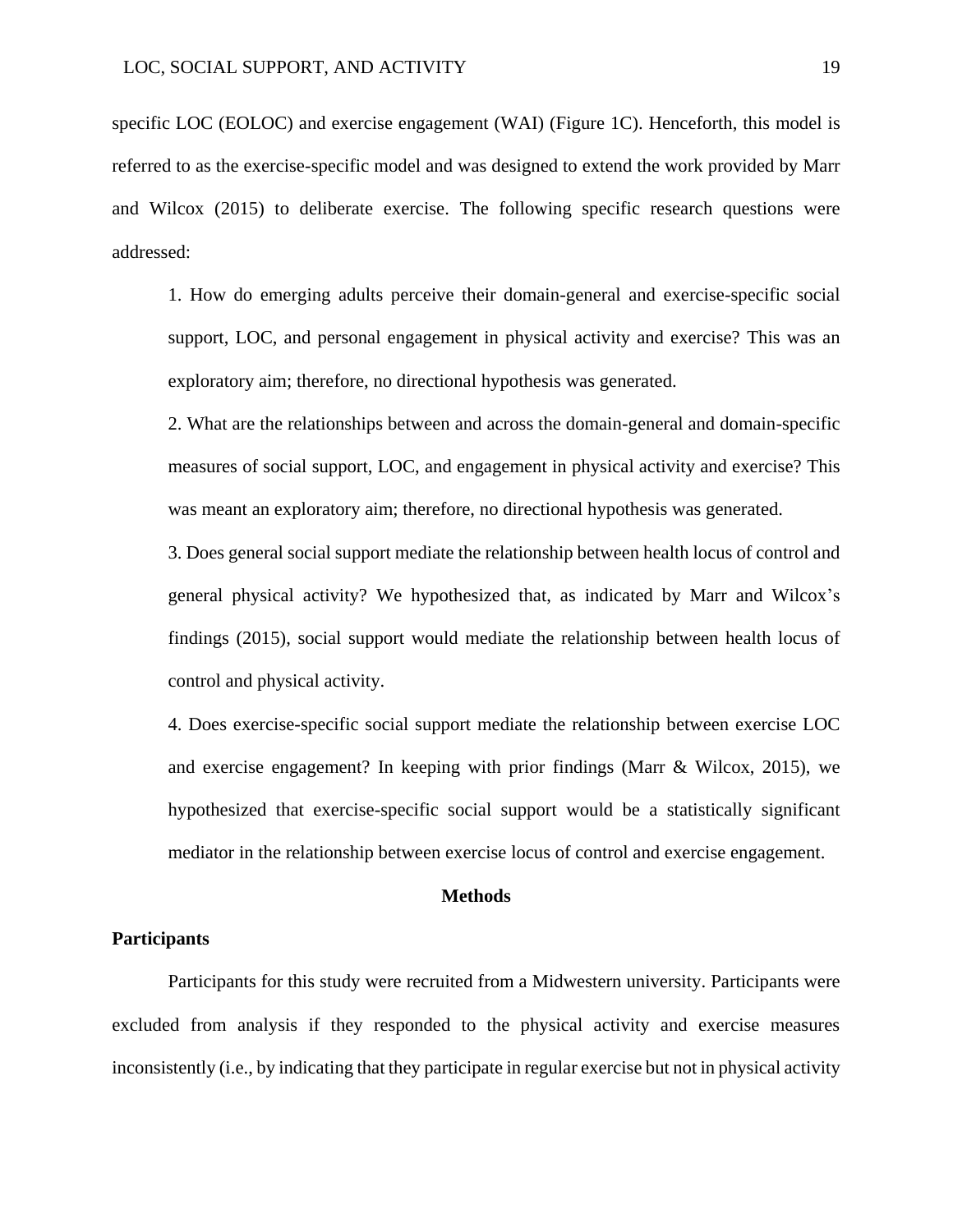which encompasses exercise) ( $N = 2$ ), if they did not complete the survey measures ( $N = 86$ ), or if they did not fall within the targeted age range  $(N = 1)$ . This left 279 remaining participants whose data were included in the subsequent analyses. Participants were not compensated monetarily but participated to meet a requirement for their academic program. All participants received informed consent prior to their enrollment in the study, and the university's Institutional Review Board approved the study. The majority of the sample was female  $(N = 205; 73%)$  and White  $(N = 205;$ 73%) or Black/African American ( $N = 61$ ; 21.7%). Participant characteristics can be viewed in their entirety in Table 1.

#### **Measures**

### *Locus of Control Measures*

**Multidimensional Health Locus of Control (MHLC) Form B.** The MHLC Form B was used as the general HLC scale for this study (See Appendix A). It was created by Wallston et al. (1978) and was designed to measure how much an individual believes they are in control of health outcomes. The measure consists of 18 items with a 6-point Likert scale ranging from 1 (strongly disagree) to 6 (strongly agree). Three 6-item subscales are included within the measure: internal, which measures the extent to which a person believes they have control over their health outcomes; chance, which refers to a person's belief that their health outcomes are mostly reliant on chance happenings; and powerful others, which indicates that an individual believes their health outcomes are under the control of other people in their life—scores for each subscale range from 6 to 36. Examples of items include, "It seems that my health is greatly influenced by accidental happenings." (chance) and "I am directly responsible for my health" (internal). Marr and Wilcox (2015) reported moderately high internal consistencies for each subscale: internal ( $\alpha$  = .70), chance  $(\alpha = .64)$ , and powerful others ( $\alpha = .69$ ).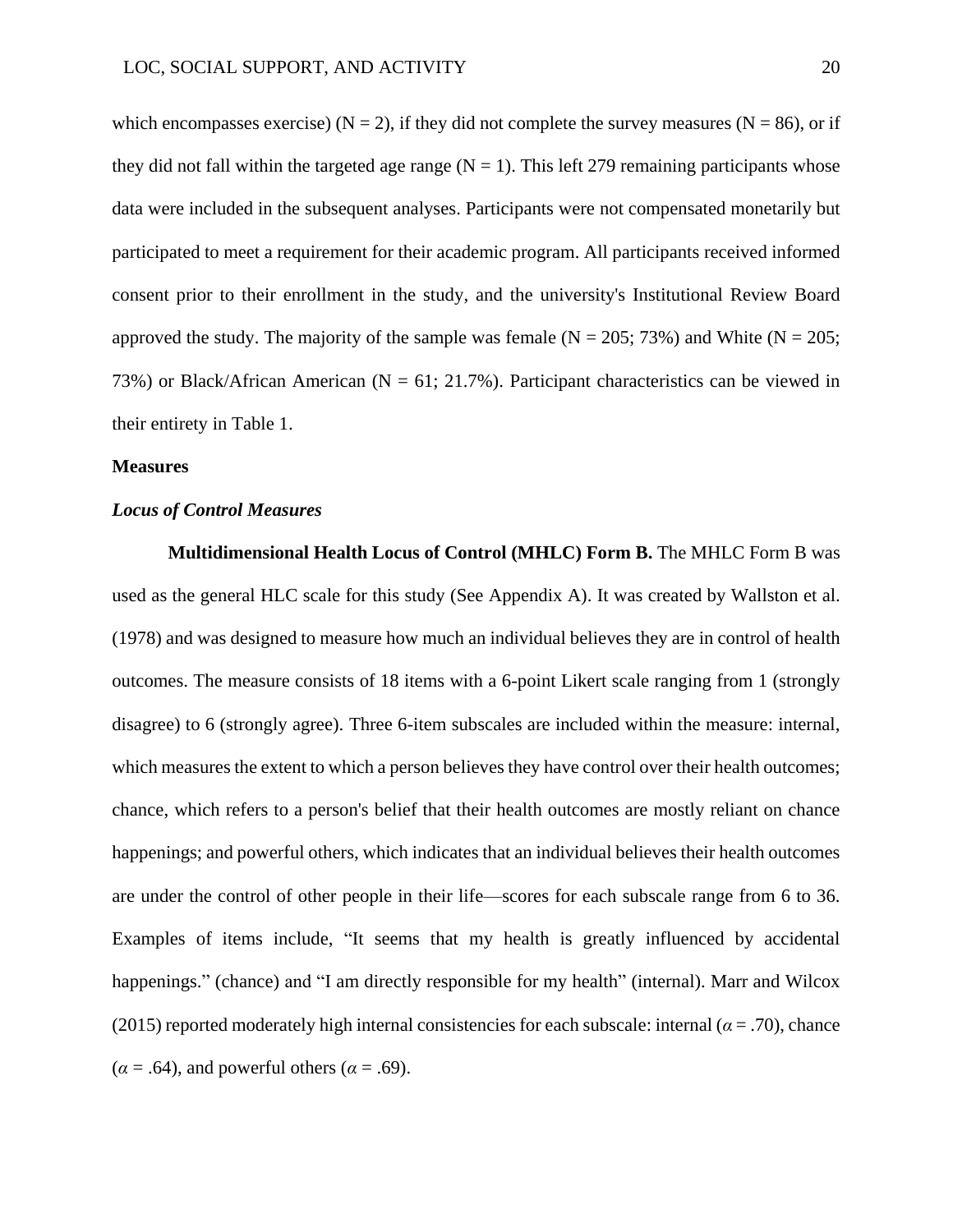**Exercise Objectives Locus of Control Scales (EOLOC).** The exercise-specific LOC scale for this study was the EOLOC created by McCready (1984) (See Appendix B). The EOLOC was designed to measure LOC specific to exercise. This study will use the revised EOLOC scale with 18 items. Responses for the measure are given on a Likert-type scale ranging from 5 (Strongly Agree) to 1 (Strongly Disagree). Three 6-item subscales are included within the measure, creating a parallel metric to the MHLC: internal, powerful others, and chance. Examples of items include "If I do not attain my exercise goals, other people will be to blame," and "The behavior of other people will greatly influence whether or not I reach my exercise objectives" (both examples from the powerful others subscale). The present study utilized the internal subscale of the EOLOC to investigate participants' level of internal LOC. Importantly, lower scores on the internal subscale reflect higher internal LOC, while higher scores reflect lower internal LOC.

#### *Social Support Measures*

**Interpersonal Support Evaluation List-12 (ISEL-12).** The general social support scale for this study, the ISEL-12, was created by Cohen et al. (1985) (See Appendix C). The ISEL-12 is a short form of the original 40-item ISEL designed to measure functional social support. This measure is a 12-item self-report survey. Responses for the measure are given on a Likert-type scale that ranges from 1 (definitely false) to 4 (definitely true). Composite scores can be obtained by summing all items (0-36). Three social support subscales are also included within the measure: appraisal, which measures advice or guidance; belonging, which measures empathy, acceptance, or concern; and tangible, which measures help or assistance (e.g., financial aid). Examples of the items include "When I need suggestions on how to deal with a personal problem, I know someone I can turn to," and "If I were sick, I could easily find someone to help me with my daily chores." Internal consistency for the total score has been reported as  $\alpha = .70$  or higher (Merz et al., 2014).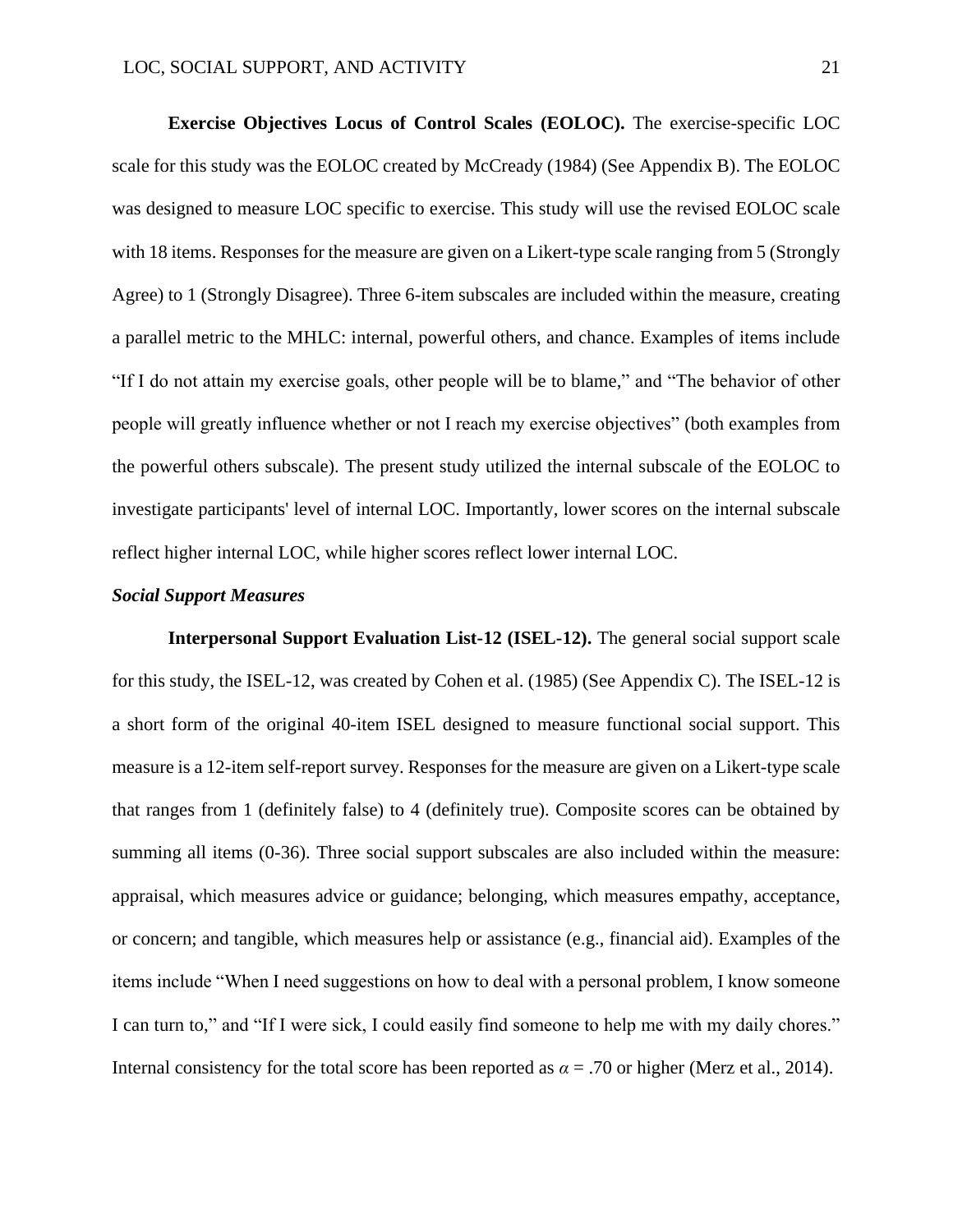**Social Support for Exercise Scale (SSES).** The exercise-specific social support measure for this study was the SSES created by Sallis et al. (1987) (See Appendix D). The SSES was designed to measure perceived social support specific to health-related eating and exercise behaviors. This measure is a 43 item self-report survey. Responses for the measure are given on a Likert-type scale that ranges from 1 (none) to 5 (very often). Thus, larger scores indicate the individual has more social support. Only two subscales were used from the SESS for this study, as these focus on exercise behaviors. The Friend Support for Exercise Habits subscale consists of 5 items. Examples of items on the subscale include "Exercised with me." and "Gave me helpful reminders to exercise." The Family Support for Exercise Habits subscale consists of 15 items. Examples of items include "Planned for exercise on recreational outings." and "Talked about how much they like to exercise." Internal consistency has been reported as  $\alpha = .41$  with good content and face validity (Noroozi et al., 2011).

#### *Physical Activity Measures*

**Global Physical Activity Questionnaire-Second Edition (GPAQv2).** The general physical activity measure for this study was developed by the World Health Organization (WHO) (Armstrong & Bull, 2006) (See Appendix E). The GPAQ, a self-report survey, was designed to measure valid and reliable estimates of physical activity. There are two versions of the GPAQ: GPAQv1 and GPAQv2. In this study, we will be using the GPAQv2, which consists of 16-items. Participants are asked to indicate "no" "yes" or indicate how often they participate in physical activity to respond to questions. Examples of items include "In a typical week, how many days do you walk or bicycle for at least 10 minutes continuously to get to and from places?" and "How much time do you usually spend sitting or reclining on a typical day?" Good test-retest reliability has been reported (0.67-0.81) (Armstrong & Bull, 2006). GPAQ yields three summative scores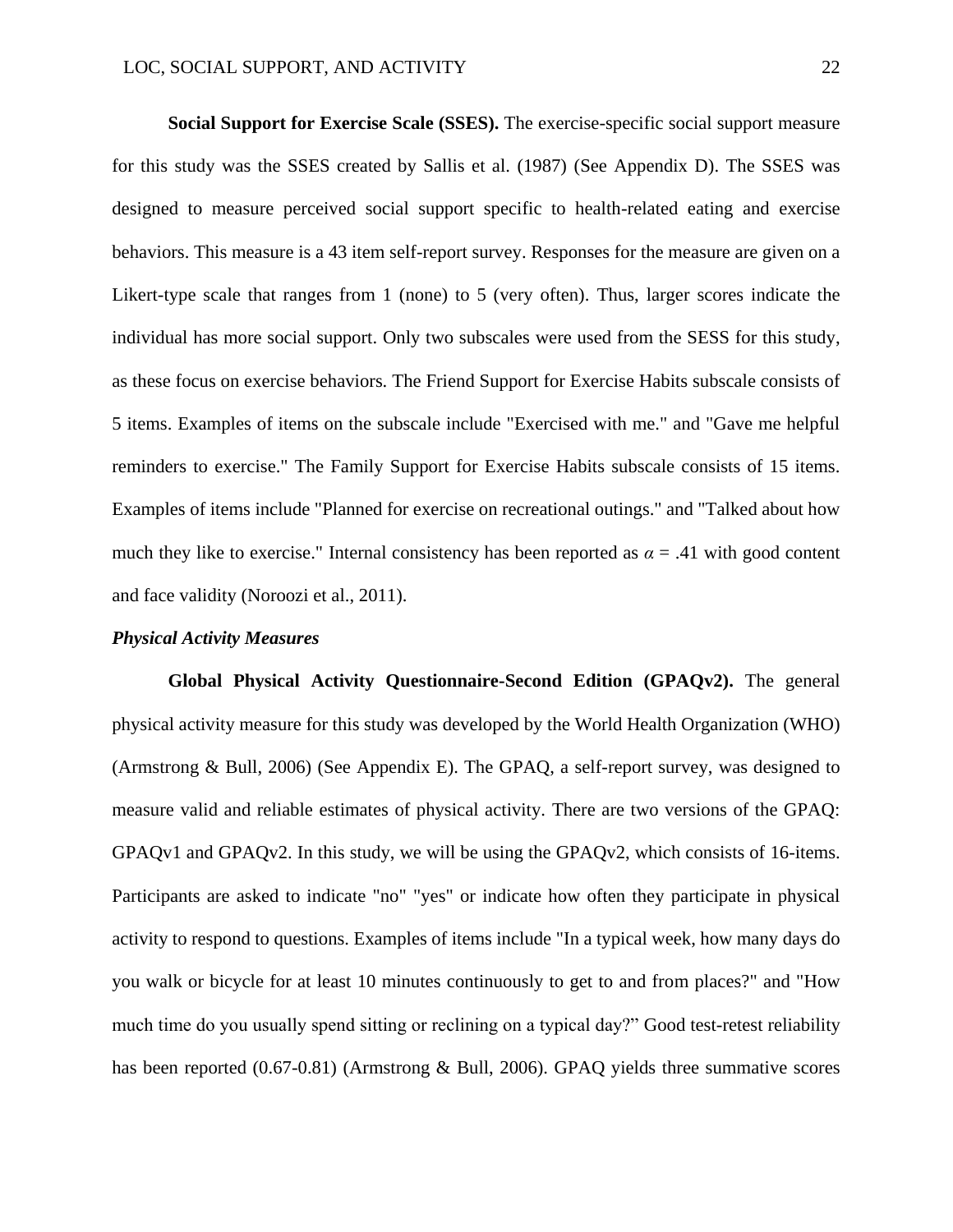related to physical activity for the purposes of transportation (e.g., riding one's bike or walking to work), related to work (e.g., having a job that requires strenuous physical lifting or walking), and recreation (e.g., participating in exercise programs or sport for fun). For the purposes of the present study, only two subscales of the GPA were summed and analyzed—those relating to work and transportation. This was done to avoid collinearity with the exercise measure, as the WAI, described below, is a measure specifically gauging time spent in recreational exercise. To further increase the ability to translate between the two models, GPAQ was calculated for total time spent in physical activity per week, although the measure also provides an estimate of METs per week.

**Weekly Activities Index (WAI).** The WAI, developed by IOX Associates (1988), was used to measure exercise engagement (See Appendix F). The WAI consists of 28 exercise activities (e.g., jogging/running, football, rowing, swimming, tennis), and participants were asked to indicate the frequency, duration, and intensity of the activities they engaged in within the past week. For frequency, participants are asked to identify how many times they engaged in the activity in the preceding week. For duration, participants are asked to specify how long, in minutes, the activity lasted. Lastly, for intensity, participants are asked to categorize the activity as light (small increase in heart and breathing rate), medium (some increase in heart and breathing rate), or heavy (large increase in heart and breathing rate).

#### **Procedure**

All survey and questionnaire measures were converted into electronic form for dissemination online. Participants were recruited from the university's undergraduate research subject pool and given access instructions to assess the survey materials remotely. After reading and agreeing to informed consent, participants were asked basic demographic information such as height, weight, age, educational attainment, and family income, and then completed the six surveys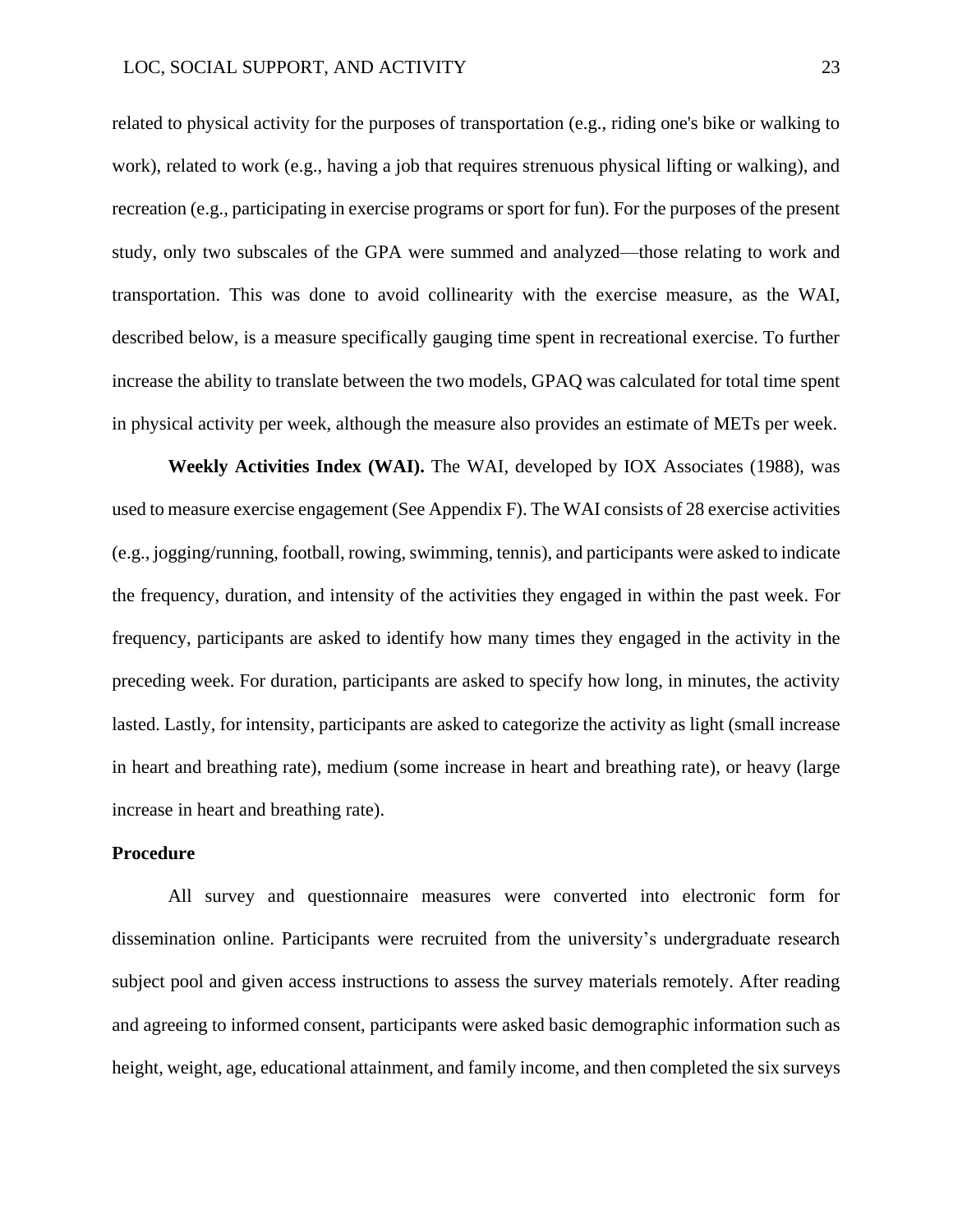measuring LOC, social support, and physical activity, and exercise. Upon completing the survey, participants were debriefed, thanked, and received course credit.

#### **Results**

#### **Descriptive Statistics**

Data collected in Qualtrics were imported to SPSS version 27 (IBM) for analysis. Statistical assumptions were examined and tested as appropriate. It should be noted that strongly skewed data are anticipated in measures of physical activity and exercise since most Americans do not meet physical activity guidelines, and many report largely sedentary lifestyles. Since physical activity and exercise measures are expected to be skewed, and since both the WAI and the GPAQv2 specifically direct researchers not to remove participants based on time limits as long as the limits are feasible (i.e., not indicating more than 24 hours of activity per day), we statistically adjusted for non-normality and the existence of outliers by using non-parametric analyses and bootstrapped estimates for the correlational and mediation models, respectively. In addition, the Davidson-MacKinnon correction for violation of homoscedasticity was applied to both mediation models. Each research question is addressed specifically below.

To assess the results of the first research question, "How do early adults perceive their domain-general and exercise-specific social support, LOC, and personal engagement in physical activity and exercise?" descriptive analyses were computed. Means, standard deviations, and score ranges for all outcome measures are presented in Table 2. On average, the participants within our sample reported relatively high internal LOC (Internal MHLC  $M = 26.28$ ; Internal EOLOC  $M =$ 9.90) and general social support (ISEL-12 *M* = 37.42). However, on average, social support specific to exercise was reported as somewhat low (SESS  $M = 51.01$ ). Within the general physical activity questionnaire (GPAQv2), participants reported the highest engagement in recreational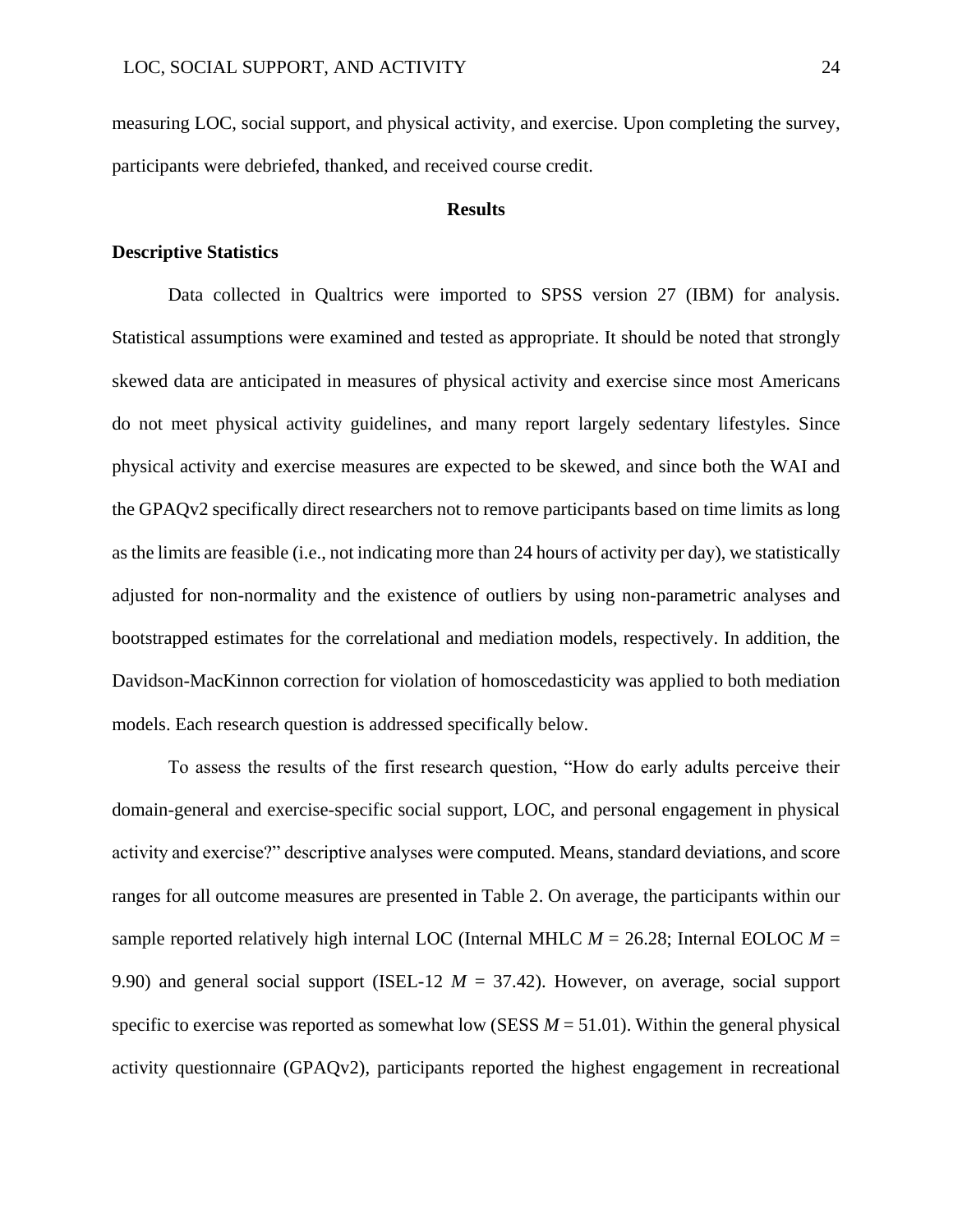physical activity (minutes per week) ( $M = 419.15$ ), followed by work ( $M = 374.46$ ) and transportation ( $M = 286.70$ ). Lastly, on average, participants reported a similar amount of time spent engaging in deliberate exercise compared to recreational physical activity reported on the GPAQv2 (WAI  $M = 491.68$ ).

#### **Correlation Analyses**

To address the second research question, "What are the relationships between and across the domain-general and exercise-specific measures of social support, LOC, and engagement in physical activity and exercise?" Spearman Rho correlation analyses were conducted. Due to these analyses' exploratory nature, all participant characteristics and their domain-general and exercisespecific estimates of social support, LOC, and physical activity and exercise measures were analyzed in a single correlation table. An alpha threshold of .05 was used to determine statistical significance. The results of this correlation analysis can be viewed in Table 3. As expected, the measures were highly correlated. Specifically, MHLC significantly related to all other measures, positively with ISEL-12, SESS, and WAI, and negatively with GPAQv2 and EOLOC. WAI also correlated with all other measures, positively with all except EOLOC. It is important to note that a lower score on the EOLOC means an individual has a higher internal LOC. Thus, this relationship suggests that individuals who engage in more domain-specific exercise engagement also have a higher internal locus of control specific to exercise. Additionally, ISEL-12 related negatively with EOLOC and positively with SESS, while EOLOC and SESS related negatively to each other. Therefore, individuals with more general and exercise-specific social support had higher levels of internal LOC.

### **Mediation Analyses**

To assess the third and fourth research questions, "Does general social support mediate the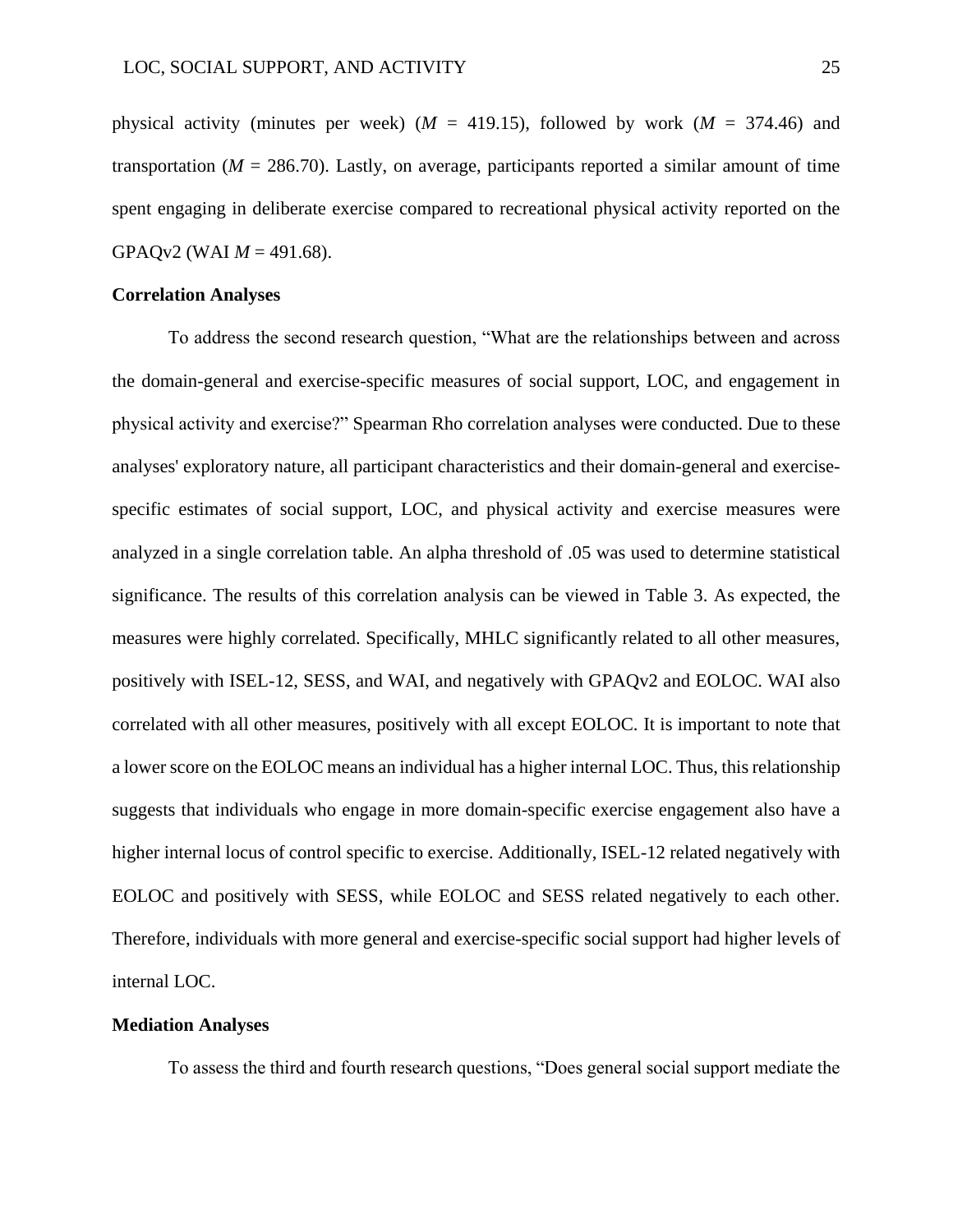relationship between HLC and general physical activity?" and "Does exercise specific social support mediate the relationship between exercise LOC and exercise engagement?" we used mediation models based on the assumptions outlined in Hayes (2012). Hayes' method works off of the traditional assumptions outlined in Baron and Kenny (1986) and MacKinnon, Fairchild, and Fritz (2007), but allows for more flexibility in modeling. For example, PROCESS can handle statistical controls within a mediation analysis, whereas the traditional Sobel's test cannot. In this method, a series of relationships are examined among an outcome variable (Y), an independent variable  $(X)$ , and a mediator  $(M)$ . The relationship between X and M forms Path a; the relationship between M and Y forms Path b. The relationship between X and Y is examined in two ways, first directly (Path c) and second accounting for the mediator (Path c'). In our models, X is internal LOC, M is the measure of social support, and Y is the measure of activity/exercise in keeping with whether the model tested was domain-general or exercise-specific. The model's significance is established by comparing the difference in Path c and Path c', or the indirect effect. We tested these assumptions using the PROCESS macro for SPSS (Hayes, 2017). Importantly, the significance of the indirect effect is examined via the bootstrapped confidence intervals, with 95% upper and lower bound confidence intervals that do not subtend zero indicating significance. Sex was included as a control variable since it was significantly correlated with one of the outcome variables. It was included in both models for the sake of consistency in interpretation. The full results, including standardized beta coefficients, can be seen in Figures 1B and 1C.

#### *Domain General Model*

The domain-general model showed significance for both Paths A and B, indicating that MHLC directly predicted ISEL ( $p \leq .001$ ) and that ISEL-12 directly predicted GPAQv2 ( $p = .027$ ). Path C, or the direct effect between MHLC and GPAQv2 was not significant ( $p = .054$ ), nor was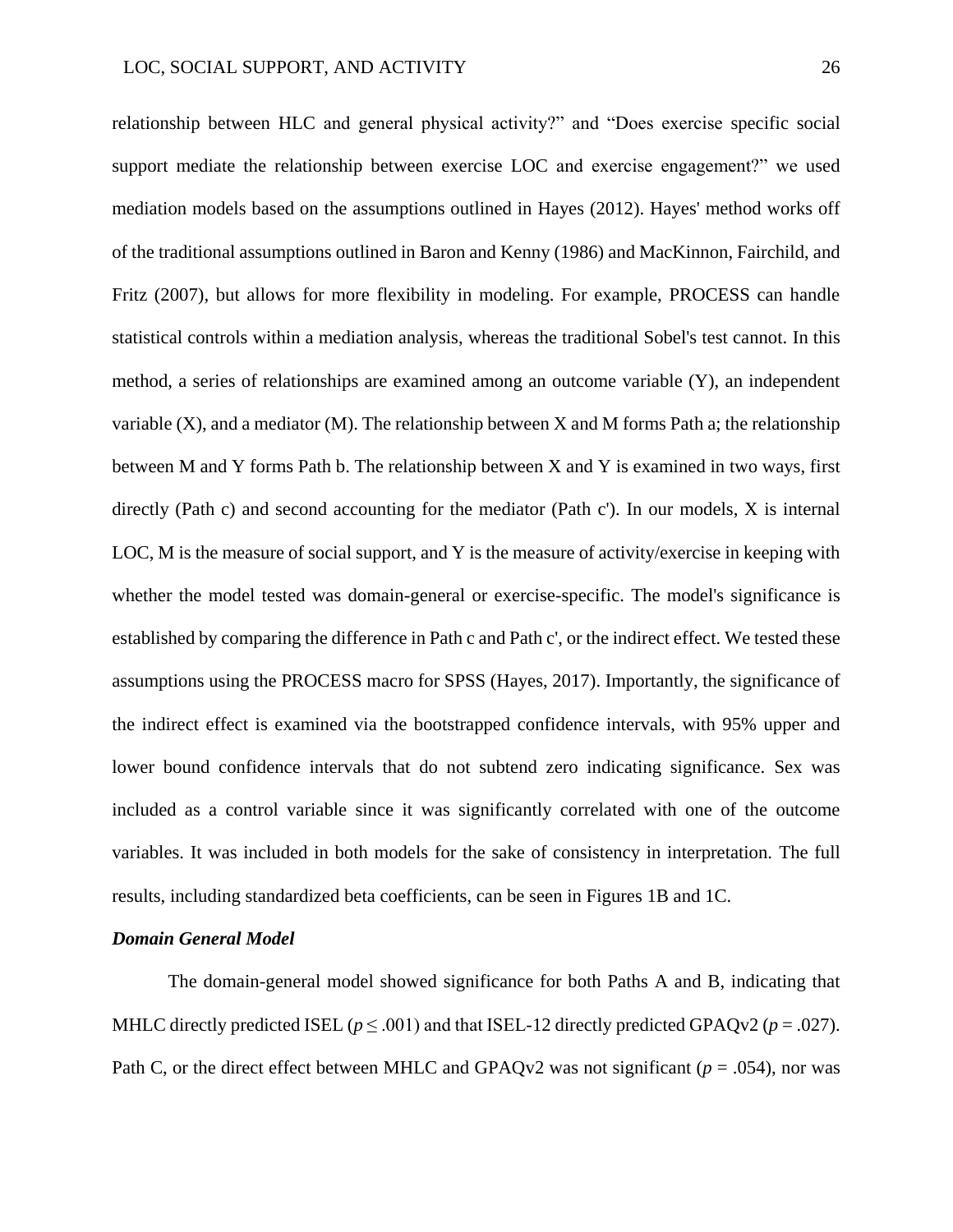Path C' (*p* = .2534). However, the indirect effect was statistically significant (95% CI -0.0859, -0.0067), which suggests that while MHLC did not predict GPAQv2 in our sample, the relationship was significantly altered due to the introduction of ISEL-12 as a mediator. Thus, at least partial mediation can be assumed.

#### *Exercise-Specific Model*

The exercise-specific model showed that all paths in the model were significant. Thus, EOLOC predicted SESS ( $p = .023$ ), SESS predicted WAI ( $p = .002$ ), and EOLOC predicted WAI both without accounting for the mediator of SESS ( $p = .002$ ) and when accounting for the mediator  $(p = .006)$ . Furthermore, the indirect effect was statistically significant (95% CI -0.055, -0.002), suggesting that the mediator of SESS accounts for meaningful variance in the relationship between EOLOC and WAI.

#### **Discussion**

The psychological and physical health impacts of the rising inactivity rates among the youth and adult population in the United States have become increasingly concerning. Consequently, many researchers have explored how various factors influence physical activity engagement to better understand physical activity motivation and create appropriate interventions. Existing literature has provided evidence that internal LOC and social support are two factors that positively influence physical activity levels (Beets et al., 2010; Gruber, 2008; Slenker et al., 1985; Sonstroem & Walker, 1973). However, the relationship among all three variables has been seldom studied. Thus, the purpose of the present study was to investigate the relationship among all three variables via the role of social support as a possible mediator between internal LOC and physical activity. We accomplished this by examining two models, one domain-general and one exercisespecific, which allowed us to provide a conceptual replication of Marr and Wilcox's (2015)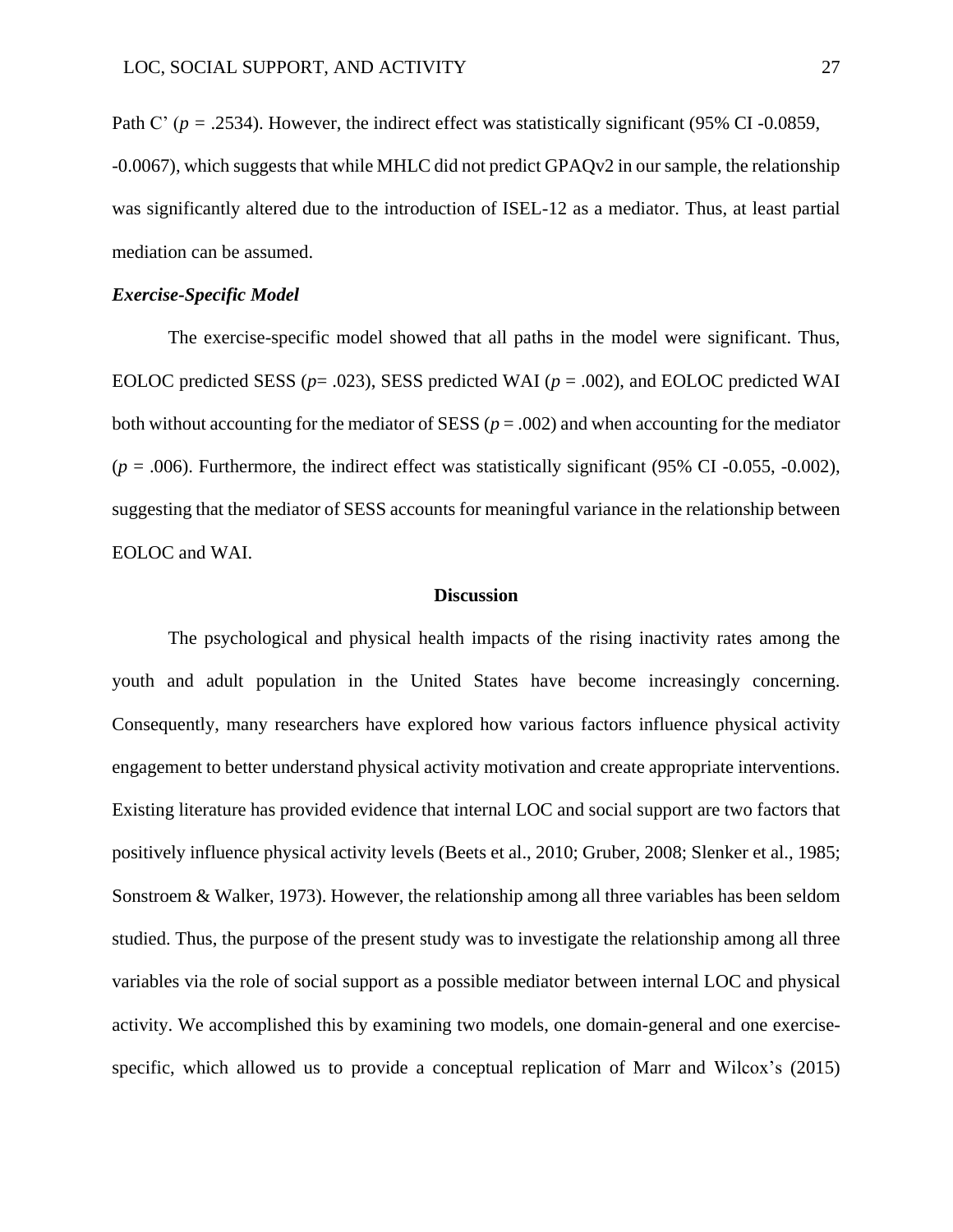mediation model examining general health behaviors and extend this finding to the realm of specific exercise engagement.

In both models, social support was found to play a mediating role in the relationship between internal LOC and engagement in activity. Interestingly, in the domain-general model, internal HLC was not related directly to physical activity engagement, although the indirect effect suggests that mediation occurred. The results of our mediation model also implied that individuals with internal HLC and higher levels of general social support were less likely to engage in physical activity. The lack of a direct relationship between HLC and physical activity as well as a decrease in physical activity levels was unexpected, given that other studies have found such a relationship (Marr & Wilcox, 2015; O'Connell & Price, 1982; Sonstroem & Walker, 1973). However, the lack of relationship could be due to our use of a composite score comprising only two of the GPAQv2 sub-scores- those relating to work and transportation. It is possible that some of the variance accounted for by HLC in the prior studies was that involving recreation. This is logical, given that recreation is often more within an individual's control and that work and transportation are necessary features of many individuals' lives. The mediation evident in our results may also suggest that individuals with internal HLC are not positively influenced by their social network to engage in more physical activity. Rather, it is possible that individuals who score high on measures of powerful others HLC and external HLC are more influenced by their social network to engage in physical activity due to their belief that other people and extraneous circumstances are responsible for the events that occur in their lives.

An important feature of the present work was the extension of this relationship to an exercise-specific domain. This distinction is important. While increases in general physical activity, such as those behaviors that one performs as part of daily routines (i.e., walking to work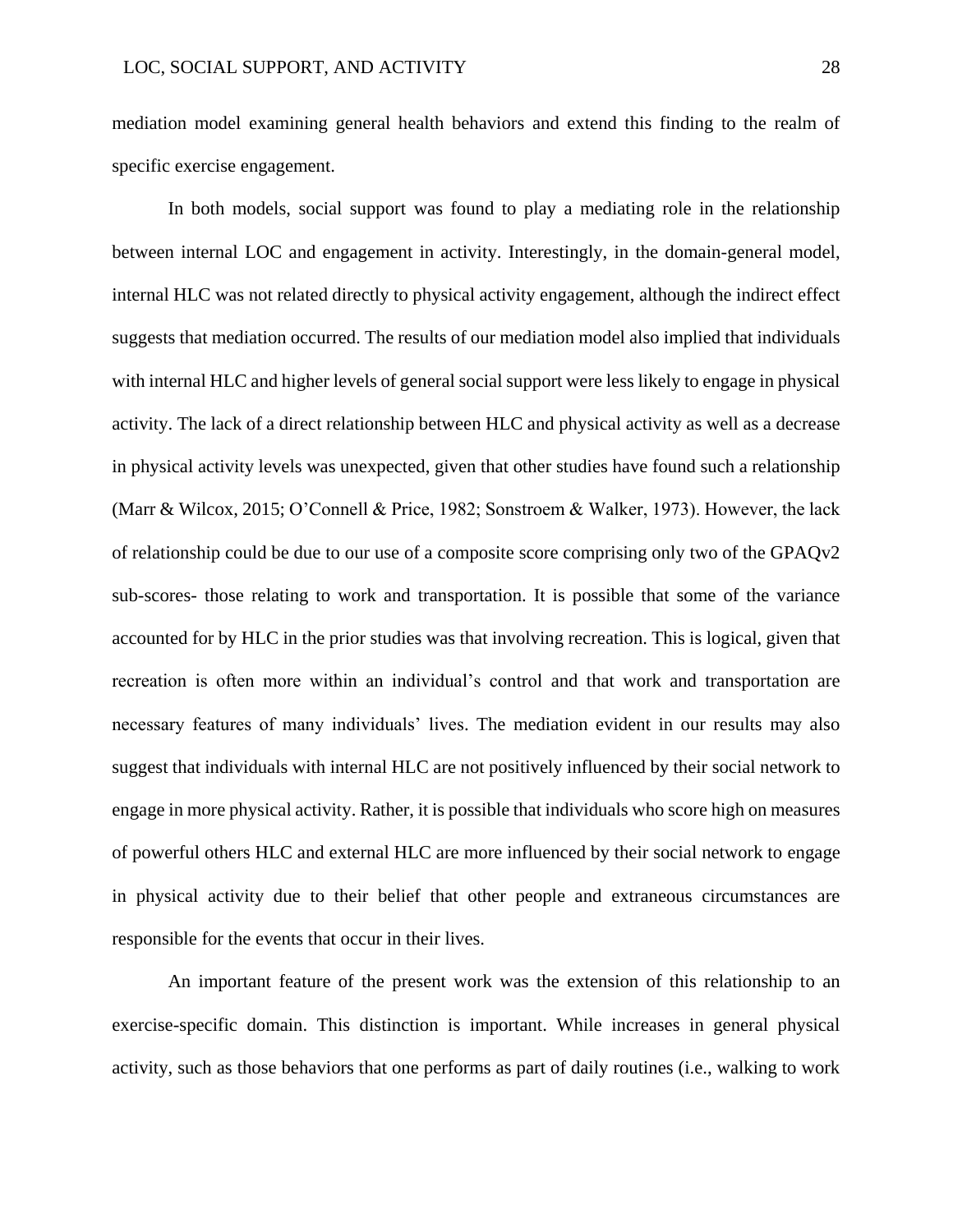or taking the stairs) or specific exercise (e.g., engaging in a session of aerobics or going for a run) can benefit overall health by increasing cardiovascular fitness, the distinction is vital in measurement and intervention. There is concern over the effectiveness of interventions aimed at improving activity (Baranowski et al., 1998; Love et al., 2019). While many of these interventions run on a relatively small scale and target exercise behaviors, there is evidence to suggest that targeting a broader base of behaviors in an entire population by encouraging daily physical activity habits (e.g., taking the stairs) may be more effective (Sallis, Bauman, & Pratt, 1998) and could be more easily targeted in public health campaigns.

The finding that social support was an important factor within the exercise-specific model is not surprising. Existing literature has demonstrated that social support positively influences health and exercise behaviors (Graham et al., 2011; Peacock, 2022). For example, Condliffe et al. (2017) designed an intervention to increase college-aged students' gym attendance by providing a lottery incentive, assigning participants to a gym partner, and providing teams information on the progress of other teams. Incentives alone were not effective in increasing gym attendance. However, participants who were assigned a gym partner and received information on the progress of other teams demonstrated a significant increase in gym attendance and continued to have elevated levels of gym attendance after the intervention concluded (Condliffe et al., 2017). Thus, their findings highlighted the importance of social support and its role in improving engagement in exercise behaviors. However, our study demonstrates not only that social support is important but that it appears to impact people differentially based upon their level of internal LOC. In our exercise-specific model, those with greater internal LOC were impacted more through social support. In our domain general model, those with greater internal LOC did not experience an increase in physical activity levels through their social support networks. Thus, future intervention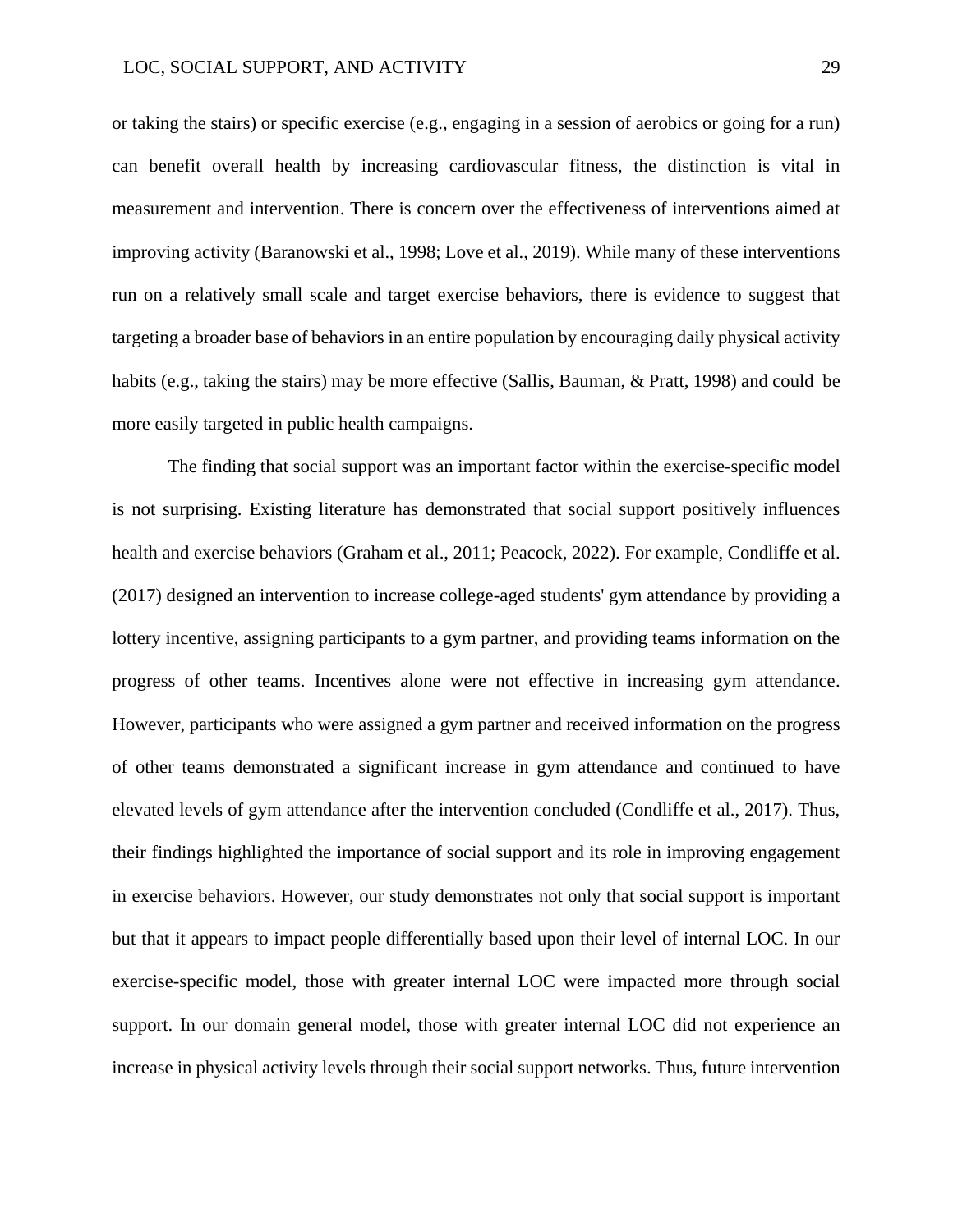studies may benefit from differentiating intervention techniques based upon individualized features, LOC among them.

Overall, our results suggest that individuals who believe they have control over their health outcomes may not benefit from a social support network to engage in increased levels of general physical activity. However, those with exercise-specific LOC, who believe they have control over their exercise outcomes, and a strong social support network are more likely to engage in deliberate exercise. The mechanism in which social support mediates internal LOC and exercise may occur in various ways. As suggested by Marr and Wilcox (2015), it is possible that individuals with higher internal LOC are impacted by the motivation, resources, or general support provided by their social support networks which positively affects their ability to engage in activity. It may also be possible that individuals with higher internal LOC seek out and choose to be around other individuals who share similar beliefs or habits, resulting in more exercise engagement (Marr  $\&$ Wilcox, 2015). Within our exercise-specific model, individuals with a higher internal LOC may have a social network who may simply encourage them to engage in exercise, provide resources to allow them to access opportunities for exercise, or engage in the exercises with them.

#### **Translation to School Psychology Practice**

Although our sample focused on college-aged students, more research is needed to generalize our findings to varied populations. However, our general findings have important implications for children and adolescents. Increasing evidence suggests that greater engagement in physical activity impacts learning and school performance (Khan & Hillman, 2014). Notably, physical fitness has been associated with the hippocampus and prefrontal cortex functions (Khan & Hillman, 2014). Neuroimaging has revealed that physically fit children produce different brain activity patterns than children who are not physically fit when they perform tasks controlled by the prefrontal cortex. Tasks related to the prefrontal cortex and hippocampus are also commonly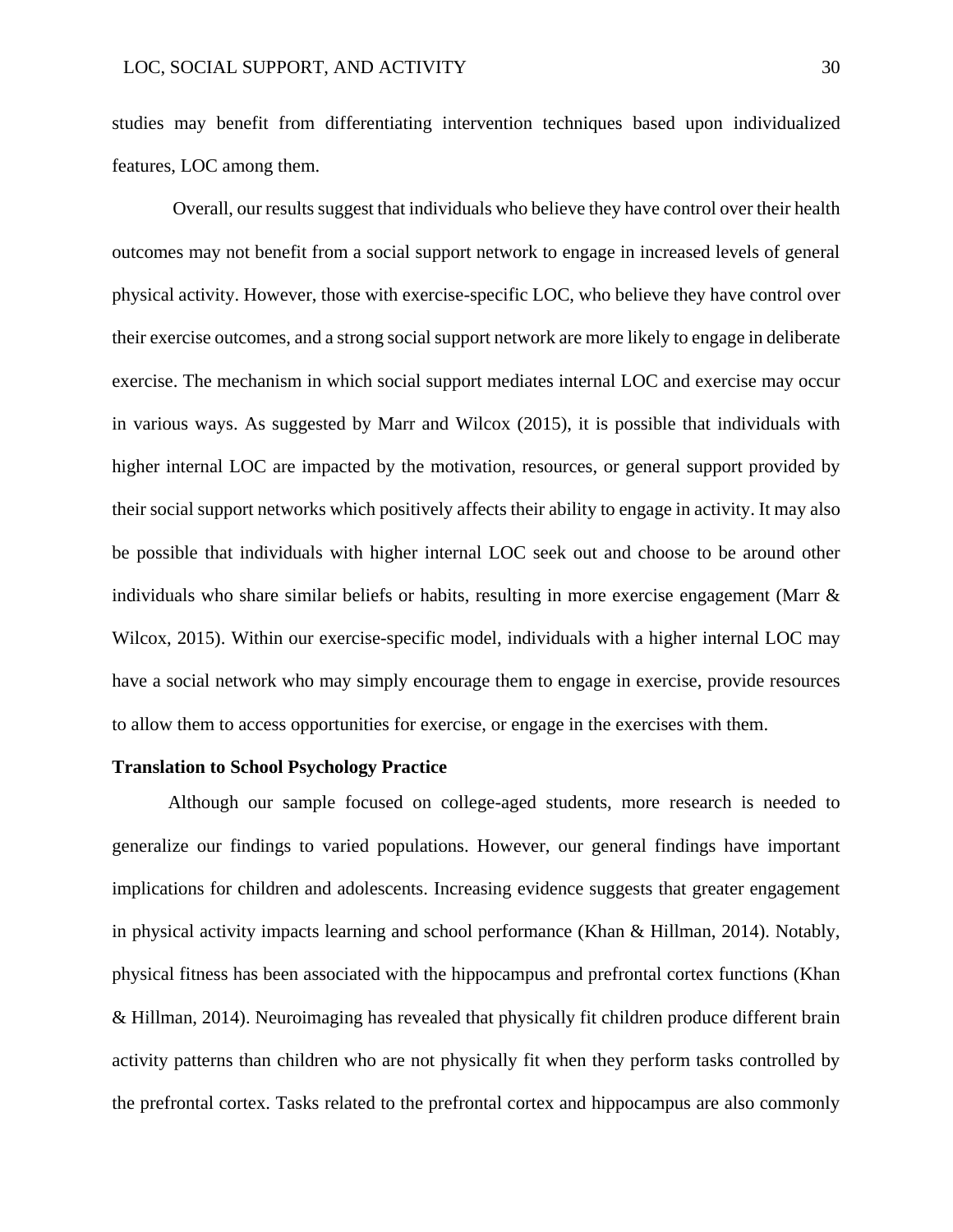associated with learning. Furthermore, physically fit children have demonstrated an enhanced ability to learn under difficult circumstances (Khan & Hillman, 2014). Thus, suggesting that increased physical activity provides advantages beyond general health benefits.

The impact of physical activity on learning and school performance is further supported by Srikanth et al. (2015), who investigated the relationship between physical activity, psychosocial constructs, and math and reading achievement test scores in adolescents. The sample comprised 1,211  $6<sup>th</sup>$  through  $8<sup>th</sup>$  graders who were asked to complete self-report scales regarding levels of physical activity, academic self-beliefs, general self-esteem, and perceived social support, as well as objective measures to gather body composition and cardiorespiratory fitness. One to five months later, the participants completed annual standardized reading and math tests. After controlling for SES, the results indicated that cardiorespiratory fitness was associated with higher scores on reading and math achievement tests (Srikanth et al., 2015). Thus, Srikanth et al. (2015) suggested that schools incorporate physical activity opportunities into their daily schedules.

Consistent with Srikanth et al. (2015), Burdette and Whitaker (2005) also advocated increasing children's physical activity opportunities within the school setting or the community and a child's home. In addition to increasing physical activity, active and free play may provide school-aged children with the opportunity to problem-solve, think creatively, refine social interactions, and increase emotional well-being or feelings of happiness (Burdette & Whitaker, 2005). Comprehensively, active play helps children develop and refine skills (e.g., executive functioning, self-regulation, and flexibility) that assist children in overall functioning and within the learning process (Burdette & Whitaker, 2005).

The ability for active and free play to provide an opportunity for a child to participate in physical activity and social interactions is noteworthy when examining the results of the present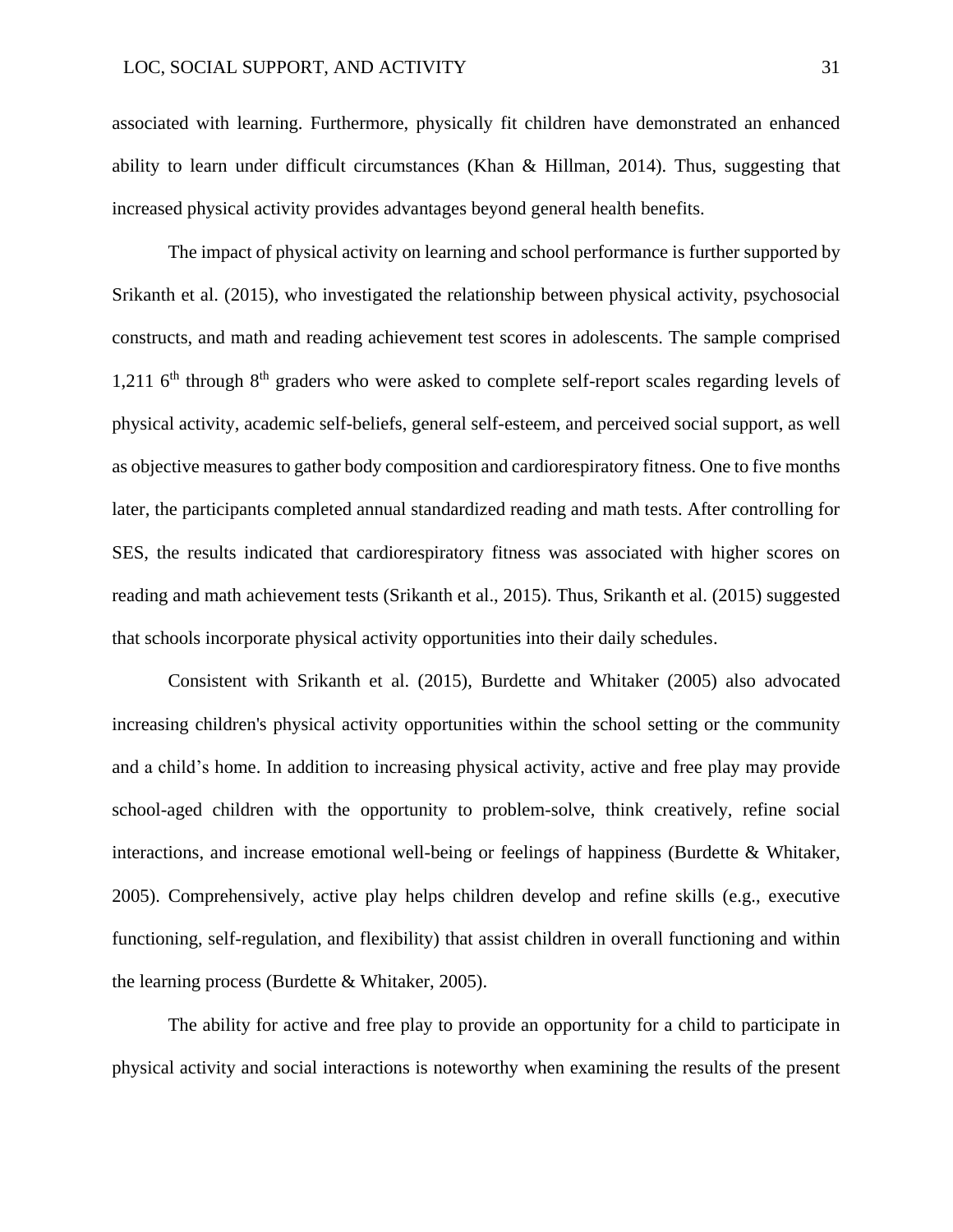study. Active and free play may provide an opportunity for children to develop and maintain social connections to create a social network. Although the results of our present study do not directly generalize to young children, our findings suggest that social support is a crucial component of increasing activity engagement. Thus, increasing opportunities for active and free play within the educational setting may provide a foundation for the relationship between social support and exercise to develop. In addition to active and free play, the significance of our findings suggests that it is important to consider additional ways in which social support networks may be developed or maintained within the school setting to increase the likelihood of activity engagement.

Kulik et al. (2015) examined the role of social support in increasing physical activity levels within the school setting for elementary aged students. Their results suggested that simply talking to children about physical activity was most associated with higher physical activity engagement within the school setting compared to demonstrating social support through exercising with the children or deliberately encouraging them to engage in activity. Furthermore, social support from classroom teachers and classmates were influential in increasing physical activity engagement within the school setting. However, for boys, the school principal had an even more influential role in increasing physical activity engagement. Thus, school principals may be an important, yet often overlooked, influence in establishing physical activity levels in elementary aged children.

Kulik et al. (2015) also highlighted the importance of implementing interventions during early elementary school years when health behaviors are being established and habits are forming. More specifically, Fahlman & Gutuskey's (2015) proposed tying nutrition and activity interventions to a school's core curriculum, implementing school-based nutrition interventions, and implementing school-based interventions that successfully increase activity levels as a means to begin forming healthy habits in school-age children. In addition to school principals, classroom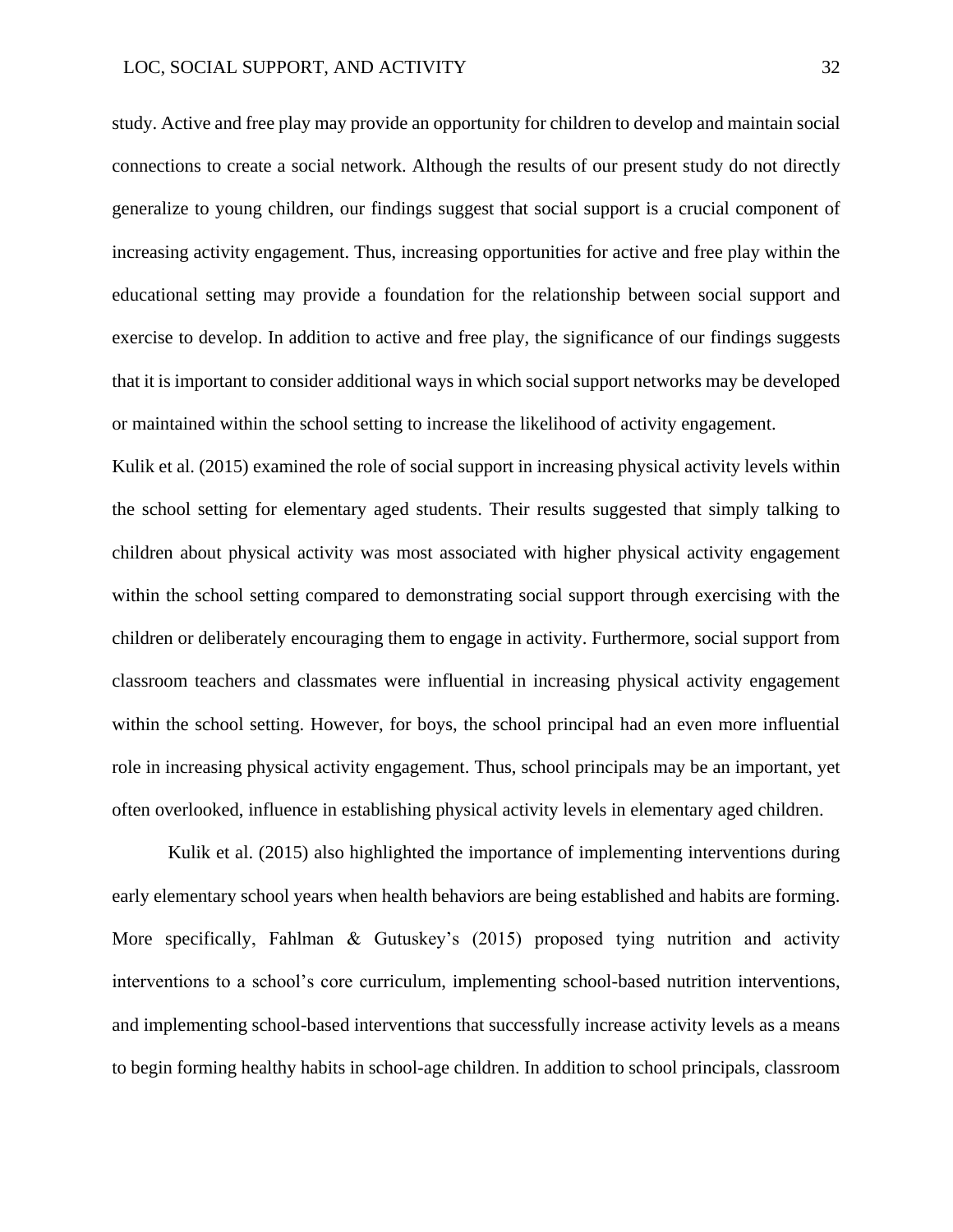teachers, and classmates, school psychologists may be another source of social support for increasing physical activity engagement among school-aged children. In addition to contributing to a culture of activity within the school setting by speaking with children about physical activity, school psychologists may help implement additional interventions aimed at increasing general social support levels or physical activity engagement.

Lastly, our results suggest the importance of considering how children view their health behaviors and health and exercise outcomes. The differences in the role of social support on activity levels across domains may suggest the importance of tailoring interventions for students with various levels of LOC. Individuals with a higher internal LOC typically believe they have the power to control their health and exercise behaviors and outcomes and thus, had a positive relationship with social support and deliberate exercise. Empowering students who believe they are responsible for their health and have the power to make healthy life decisions may be a critical step in increasing exercise engagement. On the other hand, developing and maintaining social networks for students with an external and powerful others LOC framework may be beneficial to increasing their levels of physical activity engagement.

#### **Limitations and Future Directions**

While the findings reported herein are novel, our study was not without limitations. All of the measures employed were based upon participant self-report. When specifically examining the use of self-reported measures for general physical activity and deliberate exercise, it is possible that individuals overreported or underreported their true engagement and reliability of these estimates in comparison to direct measures has varied (Prince et al., 2008, 2020). Future work would benefit from examining the roles of social support and LOC on physical activity and exercise using more objective metrics like accelerometry. Future work may also benefit from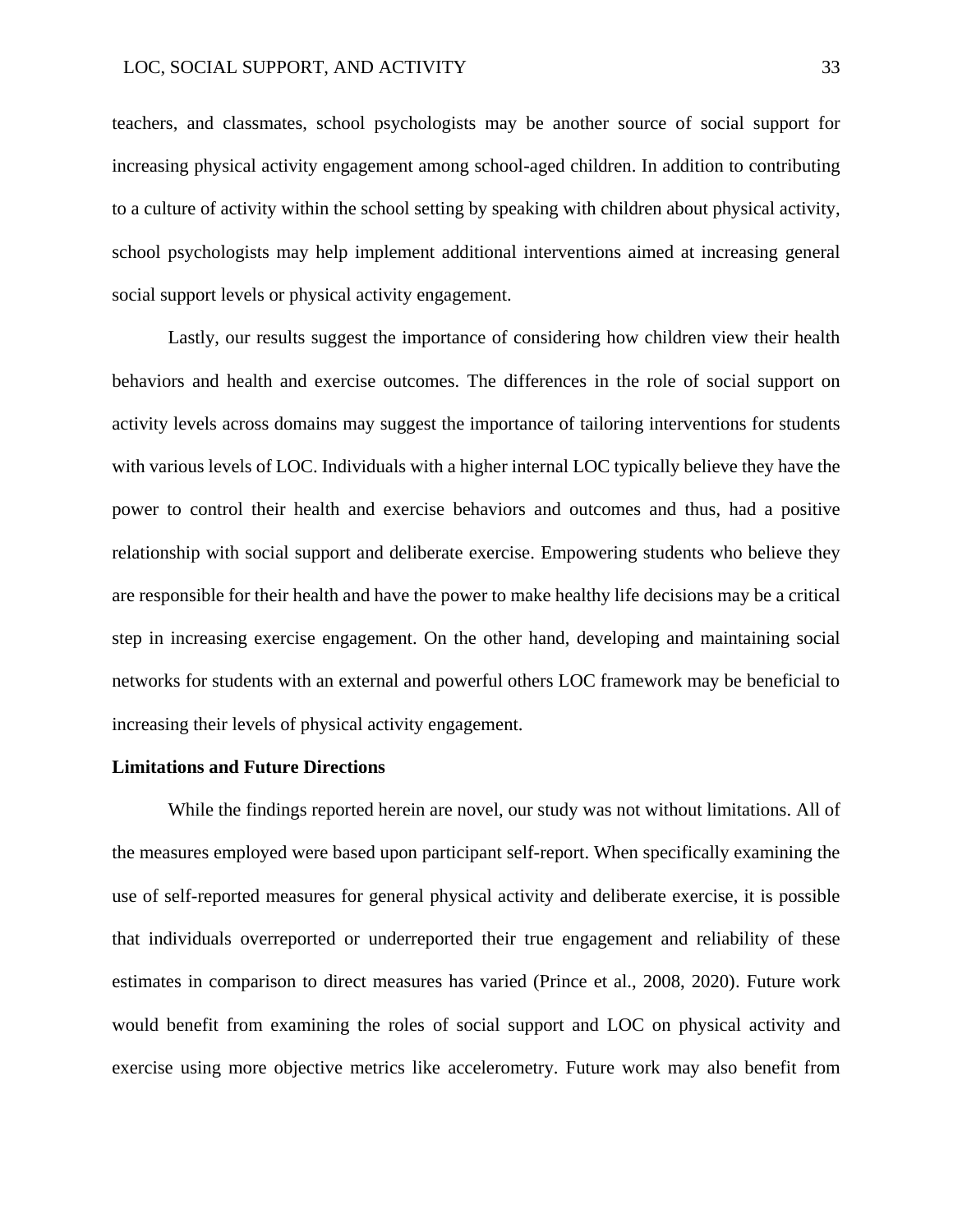examining the role of social support on physical activity and exercise behaviors for measures of powerful others LOC and external LOC. It is possible that individuals who do not believe they are in control of their lives may be more influenced by social support to engage in various health behaviors.

Furthermore, since the surveys were also completed online, it is possible that respondents were influenced by other factors when completing the surveys. Generalizing our results to different populations is limited due to the participation of college-age students within our sample. There are many factors specific to students attending college that may influence our results and are not relevant to different populations of society. For example, some college students may not own a car and thus, are more likely to walk or bus to their destination. Finally, cross-sectional data is, by nature, limited when determining causality. To fully investigate the differences in the mechanisms and effectiveness of targeting general physical activity compared to exercise outcomes, randomized controlled intervention studies are needed.

#### **Conclusion**

In summary, the present study provides a conceptual replication of Marr and Wilcox's (2015) findings within our exercise-specific model and is consistent with previous literature that demonstrated the importance of social support to physical activity levels. Importantly, we found social support to mediate the relationship between internal LOC and activity levels across both domains suggesting that social support is especially beneficial for those with an exercise-specific internal LOC; however, less beneficial for those with an internal health LOC. Thus, an important consideration in the future investigation of and interventions in physical activity engagement.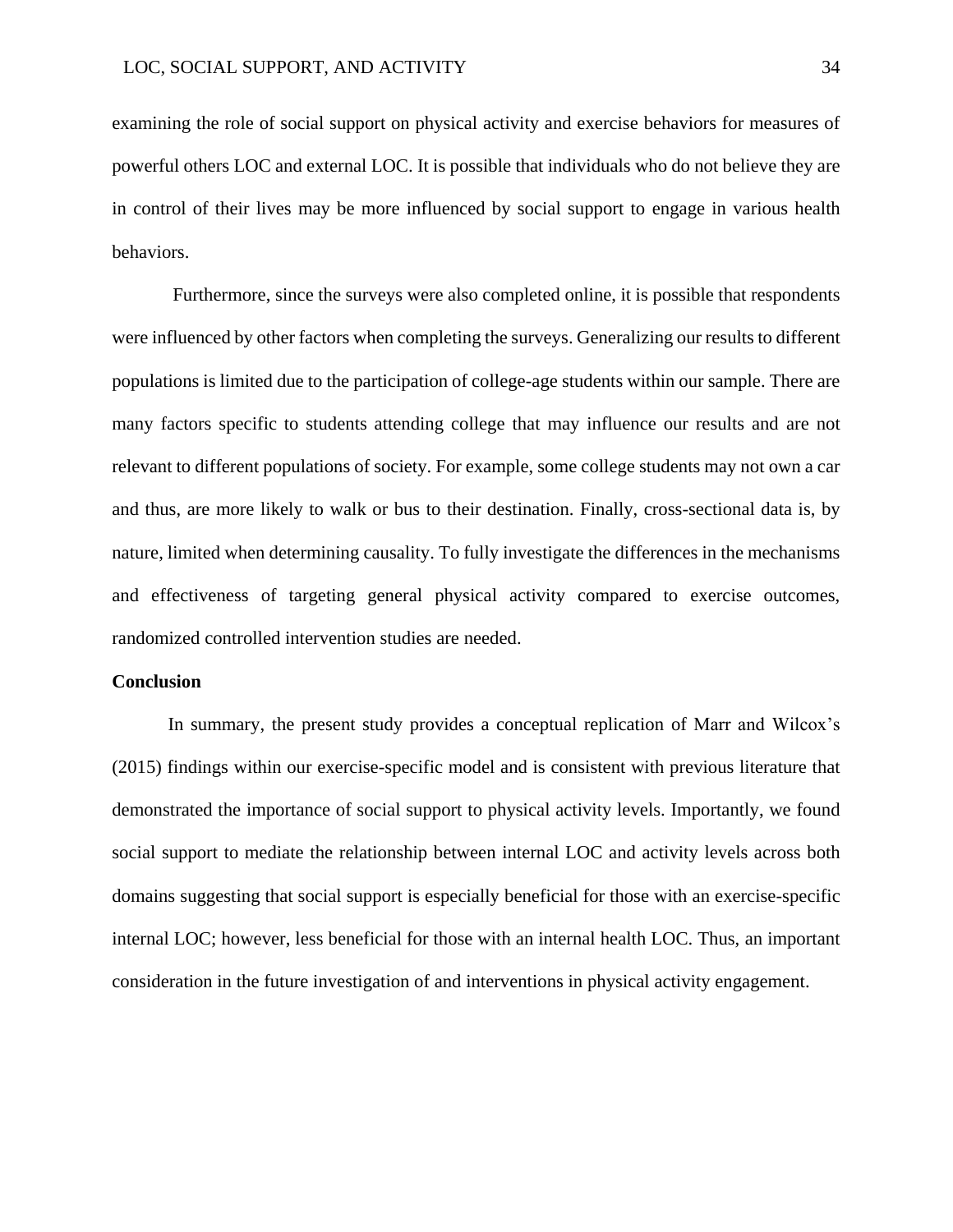#### **References**

- Ahn, S., & Fedewa, A. L. (2011). A meta-analysis of the relationship between children's physical activity and mental health. *Journal of Pediatric Psychology*, *36*(4), 385–397. https://doi.org/10.1093/jpepsy/jsq107
- American College Health Association. (2016). *Fall 2016 reference group executive summary.*  National College Health Assessment. http://www.achancha.org/docs/NCHAII\_FALL\_2016\_REFERENCE\_GROUP\_EXECUTIVE\_SUMMARY. pdf
- American College of Sports Medicine. (2011). *ACSM issues new recommendations on quantity and quality of exercise.* [www.acsm.org/about-acsm/media](http://www.acsm.org/about-acsm/media-room/newsreleases/2011/08/01/acsm-issues-new-recommendations-on-quantity-and-quality-of-exercise)[room/newsreleases/2011/08/01/acsm-issues-new-recommendations-on-quantity-and-](http://www.acsm.org/about-acsm/media-room/newsreleases/2011/08/01/acsm-issues-new-recommendations-on-quantity-and-quality-of-exercise)

[quality-of-exercise](http://www.acsm.org/about-acsm/media-room/newsreleases/2011/08/01/acsm-issues-new-recommendations-on-quantity-and-quality-of-exercise)

American Psychological Association. (n.d.). *APA dictionary of psychology.* https://dictionary.apa.org/social-support

- Armstrong, T., & Bull, F. (2006). Development of the world health organization global physical activity questionnaire (GPAQ). *Journal of Public Health*, *14*(2), 66–70. [https://doi](https://doi-org.proxy1.library.eiu.edu/10.1007/s10389-006-0024-x)[org.proxy1.library.eiu.edu/10.1007/s10389-006-0024-x](https://doi-org.proxy1.library.eiu.edu/10.1007/s10389-006-0024-x)
- Baranowski, T., Anderson, C., & Carmack, C. (1998). Mediating variable framework in physical activity interventions how are we doing? How might we do better? *American Journal of Preventive Medicine*, *15*(4), 266-297.
- Baron, R. M., & Kenny, D. A. (1986). The moderator-mediator variable distinction in social psychological research: conceptual, strategic, and statistical considerations. *Journal of Personality & Social Psychology*, *51*, 1173–1182. https://doiorg.proxy1.library.eiu.edu/10.1037/0022-3514.51.6.1173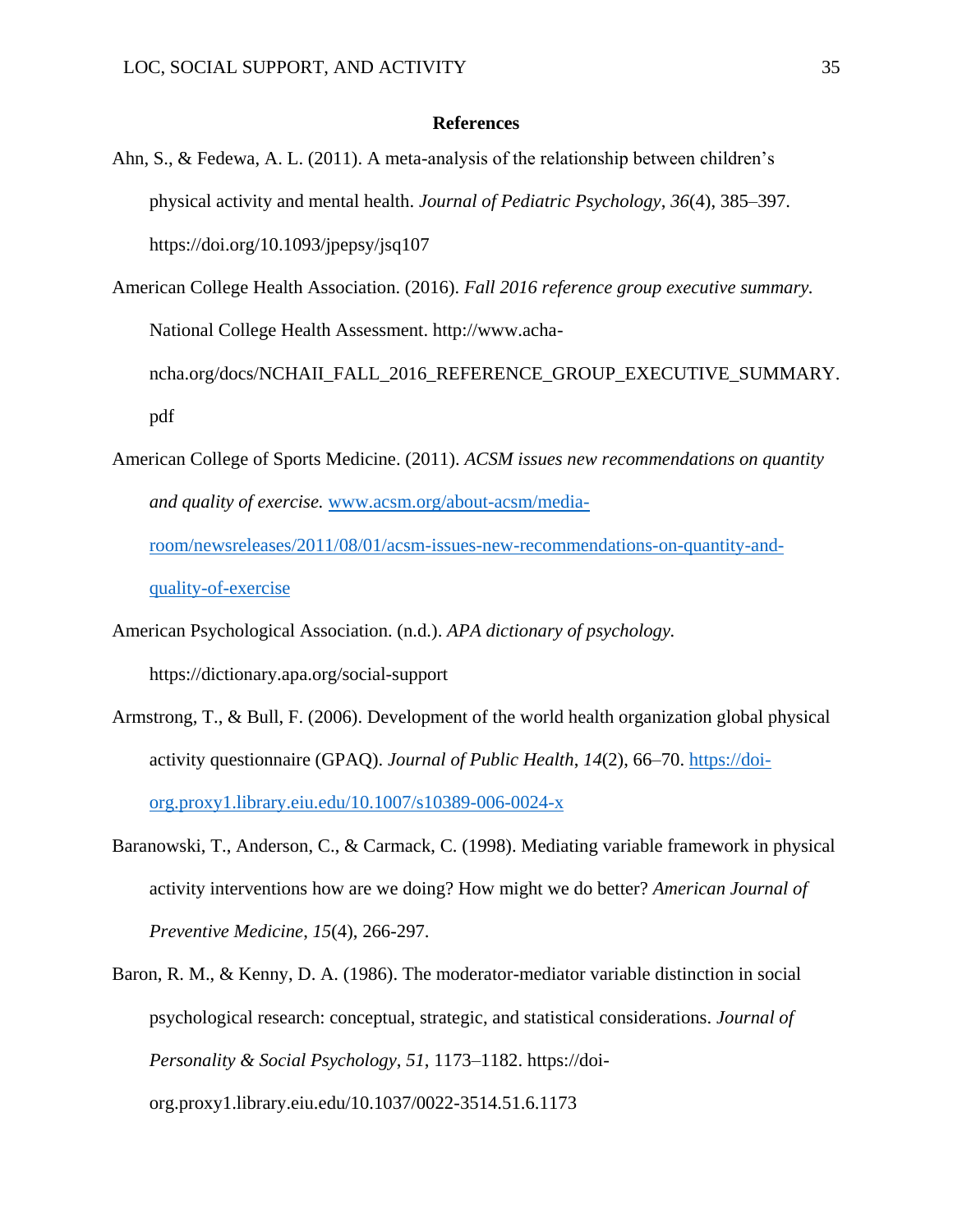- Beets, M. W., Cardinal, B. J., & Alderman, B. L. (2010). Parental social support and the physical activity-related behaviors of youth: A review. *Health Education and Behavior*, *37*(5), 621– 644. https://doi.org/10.1177/1090198110363884
- Brach, J. S., Simonsick, E. M., Kritchevsky, S., Yaffe, K., & Newman, A. B. (2004). The association between physical function and lifestyle activity and exercise in the health, aging and body composition study. *Journal of the American Geriatrics Society*, *52*(4), 502–509. https://doi-org.proxy1.library.eiu.edu/10.1111/j.1532-5415.2004.52154.x
- Burdette, H.L. & Whitaker, R.C. (2005). Resurrecting free play in young children. *Archives of Pediatric s & Adolescent Medicine, 159*(1), 46-50.
- Burk, C., & Kimiecik, J. (1994). Examining the relationship among locus of control, value, and exercise. In health values. *The Journal of Health Behavior, Education & Promotion, 18*(6), 14–23.
- CDC. (2019, September 25). *National Center for Chronic Disease Prevention and Health Promotion (NCCDPHP)*.

https://www.cdc.gov/chronicdisease/resources/publications/factsheets/physical-activity.htm

CDC. (2022, Feburary 17). *Physical Activity*.

https://www.cdc.gov/physicalactivity/data/inactivity-prevalence-maps/index.html

- Chu, T. L., Zhang, T., & Li, H. (2019). Roles of physical activity type in exercise motivational profiles and behavioral frequencies among college freshmen. *American Journal of Health Studies*, *32*(4), 57–68.
- Condliffe, S. Isgin, E., & Fitzgerald, B. (2017). Get to the gym! A field experiement on improving exercise habits. *Journal of Behavioral and Experimental Economics*, 23-32.

Fahlman, M., Hall, H. L., & Gutuskey, L. (2015). Minority Youth, Physical Activity, and Fitness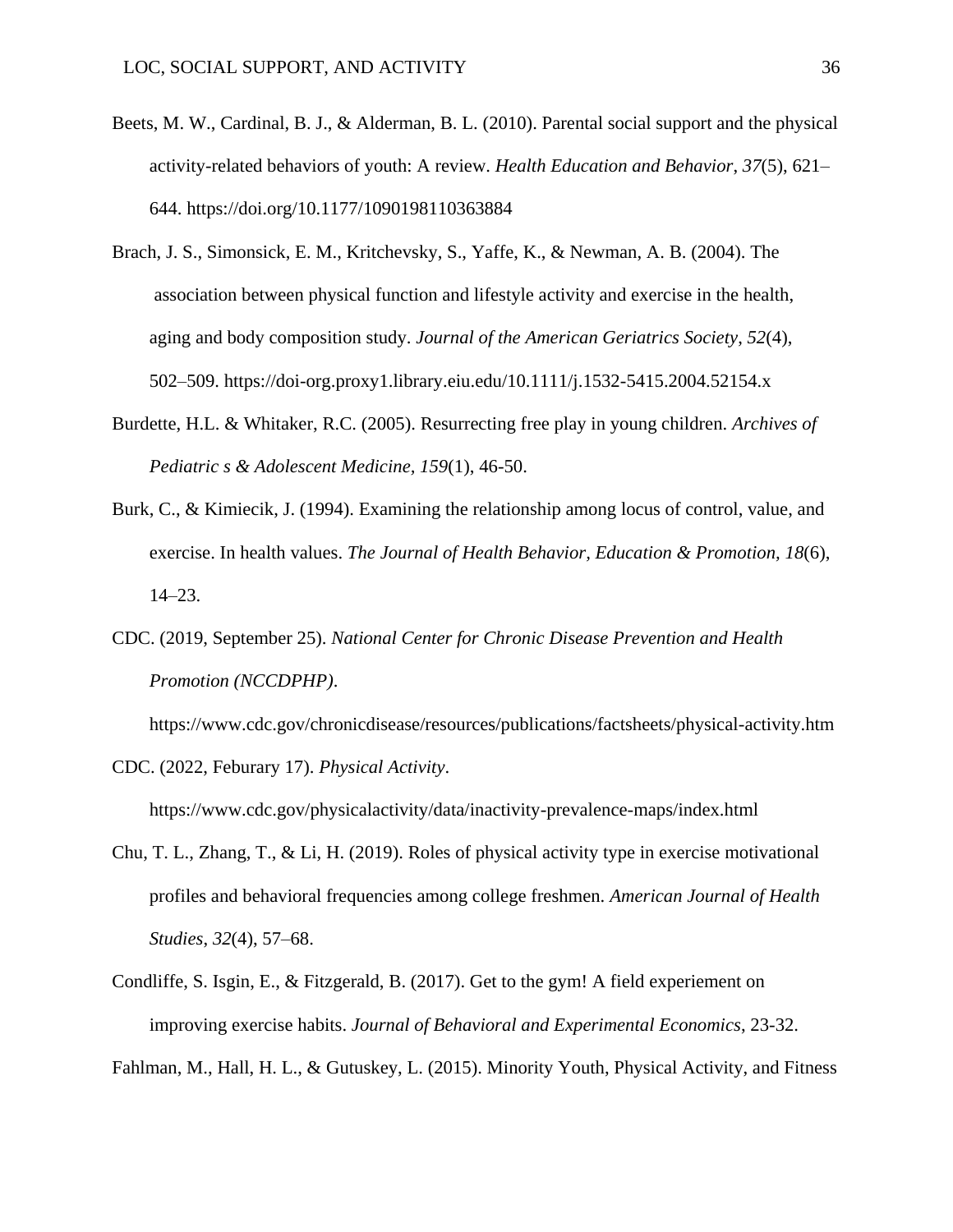Levels: Targeted Interventions Needed. *American Journal of Health Education*, *46*(6), 338– 346. https://doi-org.proxy1.library.eiu.edu/10.1080/19325037.2015.1077758

- Farren, G. L., Zhang, T., Martin, S. B., & Thomas, K. T. (2017). Factors related to meeting physical activity guidelines in active college students: A social cognitive perspective. *Journal of American College Health*, *65*(1), 10–21. https://doiorg.proxy1.library.eiu.edu/10.1080/07448481.2016.1229320
- Garland, J. . T., Schutz, H., Chappell, M. A., Keeney, B. K., Meek, T. H., Copes, L. E., Acosta, W., Drenowatz, C., Maciel, R. C., van Dijk, G., Kotz, C. M., & Esenmann, J. C. (2011). The biological control of voluntary exercise, spontaneous physical activity and daily energy expenditure in relation to obesity: human and rodent perspectives. *Journal of Experimental Biology*, *214*(2), 206–229. https://doi-org.proxy1.library.eiu.edu/10.1242/jeb.048397
- Graham, D. J., Schneider, M., & Dickerson, S. S. (2011). Environmental resources moderate the relationship between social support and school sports participation among adolescents: a crosssectional analysis. *International Journal of Behavioral Nutrition & Physical Activity*, *8*, 34–43. https://doi-org.proxy1.library.eiu.edu/10.1186/1479-5868-8-34
- Gruber, K. J. (2008). Social support for exercise and dietary habits among college students. *Adolescence*, *43*(171), 557–575.
- Guinn, B., Vincent, V., Dugas, D., Semper, T., Jorgensen, L., & Nelson, L. (2006). Exercise locus of control, behavior, and intention among mexican american youth. *Hispanic Journal of Behavioral Sciences*, *28*(1), 115–126.
- Haidar, A., Ranjit, N., Archer, N., & Hoelscher, D. M. (2019). Parental and peer social support is associated with healthier physical activity behaviors in adolescents: A cross-sectional analysis of Texas school physical activity and nutrition (TX SPAN) data. *BMC Public*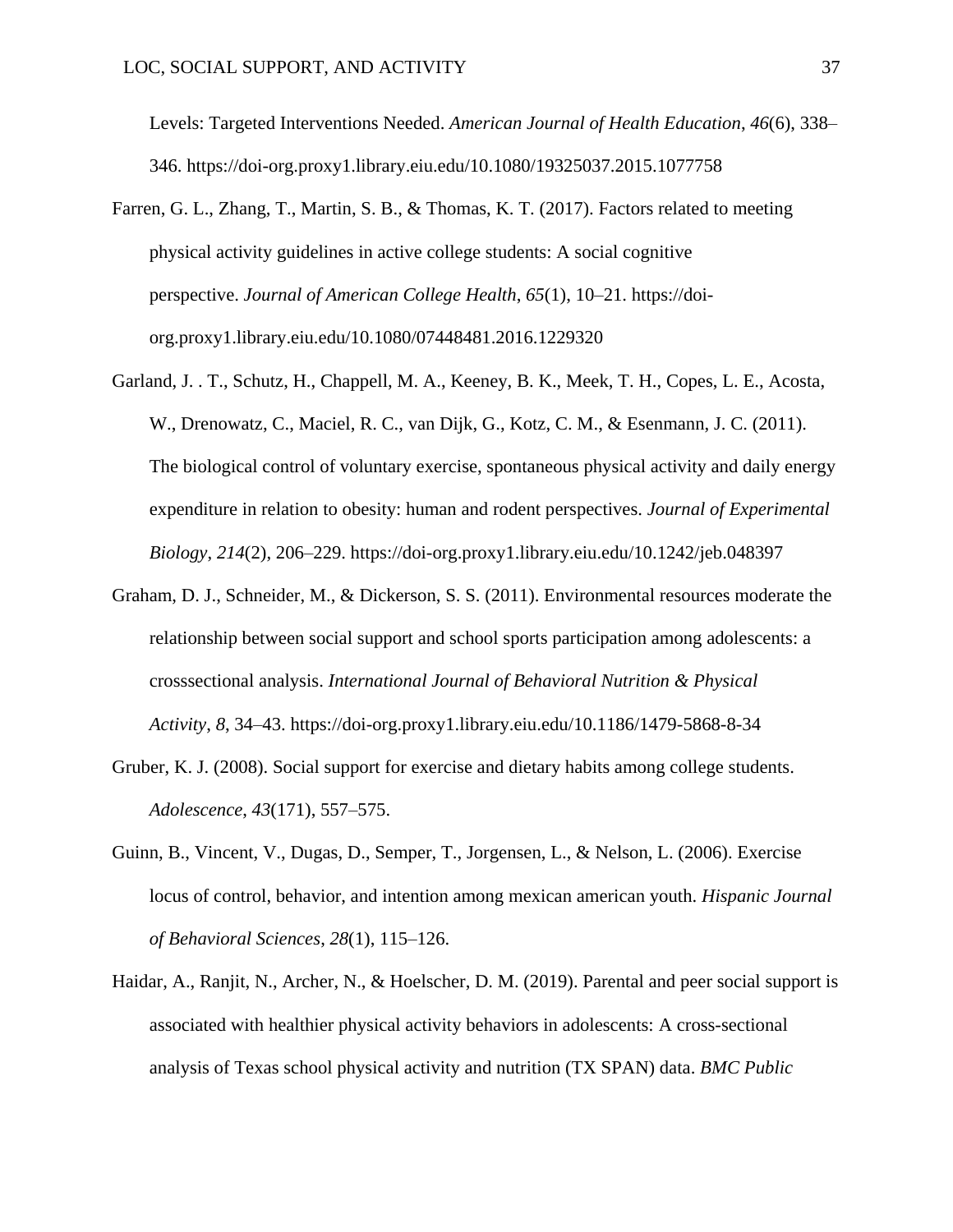*Health*, *19*(1), 1–10. https://doi.org/10.1186/s12889-019-7001-0

- Hale, C. J., Hannum, J. W., & Espelage, D. L. (2005). Social support and physical health: The importance of belonging. *Journal of American College Health*, *53*(6), 276–284. https://doi.org/10.3200/JACH.53.6.276-284
- Hayes, A. (2017). *Introduction to Mediation, Moderation, and Conditional Process Analysis, 2nd Edition*. (T. D. Little, Ed.) (2nd Editio). Guilford Press.
- Hohepa, M., Scragg, R., Schofield, G., Kolt, G. S., & Schaaf, D. (2007). Social support for youth physical activity: Importance of siblings, parents, friends and school support across a segmented school day. *International Journal of Behavioral Nutrition and Physical Activity*, *4*, 1–9. https://doi.org/10.1186/1479-5868-4-54
- IOX Assessment Associates., United States. Office of Disease Prevention and Health Promotion., Center for Health Promotion and Education (U.S.). (1983). *A Handbook to evaluate physical fitness programs.* Atlanta, Ga.: The Centers.
- Kaplan, M. S., Newsom, J. T., McFarland, B. H., & Lu, L. (2001). Demographic and psychosocial correlates of physical activity in late life. *American Journal of Preventive Medicine*, *21*(4), 306–312. https://doi.org/10.1016/S0749-3797(01)00364-6
- Khan, N.A. & Hillman, C.H. (2014). The relation of childhood physical activity and aerobic fitness to brain function and cognition: A review. *Pediatric Exercise Science, 26,* 138-146.

Koivula, N., & Hassmen, P. (1998). Central, local, and overall ratings of perceived exertion.. *Journal of General Psychology*, *125*(1), 17. https://doiorg.proxy1.library.eiu.edu/10.1080/00221309809595573

Kulik, N. L., Somers, C. L., Thomas, E., Martin, J. J., Centeio, E. E., Garn, A. C., Shen, B., & McCaughtry, N. (2015). Source and Type of Support for In-School Physical Activity: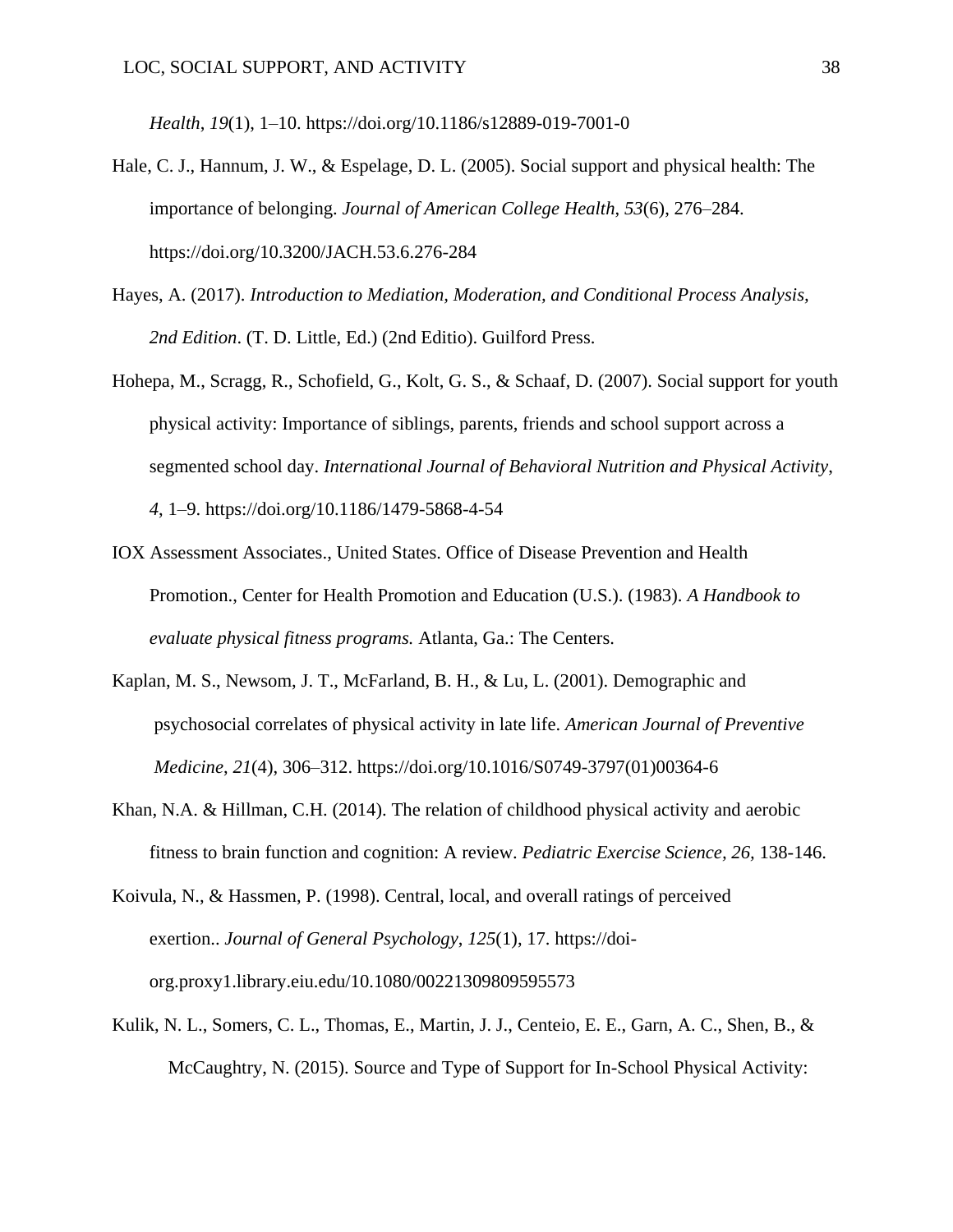Differential Patterns for Demographic Subgroups. *American Journal of Health Education*, *46*(5), 301–309.

- Laird, Y., Fawkner, S., Kelly, P., McNamee, L., & Niven, A. (2016). The role of social support on physical activity behaviour in adolescent girls: A systematic review and meta-analysis. *International Journal of Behavioral Nutrition and Physical Activity*, *13*(1), 1–15. https://doi.org/10.1186/s12966-016-0405-7
- Love, R., Adams, J., & Sluijs, E. M. F. (2019). Are school-based physical activity interventions effective and equitable? A meta-analysis of cluster randomized controlled trials with accelerometer-assessed activity. *Obesity Reviews*, 859-870.
- Luszczynska, A. & Schwarzer, R. (2005). Multidimensional health locus of control: Comments on the construct and its measurement. *Journal of Health Psychology, 10* (5), 633-642.
- MacKinnon, D.P., Fairchild, A. J., & Fritz, M. S. (2007). Mediation analysis. *Annual Review of Psychology*, 58(1), 593-614. https://doi.org/10.1146/annurev.psych.58.110405.085542
- Maisel, N. C., & Gable, S. L. (2009). The paradox of received social support: The importance of responsiveness. *Psychological Science*, *20*(8), 928–932. https://doi.org/10.1111/j.1467- 9280.2009.02388.x
- Malecki, C. K., & Elliott, S. N. (1999). Adolescents' ratings of perceived social support and its importance: Validation of the student social support scale. *Psychology in the Schools*, 36(6).
- Marr, J., & Wilcox, S. (2015). Self-efficacy and social support mediate the relationship between internal health locus of control and health behaviors in college students. *American Journal of Health Education*, *46*(3), 122–131. https://doi.org/10.1080/19325037.2015.1023477
- Martin, S. B., Morrow, J., Jackson, A. W., & Dunn, A. L. (2000). Variables related to meeting the CDC/ACSM physical activity guidelines. *Medicine and Science in Sports and Exercise*,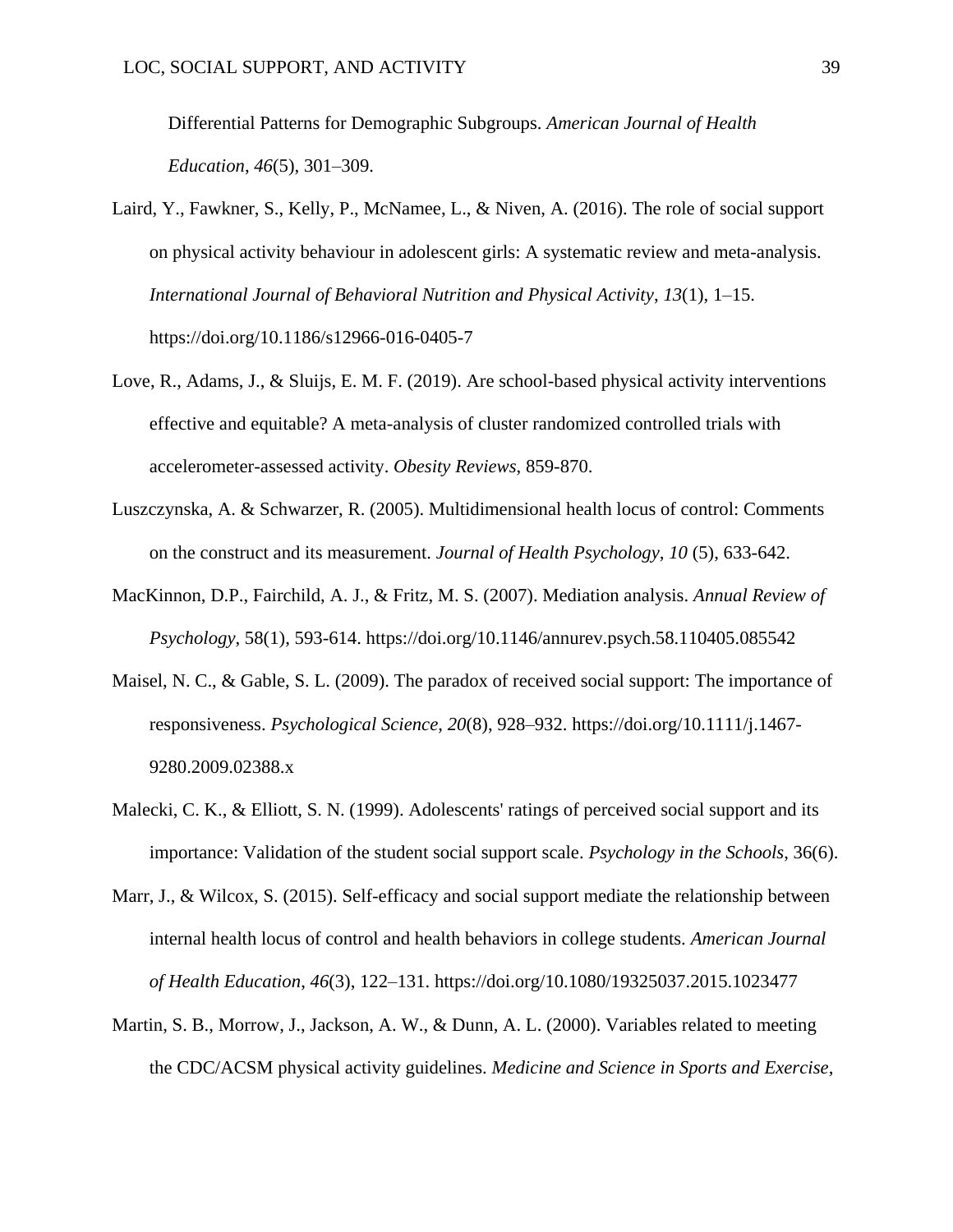*32*(12), 2087–2092. https://doi.org/10.1097/00005768-200012000-00019

- McCready (1984) Locus of control and adherence to exercise programs [Unpublished master's thesis]. The University of British Columbia.
- Merz, E. L., Roesch, S. C., Malcarne, V. L., Penedo, F. J., Llabre, M. M., Weitzman, O. B., Navas-Nacher, E. L., Perreira, K. M., Gonzalez, F., II, Ponguta, L. A., Johnson, T. P., & Gallo, L. C. (2014). Validation of interpersonal support evaluation list-12 (ISEL-12) scores among English- and Spanish-speaking Hispanics/Latinos from the HCHS/SOL sociocultural ancillary study. *Psychological Assessment*, *26*(2), 384–394. https://doiorg.proxy1.library.eiu.edu/10.1037/a0035248
- Mowen, A., Orsega-Smith, E., Payne, L., Ainsworth, B., & Godbey, G. (2007). The role of park proximity and social support in shaping park visitation, physical activity, and perceived health among older adults. *Journal of Physical Activity & Health*, *4*(2), 167–179.
- Norman, P., Bennett, P., Smith, C., & Murphy, S. (1998). Health locus of control and health behaviour. *Journal of Health Psychology*, *3*(2), 171–180. https://doi.org/10.1177/135910539800300202
- Noroozi A, Ghofranipour F, Heydarnia AR, Nabipour I, Shokravi FA. (2011) Validity and reliability of the social support scale for exercise behavior in diabetic women. *Asia-Pacific Journal of Public Health*, *23*(5), 730-741. doi:10.1177/1010539509357342
- O'Connell, J. K., & Price, J. H. (1982). Health locus of control of physical fitness-program participants. *Perceptual & Motor Skills*, *55*(3 part 1), 925–926.
- Peacock, J. (2022). Relationships between prosocial factors and college student health. *Journal of American College Health*, *70*(2), 347–354. https://doiorg.proxy1.library.eiu.edu/10.1080/07448481.2020.1750413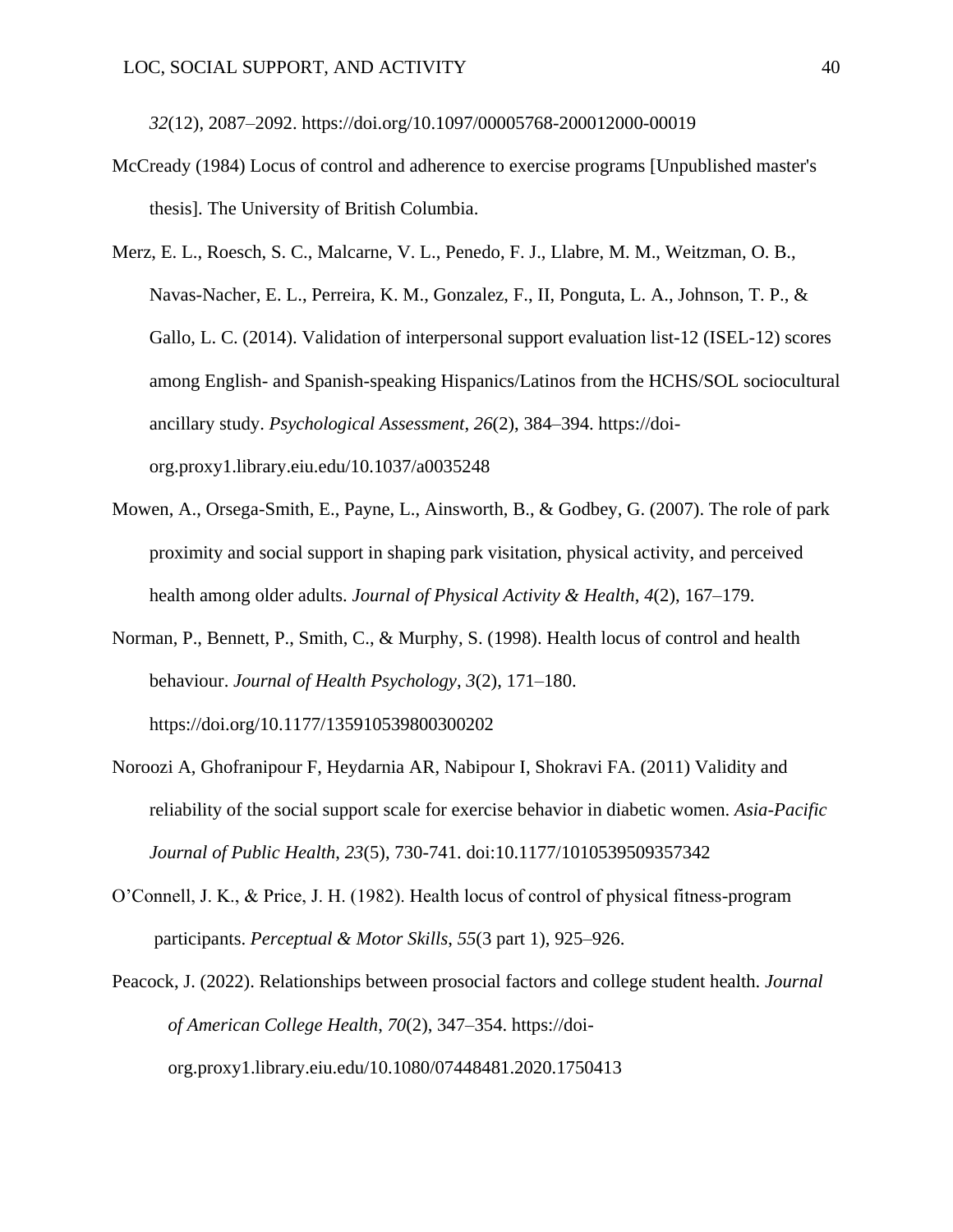- Penk, W.E. (1969). Age changes and correlates of internal-external locus of control scale. *Psychological Reports, 25,* 856.
- Piercy, K.L., Troiano, R.P., Ballard, R.M., Carlson, S.A., Fulton, J.E., Galuska, D.A., George, S.M., & Olson, R.D. (2018). The physical activity guidelines for Americans. *JAMA, 320*(10), 2020-2028.
- Potts, M. K., Hurwicz, M.-L., Goldstein, M. S., & Berkanovic, E. (1992). Social support, healthpromotive beliefs, and preventive health behaviors among the elderly. *Journal of Applied Gerontology*, *11*(4), 425–440. https://doi.org/10.1177/073346489201100404
- Preacher, K. J., & Hayes, A. F. (2004). SPSS and SAS procedures for estimating indirect effects in simple mediation models. *Behavior Research Methods, Instruments & Computers*, *36*(4), 717–731. https://doi-org.proxy1.library.eiu.edu/10.3758/BF03206553
- Prince, S.A., Adamo, K.B., Hamel, M.E., Hardt, J., Connor Gorber, S., & Tremblay, M. (2008). A comparison of direct versus self-report measures for assessing physical activity in adults: A systematic review. *International Journal of Behavioral Nutrition and Physical Activity, 5,*  56.
- Prince, S.A., Cardilli, L., Reed, J.L., Saunders, T.J., Kite, C., Douillette, K., Fournier, K., & Buckley, J.P. (2020). A comparison of self-reported and device measured sedentary behavior in adults: A systematic review and meta-analysis. *International Journal of Behavioral Nutrition and Physical Activity, 17,* 31.
- Sallis, J. F., Bauman, A., & Pratt, M. (1998). Environmental and policy interventions to promote physical activity. *American Journal of Preventive Medicine*, 15(4), 379-397.
- Sallis, J. F., Grossman, R. M., Pinski, R. B., Patterson, T. L., & Nader, P. R. (1987). The development of scales to measure social support for diet and exercise behaviors. *Preventive*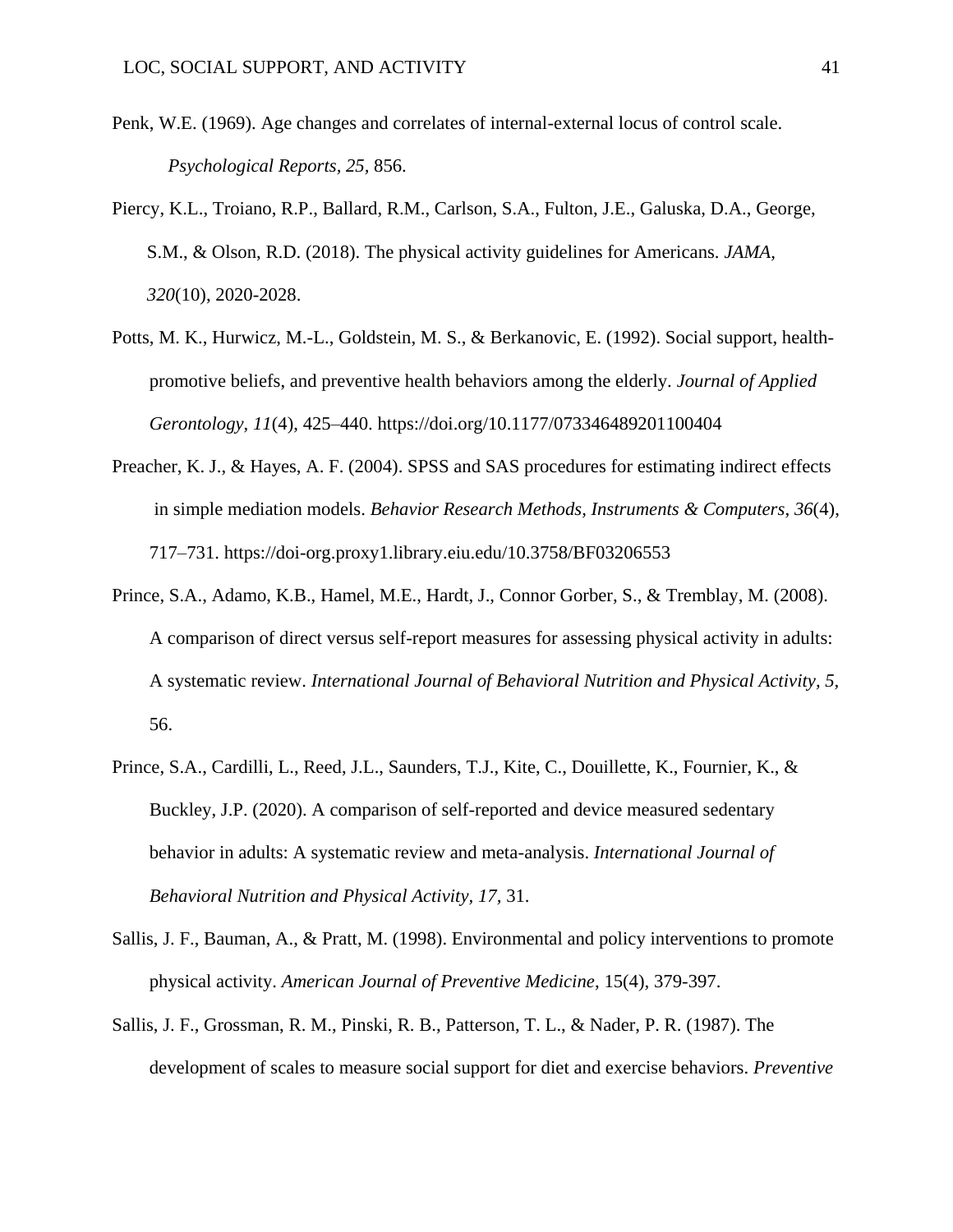*Medicine: An International Journal Devoted to Practice and Theory*, *16*(6), 825–836. https://doi-org.proxy1.library.eiu.edu/10.1016/0091-7435(87)90022-3

- Slenker, S. E., Price, J. H., & O'Connell, J. K. (1985). Health locus of control of joggers and nonexercisers. *Perceptual & Motor Skills*, *61*, 323–328.
- Smith, E., Hay, P., Campbell, L., & Taylor, J.N. A review of the association between obesity and cognitive function across the lifespan: Implications for novel approaches to prevention and treatment. *Obesity Reviews, 12,* 740-755.
- Sonstroem, R. J., & Walker, M. I. (1973). Relationship of attitudes and locus of control to exercise and physical fitness. *Perceptual and Motor Skills*, *36*(3, Pt. 2), 1031–1034. <https://doi-org.proxy1.library.eiu.edu/10.2466/pms.1973.36.3c.1031>
- Sothern, M. S., Loftin, M., Suskind, R. M., Udall, J. N., & Blecker, U. (1999). The health benefits of physical activity in children and adolescents: implications for chronic disease prevention. *European journal of pediatrics*, *158*(4), 271–274. https://doi.org/10.1007/s004310051070
- Srikanth, S., Petrie, T. A., Greenleaf, C., & Martin, S. B. (2015). The relationship of physical fitness, self-beliefs, and social support to the academic performance of middle school boys and girls. *Journal of Early Adolescence*, *35*(3), 353–377.
- Vance DE, Ross LA, Ball KK, Wadley VG, & Rizzo M. (2007). Correlates of individual physical activities in older adults. *Activities, Adaptation & Aging*, *31*(4), 1–21.
- Wallace, L.S. & Buckworth, J. (2002). Characteristics related to meeting CDC/ACSM physical activity guidelines in adults. *American Journal of health Studies, 17*(4), 191.
- Wallston, K. A., Wallston, B. S., & DeVellis, R. (1978). Development of the multidimensional health locus of control (MHLC) scales. *Health Education Monographs*, *6*(2), 160–170.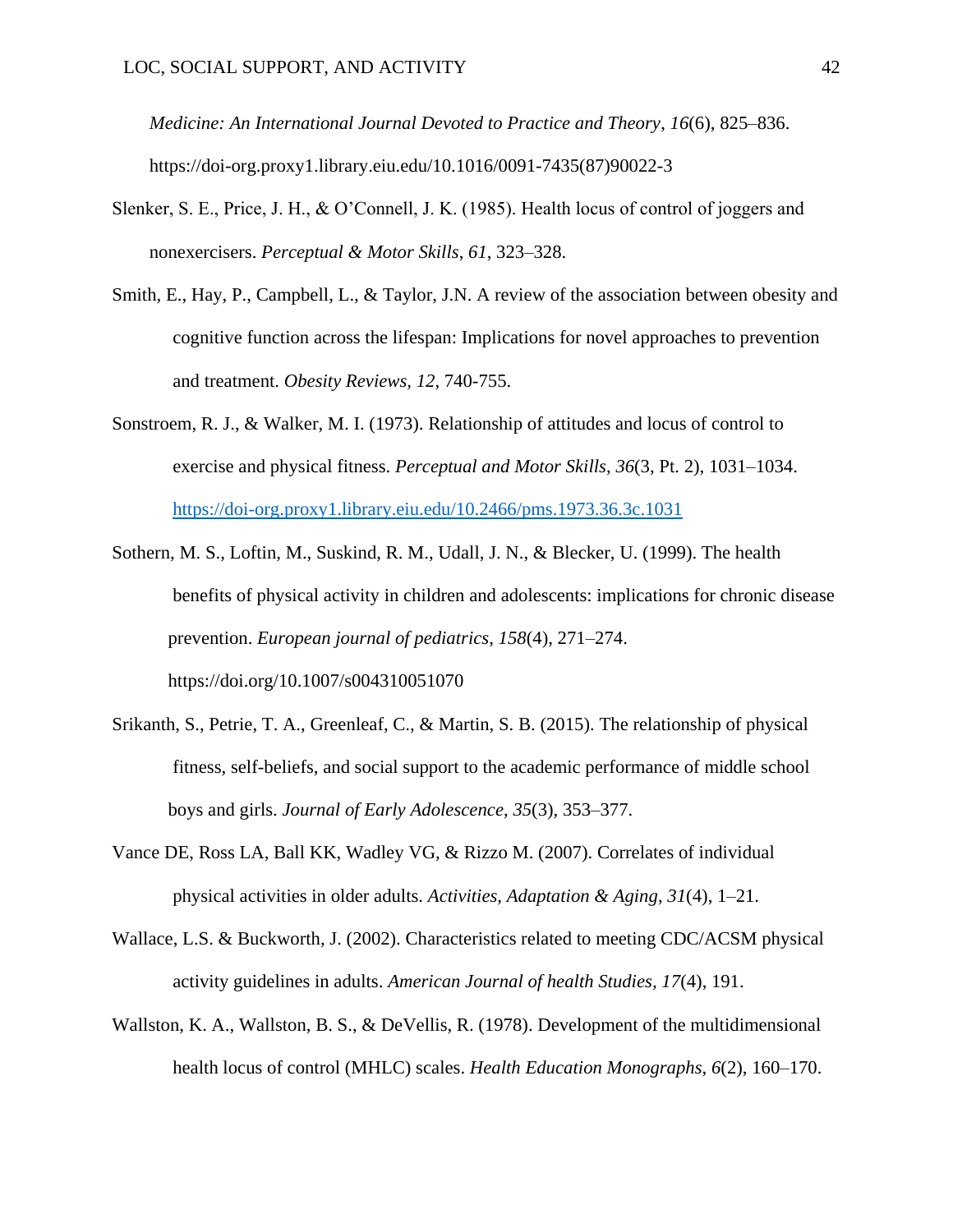https://doi-org.proxy1.library.eiu.edu/10.1177/109019817800600107

Warburton, D. & Bredin, S. (2017). Health benefits of physical activity: A systematic review of current systematic reviews. *Current Opinion in Cardiology*, 32(5), 541-556.

World Health Organization. (n.d.). *World health organization.* <https://www.who.int/>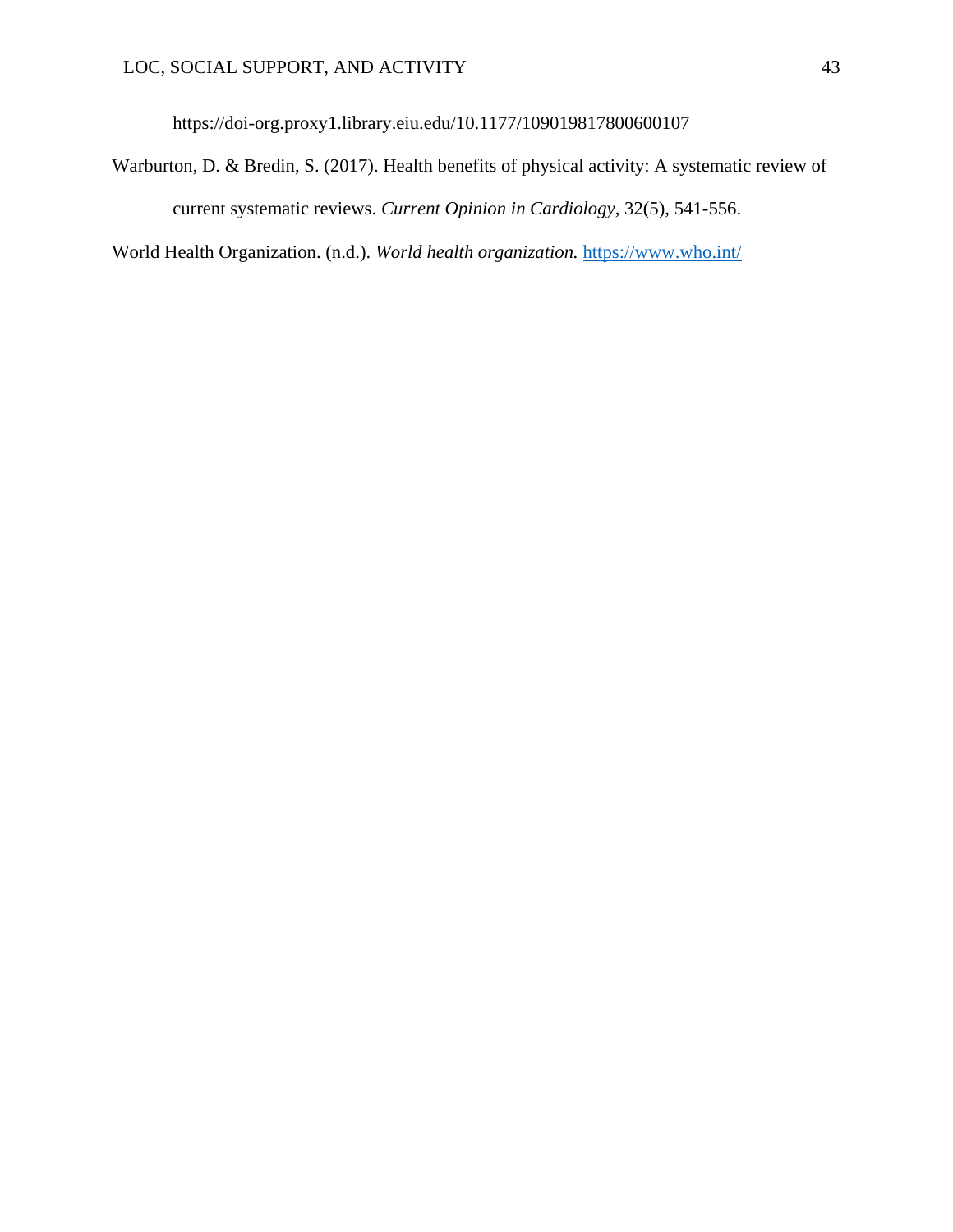## **Table 1**

*Sample Characteristics*

|            | <b>Characteristics</b>              | $\boldsymbol{n}$ | $\%$ | $\boldsymbol{M}$ | SD   |
|------------|-------------------------------------|------------------|------|------------------|------|
| <b>Sex</b> |                                     |                  |      |                  |      |
|            | Male                                | 75               | 26.9 |                  |      |
|            | Female                              | 203              | 72.8 |                  |      |
|            | Prefer not to answer                | $\mathbf{1}$     | .4   |                  |      |
| Age        |                                     | 278              |      | 18.91            | 1.23 |
| <b>BMI</b> |                                     |                  |      |                  |      |
|            | Male                                | 71               |      | 25.47            | 4.93 |
|            | Female                              | 186              |      | 26.11            | 5.92 |
|            | Race/ethnicity                      |                  |      |                  |      |
|            | White                               | 204              | 73.1 |                  |      |
|            | <b>Black/African American</b>       | 61               | 21.9 |                  |      |
|            | Other                               | 9                | 3.2  |                  |      |
|            | Prefer not to answer                | 5                | 1.8  |                  |      |
|            | <b>Highest Level of Education</b>   |                  |      |                  |      |
|            | Less than high school<br>or diploma | $\mathbf{1}$     | .4   |                  |      |
|            | High school diploma or GED          | 112              | 39.9 |                  |      |
|            | Some college, but no degree         | 162              | 57.7 |                  |      |
|            | <b>Associates Degree</b>            | 3                | 1.1  |                  |      |
|            | Bachelor's Degree                   | 3                | 1.1  |                  |      |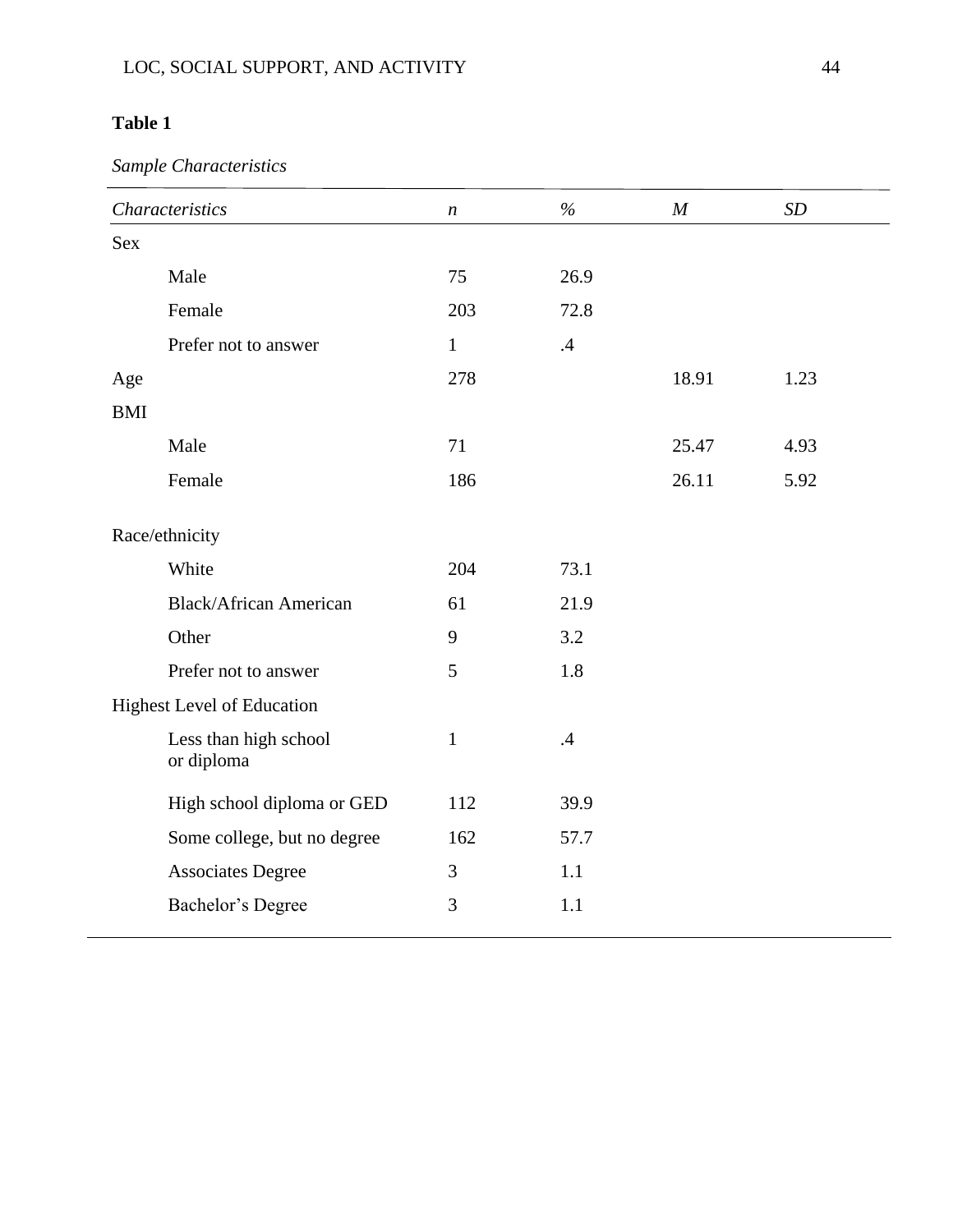## **Table 2**

*Descriptive Statistics for All Outcome Measures*

| Variable             | $\mathbf N$ | Mean(SD)         | Range      |
|----------------------|-------------|------------------|------------|
| <b>Internal MHLC</b> | 279         | 26.28(4.56)      | $6 - 36$   |
| ISEL-12              | 279         | 37.42(6.40)      | 18-48      |
| GPAQ-2               | 279         | 1072.62(1190.72) | $0 - 6440$ |
| Work                 | 279         | 374.46(630.58)   | 0-4320     |
| Transportation       | 279         | 286.70(506.44)   | $0 - 4235$ |
| Recreational         | 279         | 419.15(691.95)   | $0 - 5220$ |
| Internal EOLOC       | 279         | 9.90(3.67)       | $6 - 36$   |
| <b>SSES</b>          | 279         | 51.01(14.16)     | 28-100     |
| WAI                  | 279         | 491.68(554.96)   | $0 - 4660$ |
|                      |             |                  |            |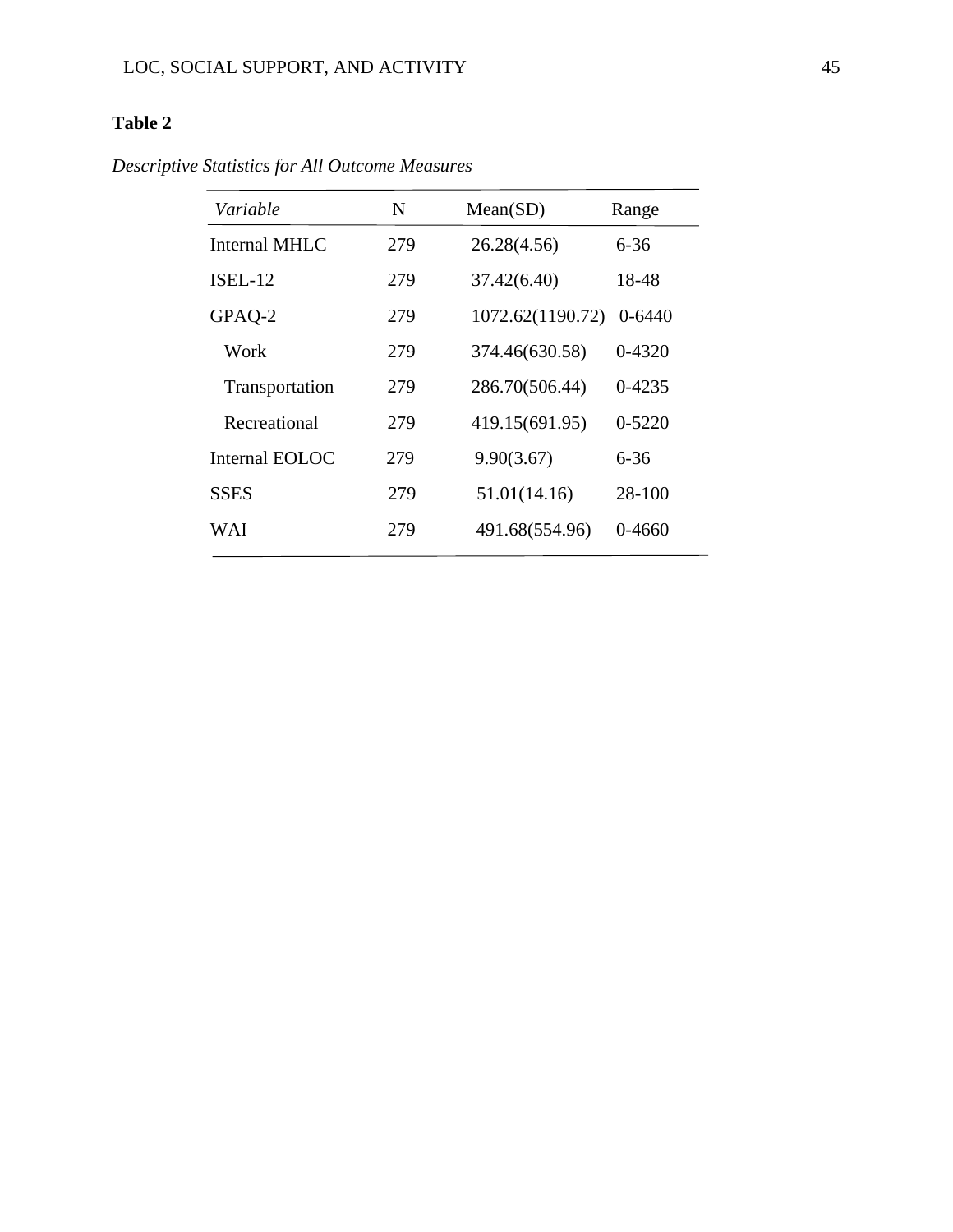# LOC, SOCIAL SUPPORT, AND ACTIVITY 46

# **Table 3**

# *Correlation Matrix for All Scales Used in Study*

| Variables    | <b>ISEL</b> | GPAQ-2     | <b>EOLOC</b> | <b>SSES</b>           | <b>WAI</b>                                          | Age                   | <b>Sex</b>                             | Race                                                | <b>BMI</b> |
|--------------|-------------|------------|--------------|-----------------------|-----------------------------------------------------|-----------------------|----------------------------------------|-----------------------------------------------------|------------|
|              |             |            |              |                       |                                                     |                       |                                        |                                                     |            |
| <b>MHLC</b>  | $.282**$    | $-125**$   | $-.366**$    | $.185**$              | $.140*$                                             | .097                  | $-168**$                               | $-.028$                                             | $-.106$    |
|              | $(p=.000)$  | $(p=.037)$ | $(p=.000)$   | $(p=.002)$            | $(p = .020)$ $(p = .107)$ $(p = .005)$ $(p = .638)$ |                       |                                        |                                                     | $(p=.088)$ |
| <b>ISEL</b>  |             | $-.092$    | $-.293**$    | $.313**$              | $.156**$                                            | $-.115$               | $-0.53$                                | $.180**$                                            | $-.100$    |
|              |             | $(p=.124)$ | $(p=.000)$   | $(p=.000)$            | $(p=.009)$                                          |                       | $(p = .055)$ $(p = .376)$ $(p = .003)$ |                                                     | $(p=.108)$ |
| GPAQ-2       |             |            | .078         | $-.003$               | $.189**$                                            | $-.005$               | $-.060$                                | $-.057$                                             | .018       |
|              |             |            |              | $(p=.191)$ $(p=.957)$ | $(p=.001)$                                          |                       |                                        | $(p = .932)$ $(p = .316)$ $(p = .341)$ $(p = .770)$ |            |
| <b>EOLOC</b> |             |            |              | $-145**$              | $-185**$                                            | $-.034$               | $-.010$                                | $-158**$                                            | .058       |
|              |             |            |              | $(p=.016)$            |                                                     | $(p=.002)$ $(p=.577)$ |                                        | $(p = .866)$ $(p = .008)$ $(p = .355)$              |            |
| <b>SSES</b>  |             |            |              |                       | .299**                                              | $-.025$               | $-.107$                                | $-.052$                                             | $-.254**$  |
|              |             |            |              |                       | $(p=.000)$                                          | $(p=.683)$            |                                        | $(p = .075)$ $(p = .387)$ $(p = .000)$              |            |
| WAI          |             |            |              |                       |                                                     |                       | $-.001$ $-.198**$                      | .027                                                | $-.085$    |
|              |             |            |              |                       |                                                     |                       |                                        | $(p = .982)$ $(p = .001)$ $(p = .653)$ $(p = .172)$ |            |

 $*$  $p < .05$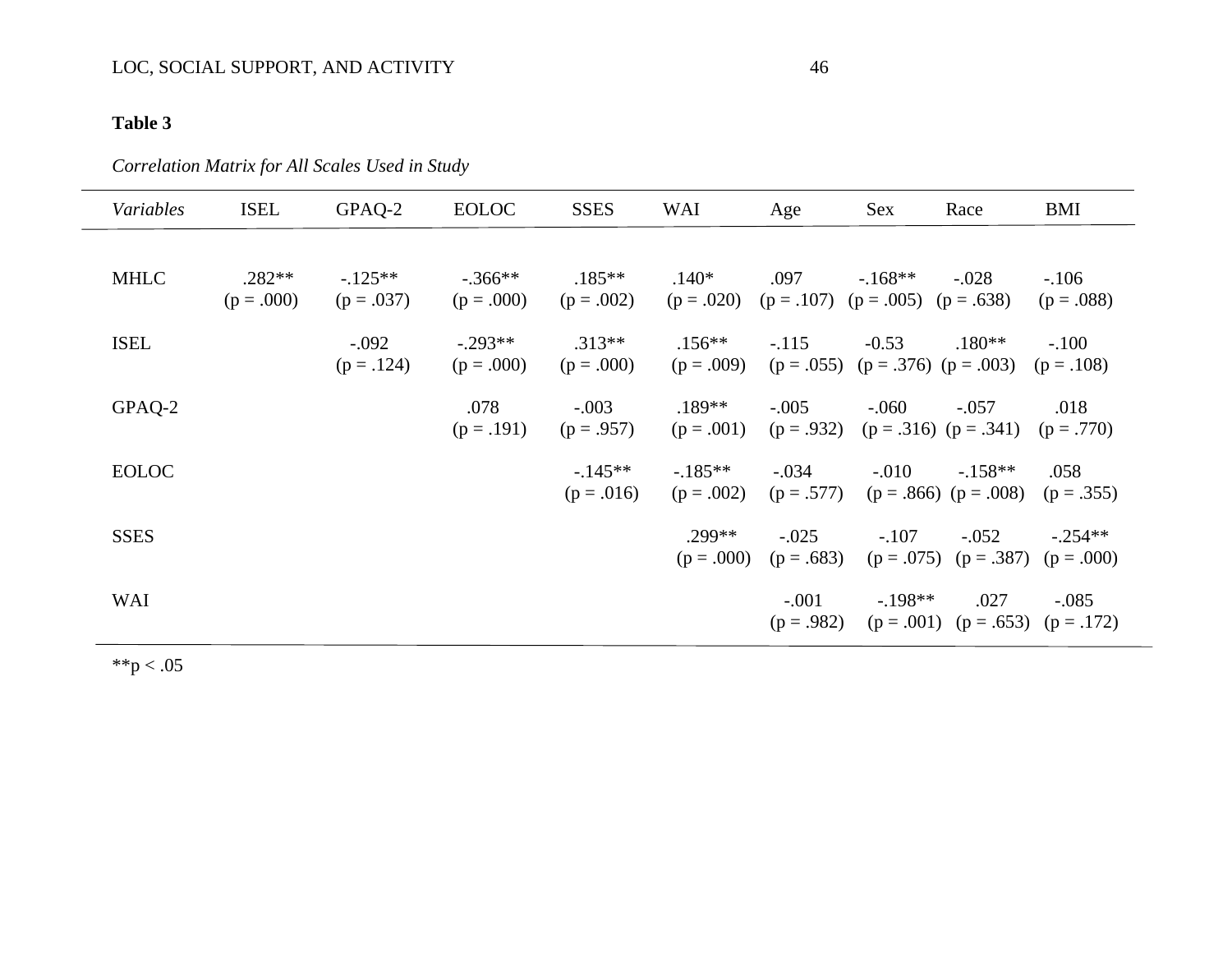### **Figure 1**

A. *Conceptualized mediation models*



B. *Measures and standardized coefficients for the domain-general model*



Indirect Effect β = -.0406, 95% CI [-0.0859, -0.0067]

C. *Measures and standardized coefficients for the exercise-specific model*



Direct Effect  $\beta$  = -.1554,  $p = .0061$ Indirect Effect β = -.0235, 95% CI [-0.0550, -0.0020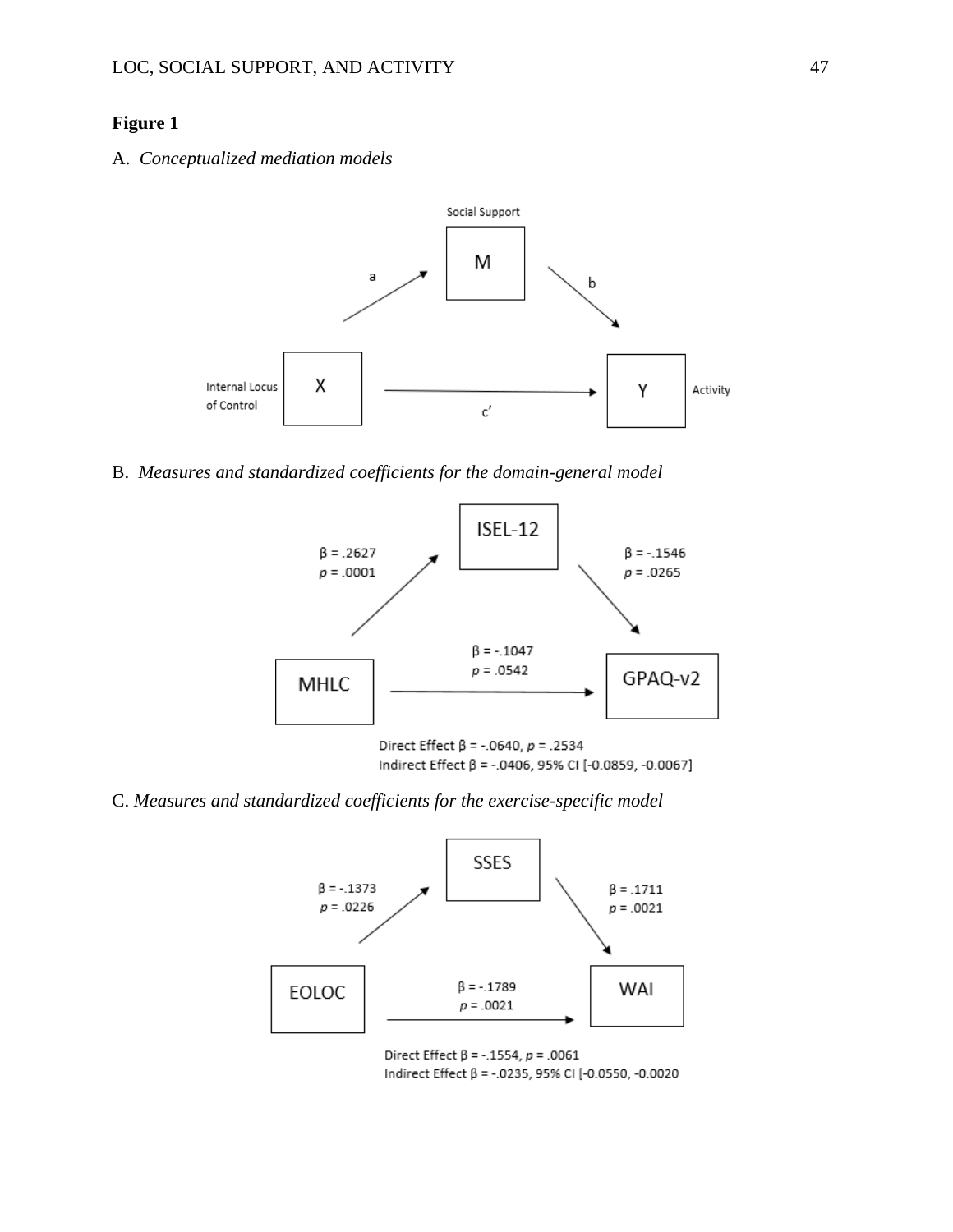#### **Appendix A**

### Multidimensional Health Locus of Control (MHLC Form B)

Below is the measure for health locus of control.

**1. a.** If I become sick, I have the power to make myself well again.

**2. b.** Often I feel that no matter what I do, if I am going to get sick, I will get sick.

**3. c.** If I see an excellent doctor regularly, I am less likely to have health problems.

**4. b.** It seems that my health is greatly influenced by accidental happenings.

**5. c.** I can only maintain my health by consulting health professionals.

**6. a.** I am directly responsible for my health.

**7. c.** Other people play a big part in whether I stay healthy or become sick.

**8. a.** Whatever goes wrong with my health is my own fault.

**9. b.** When I am sick, I just have to let nature run its course.

**10. c.** Health professionals keep me healthy.

**11. b.** When I stay healthy, I'm just plain lucky.

**12. a.** My physical well-being depends on how well I take care of myself.

**13. a.** When I feel ill, I know it is because I have not been taking care of myself properly.

**14. c.** The type of care I receive from other people is what is responsible for how well I recover from an illness.

**15. b.** Even when I take care of myself, it's easy to get sick.

**16. b.** When I become ill, it's a matter of fate.

**17. a.** I can pretty much stay healthy by taking good care of myself.

**18. c.** Following doctor's orders to the letter is the best way for me to stay healthy.

#### **a. Internal Subscale**

 **b. Chance Subscale**

 **c. Powerful Others Subscale**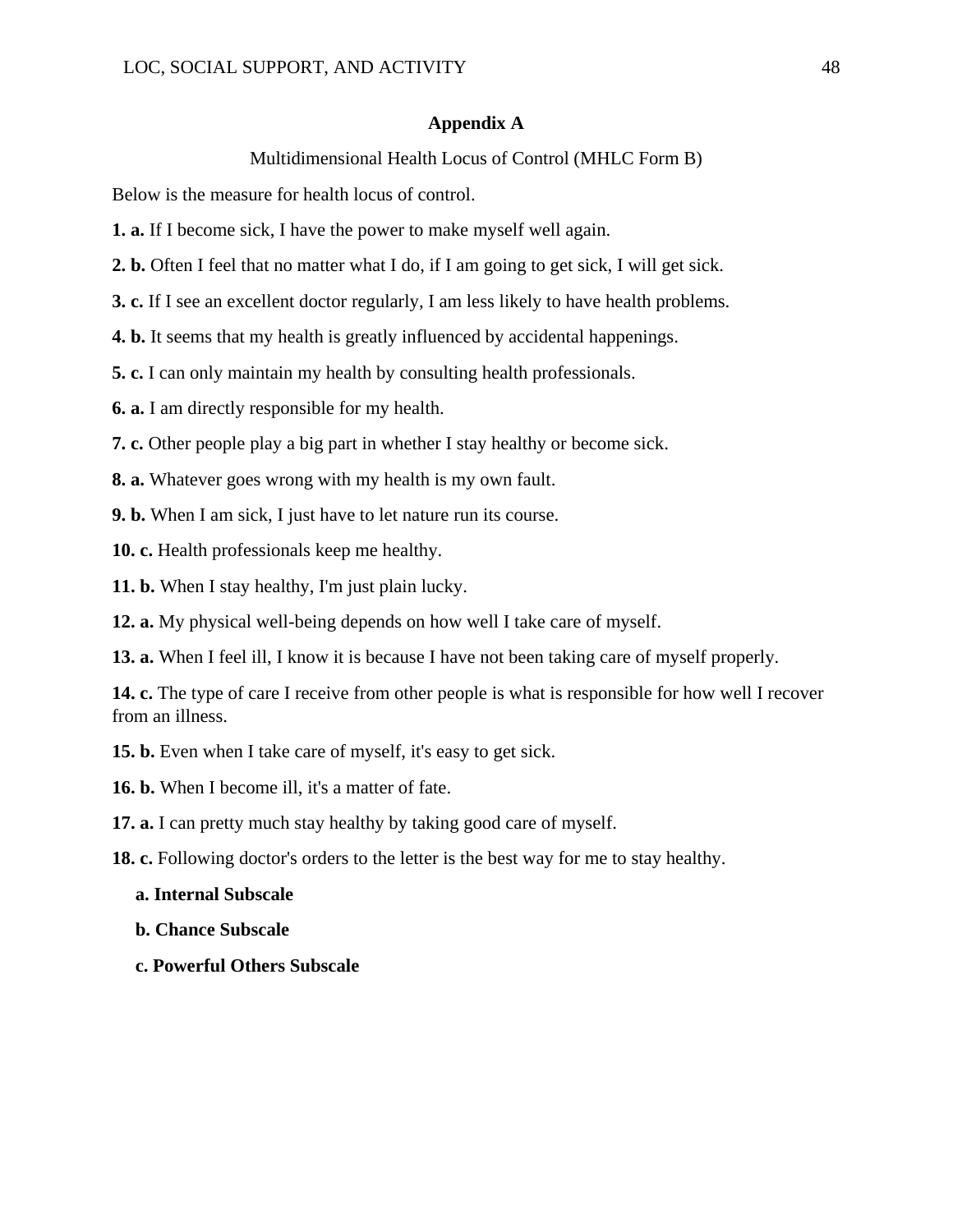#### **Appendix B**

Exercise Objectives Locus of Control Scales (EOLOC)

Below is the measure for exercise specific locus of control.

**1. a.** My own actions will determine whether or not I achieve my exercise objectives.

**2. b.** If it's meant to be, I will reach my exercise objectives.

**3. a.** Whether or not I obtain my exercise objectives depends mostly on my own behavior.

**4. b.** Whether or not I achieve my exercise objectives is largely a matter of good or bad fortune.

**5. a.** The encouragement I give myself will greatly affect whether or not I reach my exercise objectives.

**6. c.** If I do not attain my exercise goals, other people will be to blame.

**7. c.** For the most part, other people are in control over whether or not I attain my exercise goals.

**8. b.** Whether or not I achieve my exercise objectives is largely a matter of fate.

**9. c.** It is entirely up to other people whether or not I accomplish my exercise goals.

**10. b.** Whether or not I accomplish my exercise goals depends on how lucky I am.

**11. a.** I am directly responsible for whether or not I reach my exercise goals.

**12. b.** Achieving my exercise objectives will depend on how fortunate I am.

**13. a.** Whether or not I accomplish my exercise goals is entirely up to me.

**14. c.** Whether or not I reach my exercise objectives depends on the actions of certain other people.

**15. c.** Other people have the power to make certain that I accomplish my exercise objectives.

**16. b.** Not achieving my exercise objectives will be a matter of bad fortune.

**17. c.** The behavior of other people will greatly influence whether or not I reach my exercise objectives.

**18. a.** I am primarily in control over whether or not I reach my exercise objectives.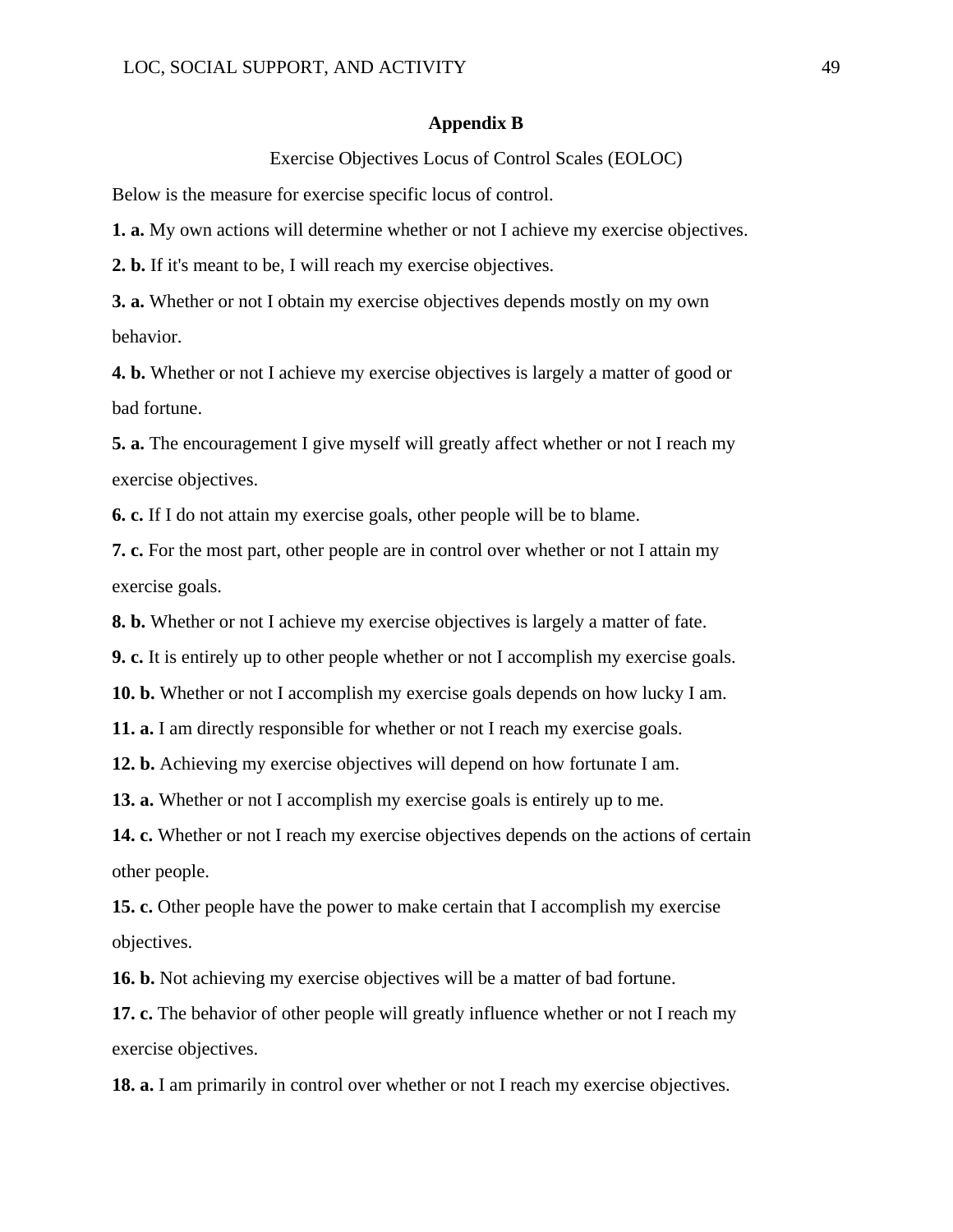- **a. Internal Subscale**
- **b. Chance Subscale**
- **c. Powerful Others Subscale**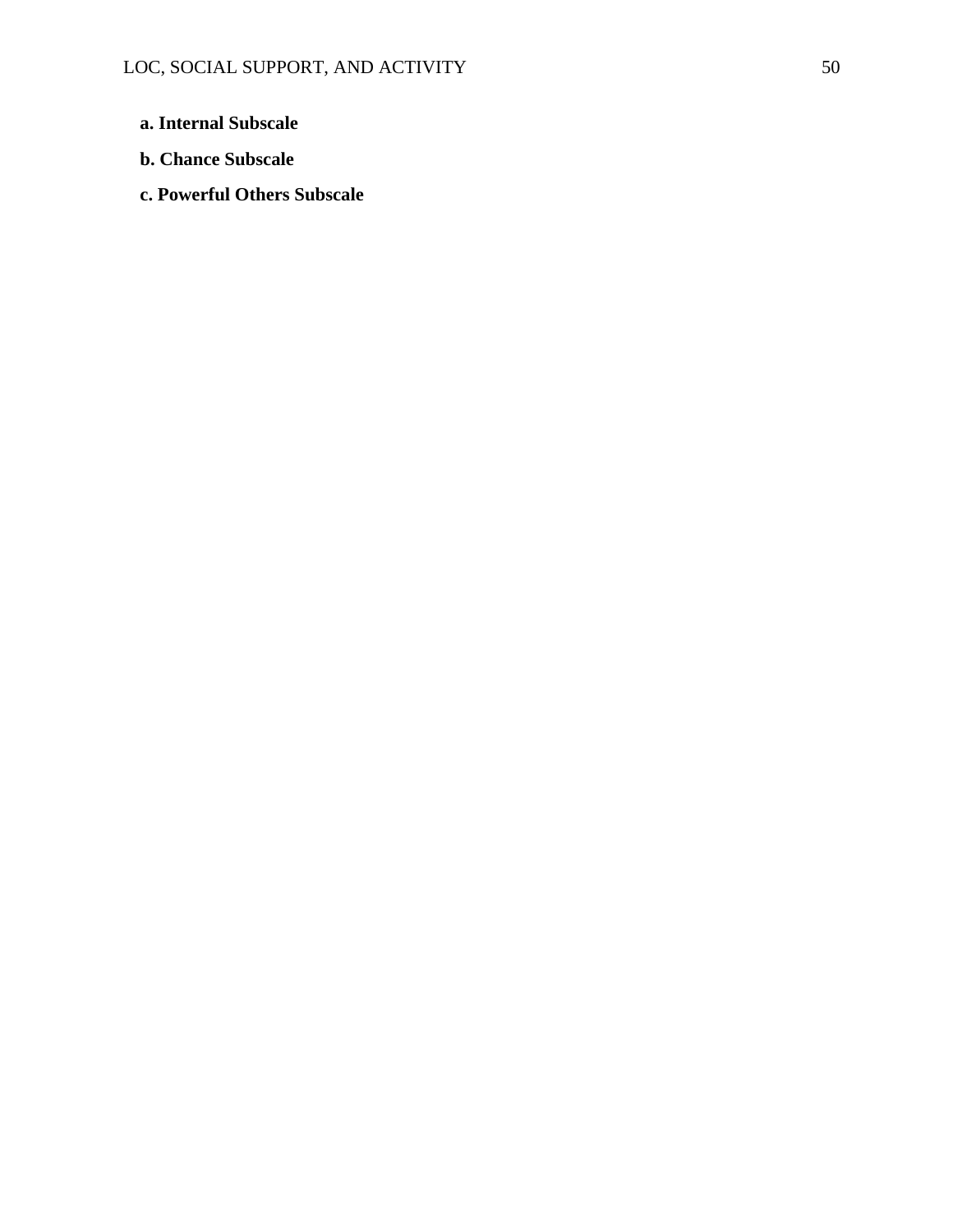### **Appendix C**

Interpersonal Support Evaluation List-12 (ISEL-12)

Below is the measure for general social support.

**1. b.** If I wanted to go on a trip for a day (for example to the beach, the country or mountains), I would have a hard time finding someone to go with me.

**2. a.** I feel that there is no one I can share my most private worries and fears with.

**3. c.** If I were sick, I could easily find someone to help me with my daily chores.

**4. a.** There is someone I can turn to for advice about handling problems with my family.

**5. b.** If I decide one afternoon that I would like to go to a movie that evening, I could easily find someone to go with me.

**6. a.** When I need suggestions on how to deal with a personal problem, I know someone I can turn to.

**7. b.** I don't often get invited to do thing with others.

**8. c.** If I had to go out of town for a few weeks, it would be difficult to find someone who would look after my house or apartment (the plants, pets, garden, etc.).

**9. b.** If I wanted to have lunch with someone, I could easily find someone to join me.

**10. c.** If I was stranded 10 miles from home, there is someone I could call who could come and get me.

**11. a.** If a family crisis arose, it would be difficult to find someone who could give me good advice about how to handle it.

**12 c.** If I needed some help in moving to a new house or apartment, I would have a hard time finding someone to help me.

### **a. appraisal subscale**

- **b. belonging subscale**
- **c. tangible subscale**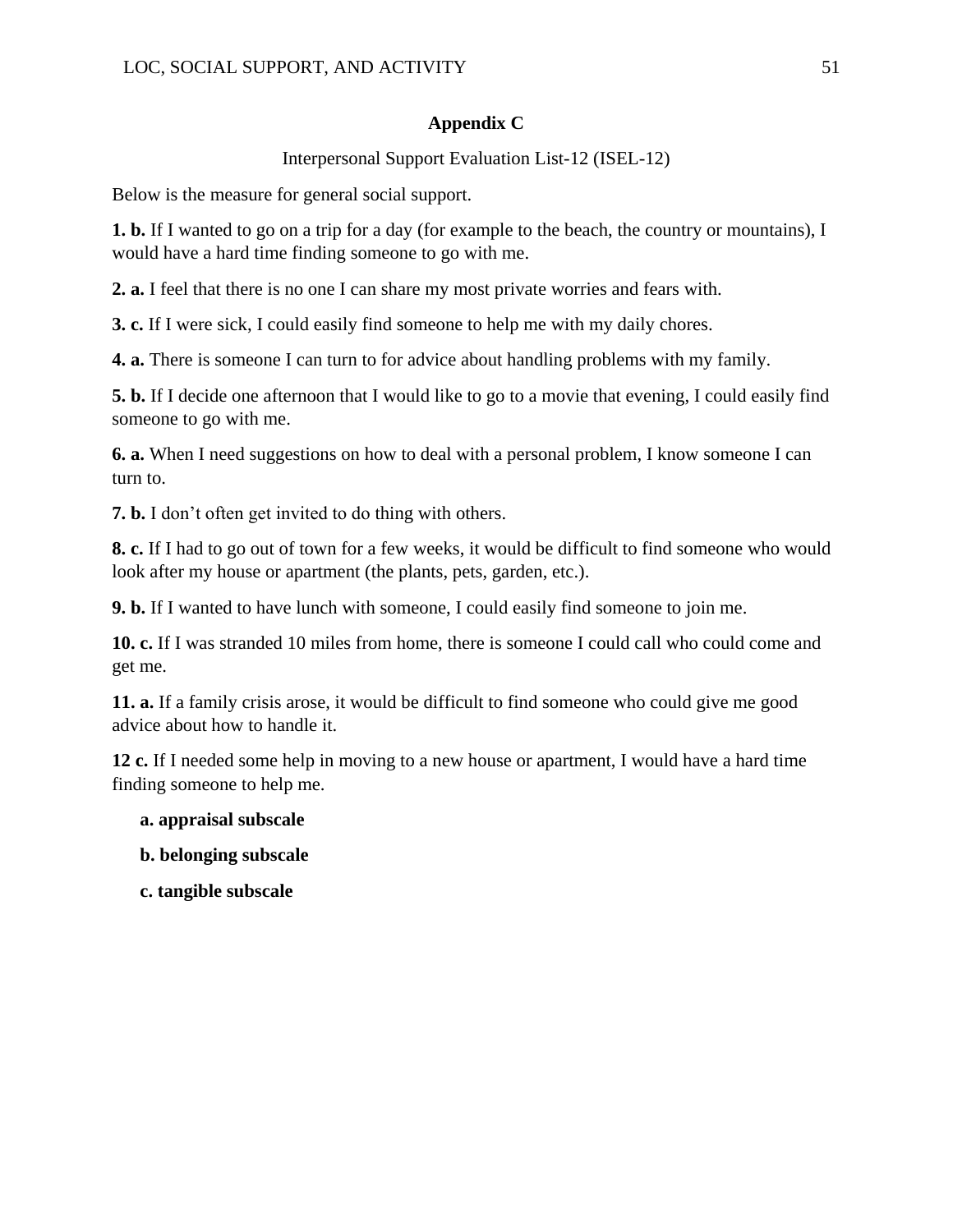### **Appendix D**

Social Support for Exercise Scale (SESS)

Below is the measure for exercise specific social support.

### **Friend Support For Exercise Habits Scale**

- 1. Exercised with me.
- 2. Offered to exercise with me.
- 3. Gave me helpful reminders to exercise.
- 4. Gave me encouragement to stick with my exercise program.
- 5. Changed their schedule so we could exercise together.

### **Family Support for Exercise Habits Scale**

- 1. Exercised with me.
- 2. Gave encouragement to stick with my exercise program.
- 3. Changed their schedule so we could exercise together.
- 4. Offered to exercise with me.
- 5. Gave me helpful reminders to exercise.
- 6. Planned for exercise on recreational outings.
- 7. Discussed exercise with me.
- 8. Talked about how much they like to exercise.
- 9. Helped plan activities around my exercise.
- 10. Asked me for ideas on how they can get more exercise.
- 11. Took over chores so I had more time to exercise.
- 12. Made positive comments about my physical appearance.

### **Rewards and Punishments**

- 13. Got angry at me for exercising.
- 14. Criticized me or made fun of me for exercising.
- 15. Gave me rewards for exercising.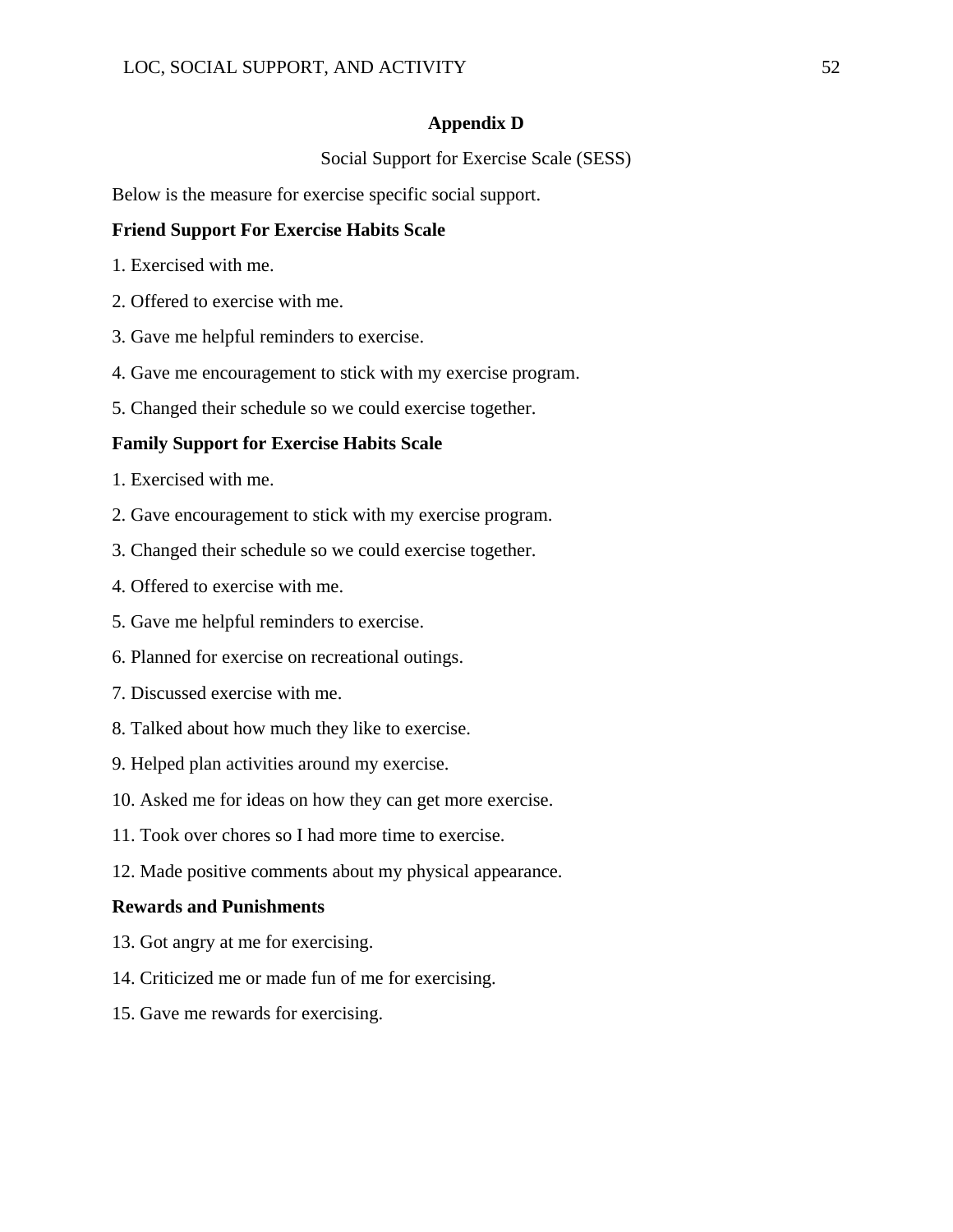### **Appendix E**

Global Physical Activity Questionnaire-Second Edition (GPAQv2)

Below is the measure for general physical activity.

**P. 1.** Does your work involve vigorous-intensity activity that causes large increases in breathing or heart rate like (carrying or lifting heavy loads, digging, or construction work) for at least 10 minutes continuously?

*If no, go to P3.*

**P. 2. a.** In a typical week, on how many days do you do vigorous-intensity activities as part of your work?

**P. 2. b.** How much time do you spend doing vigorous-intensity activities at work on a typical day?

**P. 3.** Does your work involve moderate-intensity activity that causes small increases in breathing or heart rate such as brisk walking (for carrying light loads) for at least 10 minutes continuously?

*If no, go to P5.* 

**P. 4. a.** In a typical week, on how many days do you do moderate-intensity activities as part of your work?

**P. 4. b.** How much time do you spend doing moderate-intensity activities at work on a typical day?

*The next questions exclude the physical activities at work that you have already mentioned. Now I would like to ask you about the usual way you travel to and from places. For example, to work, for shopping, to market, to place of worship.* 

**P. 5.** Do you walk or use a bicycle (pedal cycle) for at least 10 minutes continuously to get to and from places?

*If no, go to P7.*

**P. 6. a.** In a typical week, on how many days do you walk or bicycle for at least 10 minutes continuously to get to and from places?

**P. 6. b.** How much time do you spend walking or bicycling for travel on a typical day?

*The next questions exclude the work and transport activities that you have already mentioned. Now I would like to ask you about sports, fitness, and recreational activities (leisure).*

**P. 7.** Do you do any vigorous-intensity sports, fitness or recreational (leisure) activities that cause large increases in breathing or heart rate like (running or football) for at least 10 minutes continuously?

*If no, go to P9.*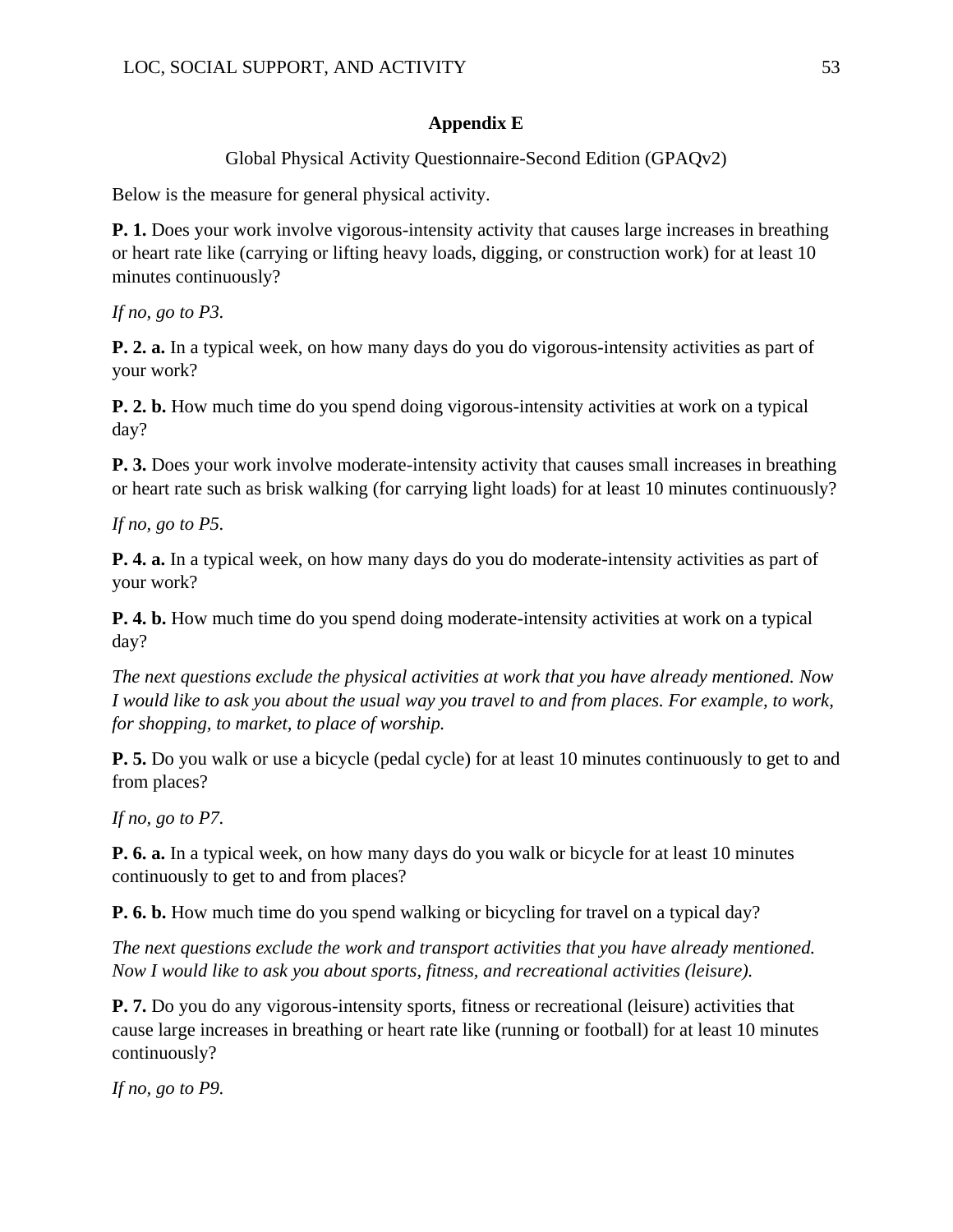**P. 8. a.** In a typical week, on how many days do you do vigorous-intensity sports, fitness or recreational (leisure) activities?

**P. 8. b.** How much time do you spend doing vigorous-intensity sports, fitness, or recreational activities on a typical day?

**P. 9.** Do you do any moderate-intensity sports, fitness, or recreational (leisure) activities that causes a small increase in breathing or heart rate such as brisk walking, (cycling, swimming, volleyball) for at least 10 minutes continuously?

*If no, go to P11.*

**P. 10. a.** In a typical week, on how many days do you do moderate-intensity sports, fitness, or recreational (leisure) activities?

**P. 10. b.** How much time do you spend doing moderate-intensity sports, fitness, or recreational (leisure) activities on a typical day?

*The following question is about sitting or reclining at work, at home, getting to and from places, or with friends including time spent (sitting at a desk, sitting with friends, traveling in a car, bus, train, reading, playing cards, or watching television), but do not include time spent sleeping.* 

**P. 11.** How much time do you usually spend sitting or reclining on a typical day?